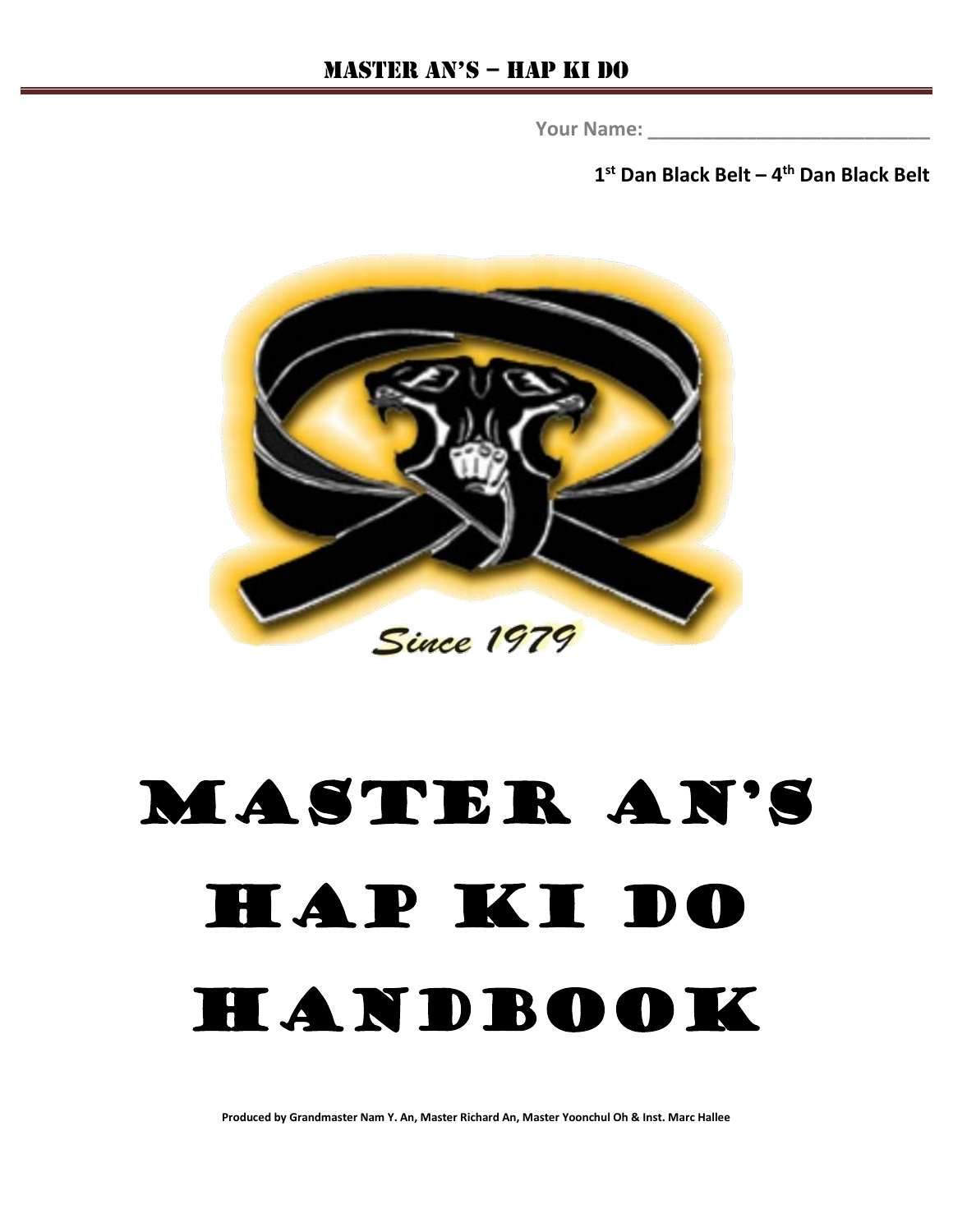## **What is HAP KI DO?**

**Hap Ki Do** is a type of Korean martial art which focuses on defense rather than offense, and is designed to neutralize an opponent through a range of joint locking techniques. Its name literally means "The way of coordination and internal power." Hapkido also incorporates weapons, dynamic striking and kicking techniques, very similar to Tae Kwon Do, both hard and soft style deflection techniques, throws, takedowns, ground-fighting, and extensive joint locking techniques and combines them into a flowing and beautiful discipline wherein an attacker can be easily neutralized. Hapkido is the combination of two Korean Martial Arts - Yool Sool which comes from the Japanese art known as Daito-Ryu Aiki-Jutsu and Tae Kyon which is an ancient Korean Kicking Skill that was widespread during the time of the Three Kingdoms. Hapkido, knowledge of pressure and vital points, functional kicks, throws, joint locks and striking techniques

*"HAP" = Harmony | "KI" = Life Energy | "DO" = The Way* Hapkido is designed to be a martial art which harmonizes body energy while maintaining a state of non-aggression and can be practiced by men and women of all ranges of size and strength. Hapkido is about calculated moves rather than brute force. It is designed to quickly dissolve an attacker by breaking down the opponent's energy with coordinated power.

Hapkido is governed by three essential principles: Circular Motions, Flowing Water & Redirection. The first has to do with a circular nature, that all motions move within a circle and your external energy is kept moving inside a ball, while the opponents focusing energy is tightly manipulated within that ball. Hapkido also incorporates a principal of the river, which involves flowing and easily adapted motion; allowing your body and energy to flow around your opponent with easy and agility. In Hapkido, energy is conserved for the right moment, like a wave forming and breaking the surf at the right moment of attack. Finally, Hapkido uses the principle of influence, forcing a would-be attacker to adopt defensive movements and leave openings which can be taken advantage of. Often Hapkido takes advantage of nerve points in conjunction with joints to immobilize an attacker. This discipline does not require great strength, and as a result, Hapkido is often integrated into self-defense classes for weaker individuals.

## **HAP KI DO HISTORY**

Hapkido developed out of the practice of various martial arts for many, many years. Still, Hapkido, as we know it today is considered to be a relatively modern martial art with modern inception dates set around the mid 1900's. Two Grand Masters are credited with shaping the discipline, Ji Han Jae and Choi Yong-Sul. Both men contributed an immense amount to the martial art now known as Hapkido, and are generally credited together for the introduction of the martial art to the West. Some, however, credit Yong-Sul Choi alone. Both Grand Masters came to the United States in the 1980s with the aim of opening Hapkido schools and increasing Western awareness of the martial art, and were followed in later years by other masters who wanted to preserve the teachings of these two men.

Since then, Hapkido has seen many variations and naming conventions. Hapkido techniques have been and are still used in many military type trainings as well as combined with other martial arts styles due to its effectiveness on aggressive opponents. It is one of the fastest growing martial arts and is the preferred style for learning simple and effective life saving techniques.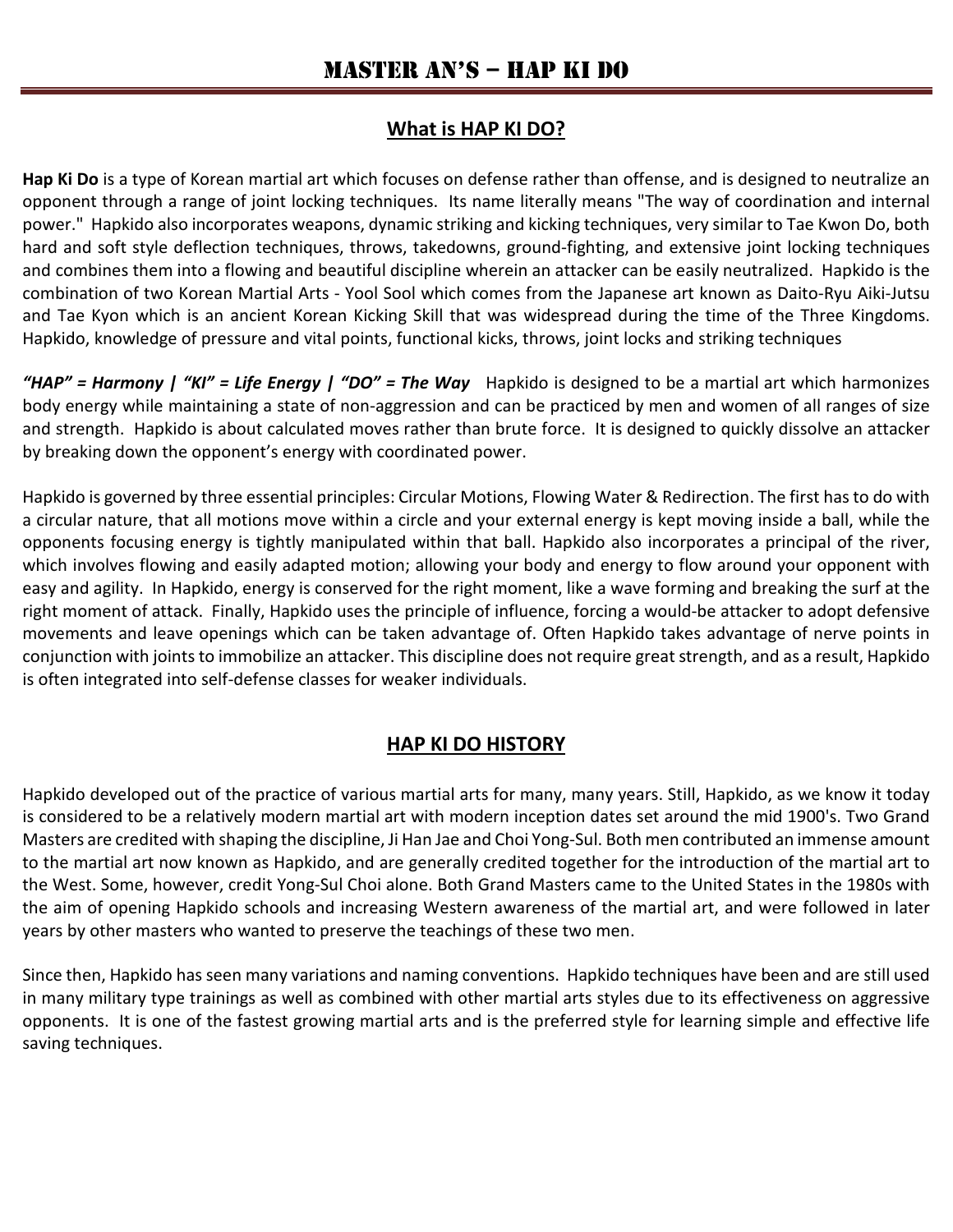#### **TESTING PROCEDURES AND REQUIREMENTS**

#### **Regular Class Gup Level Testing Requirements:** (No-Belt –Bodan)

- Perform all Nok Bup from No-Belt to your current Gup Level Testing
- Perform required Yeoum-Suk Ki-Sool Teah ( Combinations) for current Gup Level Testing
- Perform all Ho Shin Sool from No-Belt to your current Gup Level Testing
	- o Alternating Partners may apply
	- o Kiyap at start and at the end of performed technique to signify completion
	- o Execute clean effective techniques with level appropriate follow ups
- Perform Cardio & Conditioning Exercises with group
- Answer Philosophy and Terminology questions
- Perform required Kyuk Pa for current Gup Level Testing

#### **Saturday Gup Level Testing Requirements:** (No-Belt – Bodan)

- Perform all Nok Bup from No-Belt to your current Gup Level Testing Rank as a group
- Perform all Ho Shin Sool for your current Gup Level Testing
	- o Alternating Partners may apply
	- o Kiyap at start and at the end of performed technique to signify completion
	- o Execute clean effective techniques with level appropriate follow ups
- Perform Cardio & Conditioning Exercises with group

#### **Gup Level and Black Belt Testing will be graded on the following criteria:**

- Class participation
- Respect, Discipline, Confidence, Judgment and Concentration during regular classes and testing
- Performing the required Gup Level Testing Requirements based on your ability and your level of expertise
- Answering all required Philosophy and Terminology questions with accuracy and confidence

#### **Notes:**

- **Make light contact with every strike & kick:** showing control
- **Simple clean powerful techniques:** control your partner's movement, make them go where you want them to go, they shouldn't have to move for you.
- **Simple disabling or locking Follow-Ups**

**Hap Ki Do Belt Stripes:**

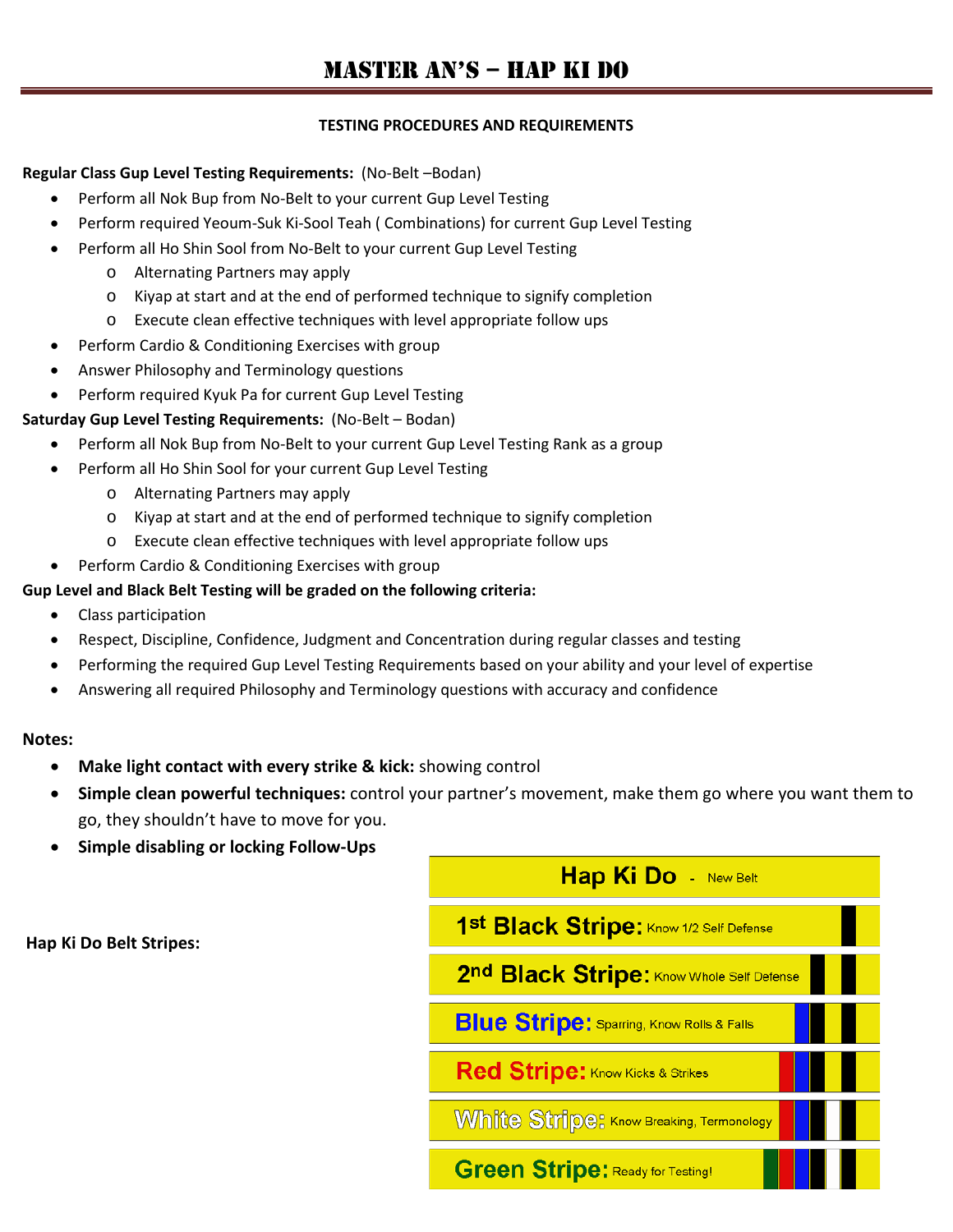

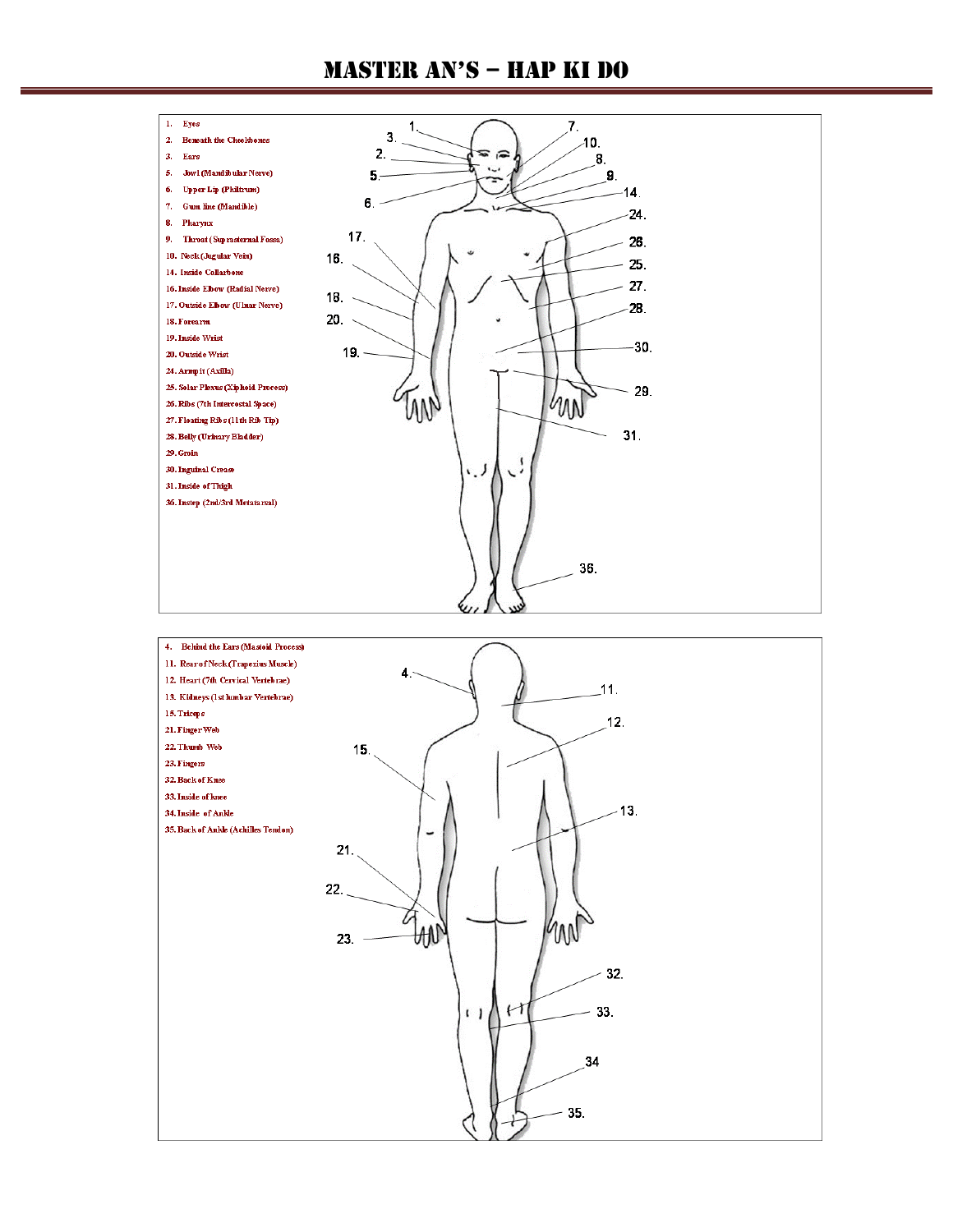- 1. Hapkok = Between thumb and finger
- 2. Soosamri = Forearm/Elbow
- $5. Naegan = Wright$  (O) 6. Nupjukdari = Thigh  $(LG)$  $8.$  Sungsan = Calf  $(P)$ 9. Weejoong = Behind knee  $(LB)$
- 10. Inyung = Under jaw  $(DB)$
- 11. Chungyong = Behind ear  $(R)$
- 12. Myungchi = Solar Plexus (Br)
- 13. Trapezoid (Bd) 13. Groin (Bd)

| 1. Front Snap                                  |      |    | 1. Straight Punch              |      |
|------------------------------------------------|------|----|--------------------------------|------|
| 2. Back / Rear                                 |      | 2. | <b>Back Fist</b>               |      |
| 3. Front Let Round House                       | (NB) |    | 3. Reverse Punch               | (NB) |
| 4. Rear Leg Round House                        |      |    | 4. Knee                        |      |
| 5. Hook                                        | (W)  |    | 5. Upper Cut                   | (W)  |
| 6. Axe                                         |      | 6. | Palm Strike                    |      |
| 7. Side                                        | (Y)  |    | 7. Sudo                        | (Y)  |
| 8. Instep to Shin                              |      |    | 8. Reverse Sudo                |      |
| 9. Push Kick - Ball/Heal/Side-knife (O)        |      |    | 9. Swallow Hand                | (O)  |
| 10. Crossing Roundhouse/Side/Rear              |      |    | 10. Hammer-fist                |      |
| 11. Shuffle/Skipping Roundhouse/Side/Rear (LG) |      |    | 11. Bridge/Ridge Hand          | (LG) |
| 12. Inside Crescent                            |      |    | 12. Straight Elbow             |      |
| 13. Outside Crescent                           | (DG) |    | 13. First Knuckle              | (DG) |
| 14. Tornado Roundhouse/Axe                     |      |    | 14. Spear Hand                 |      |
| 15. Spinning Rear/Hook/Side                    | (P)  |    | 15. Elbow to collar bone       | (P)  |
| 16. Spinning Wheel                             |      |    | 16. Bridge/Ridge Hand to Groin |      |
| 17. Inward Hook (using heal)                   | (LB) |    | 17. Oxjaw/Chicken Wrist        | (LB) |
| 18. Outward Hook (using toes)                  | (DB) |    | 18. Forearm to head            | (DB) |
| 19. Inverted Round House                       | (R)  |    | 19. Fingers to eyes            | (R)  |
| 20. Low Spinning Hook                          | (Br) |    | 20. Head-butt                  | (Br) |

#### **Pressure Point** is a location where the intersection of vessels, nerves or muscular structures makes for particular sensitivity. This sensitivity location can be used to either disable an individual or facilitate the execution of some technique by disrupting the nerve in a specific location. Pressure points are sometimes called "Nerve Strikes."

**Vital Point** is a specific pressure point locations that if struck hard enough can lead to death.

#### **PRESSURE POINTS KUPSO = VITAL POINTS**

| 1. Hapkok = Between thumb and finger |        | 1. Top of head                         |               |  |  |
|--------------------------------------|--------|----------------------------------------|---------------|--|--|
| 2. Soosamri = Forearm/Elbow          |        | 2. Indang $=$ Bridge of nose           |               |  |  |
| 3. Sohae = Biceps                    | (NB/W) | 3. Eyes                                | (NB/W)        |  |  |
| 4. Triceps                           | (Y)    | 4. Kwanja Nori = Temple                | (Y)           |  |  |
| 5. Naegan = Wrist                    | (O)    | 5. Back of neck                        | (O)           |  |  |
| 6. Nupjukdari = Thigh                | (LG)   | 6. Artery on side of neck              | (LG)          |  |  |
| 7. Ankle                             | (DG)   | 7. Throat                              | (DG)          |  |  |
| 8. Sungsan = Calf                    | (P)    | 8. Myungchi = Solar Plexus             | (P)           |  |  |
| 9. Weejoong = Behind knee $(LB)$     |        | 9. Breastbone (heart 1)                | (LB)          |  |  |
| 10. Inyung = Under jaw               | (DB)   | 10. Under left pectoral (heart 2) (DB) |               |  |  |
| 11. Chungyong = Behind ear $(R)$     |        | 11. Left armpit (heart 3)              | (R)           |  |  |
| 12. Myungchi = Solar Plexus (Br)     |        | 12. Kidneys                            | (Br)          |  |  |
|                                      |        |                                        | $\sim$ $\sim$ |  |  |

#### **CHA-GIE = KICKS JEE-RU-GIE = STRIKES**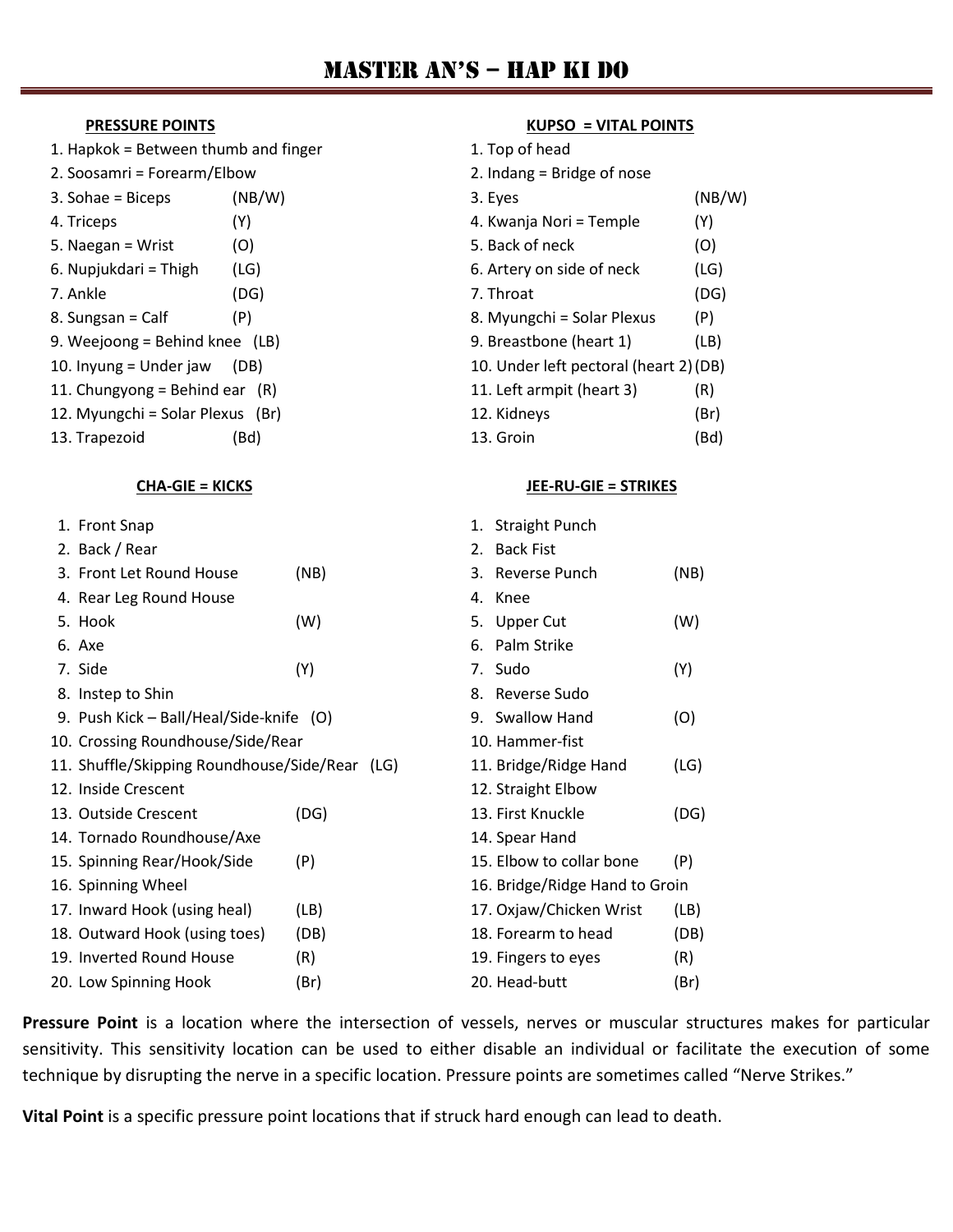#### **NOK BUP = ROLLS & FALLS**

- 1. Forward Roll
- 2. Cat Roll (NB)
- 3. Back Fall
- 4. Junbang = Front Fall (W)
- 5. Side Fall (Y)
- 6. Back Roll (O)
- 7. High Cat Roll (LG)
- 8. Distance Cat Roll (DG)
- 9. Cat Roll into Side Fall (P)
- 10. Moo-Song = Chest Roll (LB)
- 11. Back Roll + Cat Roll + Back Roll into Chest Roll (DB)
- 12. Whey-Jun = Flipping Break Fall  $(R)$
- 13. Jumping Back Fall
- 14. Jumping Front Fall (Br)
- 15. Monkey Roll (Foot)
- 16. Monkey Roll (Shin)
- 17. Monkey Break Fall  $(Bd 1^{st} R)$
- 18. Fall From Hip Throw
- 19. Fall from Fireman Throw (Bd  $2<sup>nd</sup> R$ )
- 20. Personalized Combo = 3 Rolls + 1 Fall Finish (Bd  $3^{rd}$  R)
- 21. Cat Roll from high Platform  $(1<sup>st</sup> Dan)$
- 22. Over/Under Cat Roll  $(2^{nd}$  Dan)

#### **YEOUM-SUK KI-SOOL TEAH = COMBINATIONS**

(Demonstrate with Partner)

- 1. Back Fist + Reverse Punch (NB)
- 2. Front Snap Kick + Left Hook Punch + Right Hook Punch (W)
- 3. Front Leg Roundhouse Kick + Back Fist + Upper Cut (Y)
- 4. Rear Leg Low Roundhouse Kick + Spinning Back Fist (O)
- 5. Front Kick + Side Kick + Rear Kick (All same leg) (LG)
- 6. Double Yuk Sudo Block + Grab Neck + Knee Strike + Elbow on Back (DG)
- 7. Double Yuk Sudo Block + Double Palm Strike to Body + Pushing Front Kick (P)
- 8. Inside Middle Block + Bridge-hand to Ground + Palm Strike to Stomach (LB)
- 9. Cross-hand Outside Circle Block into Grab + Sudo Strike to Ribs + Bridge-hand Strike to Head (DB)
- 10. Spinning Hook Kick(Middle) + Spinning Hook Kick (Low) (R)
- 11. Rear Leg Instep to Shin Kick + Rear Leg Japanese Crescent Kick onto Back(Br)
- 12. Outside Circle Block + Short Uppercut + Grab Behind Head + Knee Strike to Face + Knee Strike to Inside Thigh + Hammer Fist to Head (Bd  $1<sup>st</sup> R$ )
- 13. (From Behind) Double Elbow Strike + Back Kick to Groin + Rear Leg Tornado Axe Kick (Bd  $2^{nd}R$ )
- 14. (One Handed) Stepping in with Inner Circle Block + Oxjaw Strike to Ribs + Oxjaw Strike to Head + Supporting Elbow Strike to Solar Plexus (Bd  $3^{\text{rd}}$  R)
- 15. Circle Attack  $(1<sup>st</sup> Dan)$
- 16. Jumping Scissor Takedown (from standing or down on one knee)  $(1^{st}$  Dan  $1^{st}$  R)
- 17. Handshake Middle Knuckle  $(1<sup>st</sup>$  Dan  $2<sup>nd</sup>$  R)
- 18. Handshake Supporting Elbow Push (1<sup>st</sup> Dan 3<sup>rd</sup> R)
- 19. Circle Attack (2<sup>nd</sup> Dan)
- 20. From Face Down Shoulder to Shin Takedown  $(2^{nd}$  Dan  $1^{st}$  R)
- 21. Sitting Double Shin Takedown  $(2^{nd}$  Dan  $2^{nd}$  R)
- 22. Laying On Side Heel to Knee Takedown  $(2^{nd}$  Dan 3<sup>rd</sup> R)
- 23. Backhand-slap / Eagle Claw  $(2^{nd}$  Dan 4<sup>th</sup> R)
- 24. Circle Attack (3rd Dan)

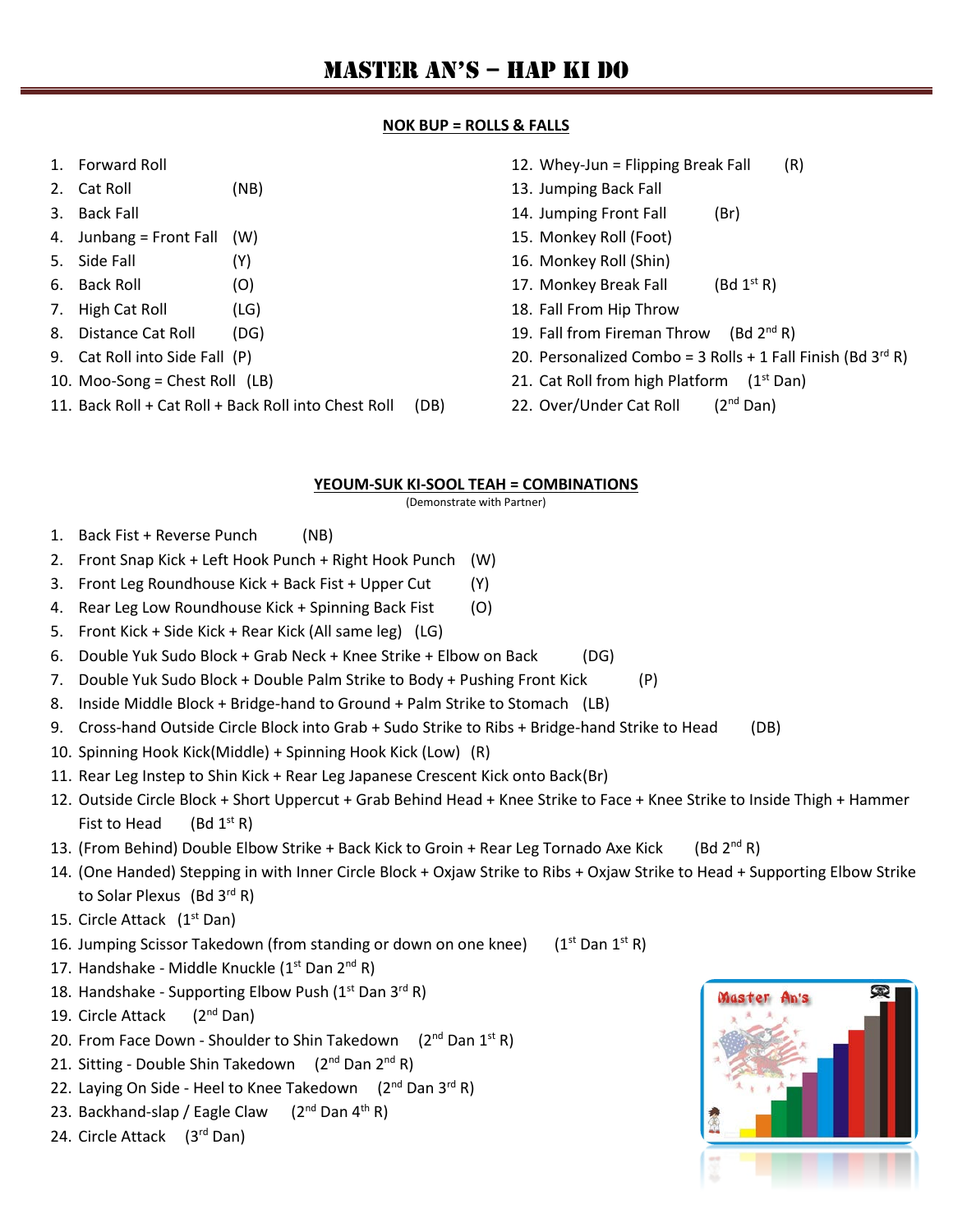#### **KYUK-PA = BOARD BREAKING**

- 1. Front Leg Side Kick (NB)
- 2. Front Leg Snap Kick (W)
- 3. Straight Punch (Y)
- 4. Front Leg Axe Kick (O)
- 5. Back Kick from Ready Stance (LG)
- 6. Elbow Strike (To Ribs) (DG)
- 7. Downward Rear Leg Roundhouse to Thigh (P)
- 8. Upper Cut (Little Board)(LB)
- 9. Speed Strike Sudo or Bridge-hand (DB)
- 10. Spinning Back Hook Kick (R)

#### 11. Japanese Crescent Kick (Br)

- 12. Knee Strike (Bd  $1<sup>st</sup> R$ )
- 13. Closed Eyes (Bd  $2<sup>nd</sup> R$ )
- 14. Power Hand or Foot (2 Big Boards) (Bd  $3^{\text{rd}}$  R)
- 15. BRICK 1st DAN Black Belt Test
- 16. Low Spinning Back Hook Kick (Dan  $1<sup>st</sup> R$ )
- 17. Chambered Side Kick (Dan 2<sup>nd</sup> R)
- 18. Jumping Back Kick  $(Dan 3^{rd} R)$
- 19. Oxjaw Low & High  $(1<sup>st</sup>$  Dan BB)
- 20. 2 BRICKS 2<sup>nd</sup> DAN Black Belt Test

#### **DANJUN HOHUP = POWER BREATHING**

- 1. Apuro = Forward
- 2. Mituro = Downward
- 5.

#### **MAKKI = BLOCKING**

- 
- 
- 
- 
- 

#### **Basic Blocking <b>Advanced Blocking Advanced Blocking**

1. Sangdan Makki = High Block (L) 1. Sangdan Makki = High Block (L), High Block (R)

3. Weero = Upward 4. Yupuro = Sidways

- 2. Sangdan Makki = High Block (R) 2. Yup Makki = Inside Block (R), Outside Block (R)
- 3. Hadan Makki = Downward Block (L) 3. Hadan Makki = Low Block (R), Low Block (R)
- 4. Hadan Makki = Downward Block (R) 4. Hadan Makki = Downward Block (L), Downward Block (R)
- 5. Front Kick defense Low Block, step in 5. Dooson Ollyo Makki = Double High Block
	- 6. Dooson Naeryo Makki = Double Downward Block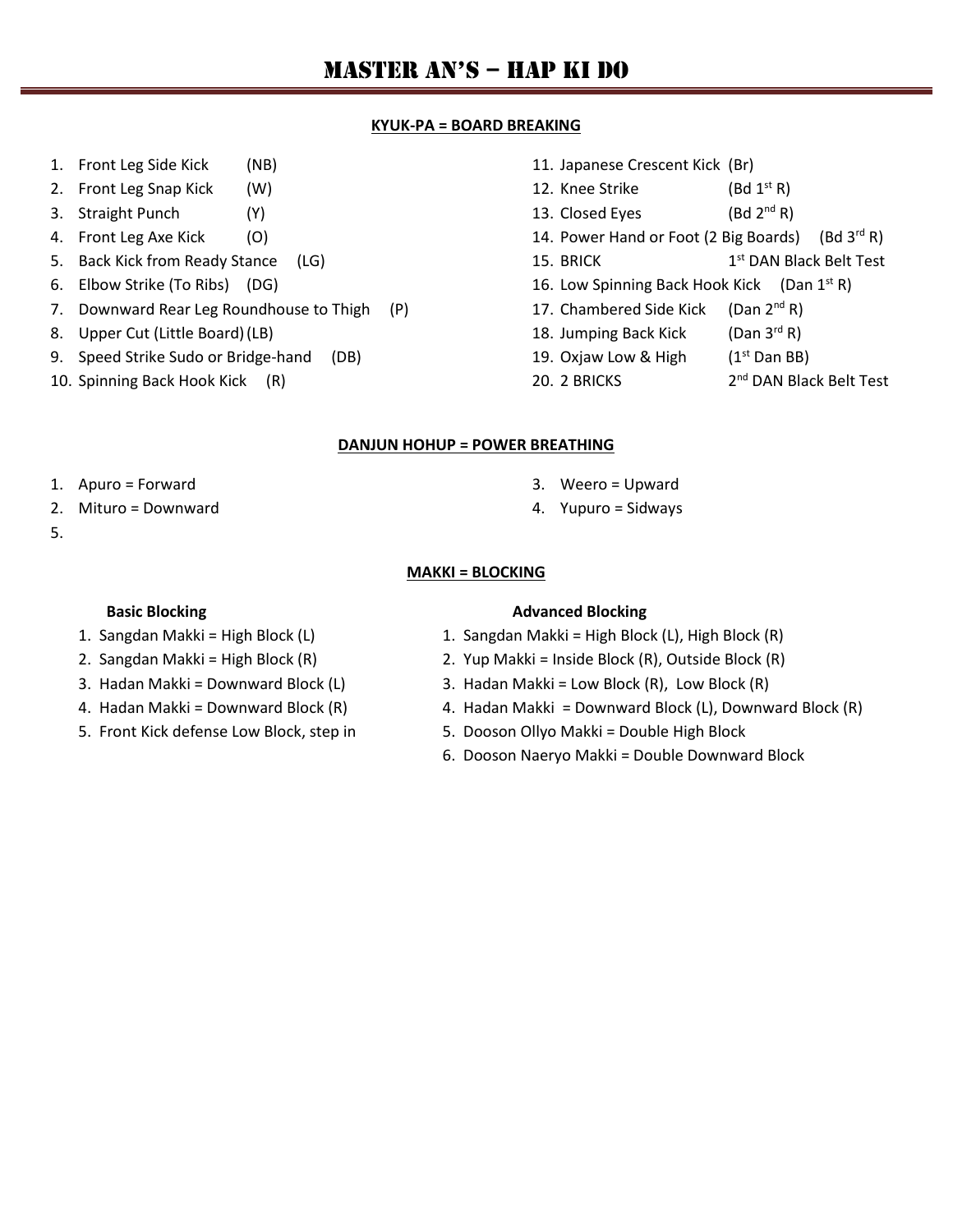| <b>Basic Korean Terminology</b> |                           |                      |                         |  |  |  |  |  |
|---------------------------------|---------------------------|----------------------|-------------------------|--|--|--|--|--|
| English                         | <b>Korean</b>             | English              | <b>Korean</b>           |  |  |  |  |  |
| <b>Grand Master</b>             | Kwan-Jah-Nim              | Sparring             | Kai-Ru-Gie              |  |  |  |  |  |
| Bow to Master                   | Sah-Bum-Nim Kay Kyung-Neh | Hello                | Ahn-Young-Ha-Sha-Mi-Ka  |  |  |  |  |  |
| Bow to Senior                   | Sun-Bae-Nim Kay Kyung-Neh | Good Bye             | Ahn-Young-He-Gae-Say-Oh |  |  |  |  |  |
| Headquarters                    | Koo-kie-won               | Thank You            | Gahm-Sah-Hap-Mi-Da      |  |  |  |  |  |
| School                          | Do-Jang                   | <b>Good Training</b> | Sue-Go                  |  |  |  |  |  |
| Uniform                         | Dobok                     | Attention            | Charyut                 |  |  |  |  |  |
| Belt                            | Dhee                      | Bow                  | Kyung-Neh               |  |  |  |  |  |
| Self Defense                    | Ho-Shin-Sool              | Start / Begin        | She-Jak                 |  |  |  |  |  |
|                                 | <b>Basic Commands</b>     |                      |                         |  |  |  |  |  |
| English                         | <b>Korean</b>             | English              | <b>Korean</b>           |  |  |  |  |  |
| Stop                            | Geuman                    | Fist                 | Ju-Mok                  |  |  |  |  |  |
| Line Up                         | Jule-suh                  | Knee                 | Moo-Rope                |  |  |  |  |  |
| <b>Ready Stance</b>             | Jhoon-Bi                  | Foot                 | Bal                     |  |  |  |  |  |
| <b>Breaking</b>                 | Kyuck-Pah                 | Head                 | Meori                   |  |  |  |  |  |
| Yelling                         | Ki-hap                    | Neck                 | Meok                    |  |  |  |  |  |
| <b>Block</b>                    | Makki                     | Shoulder             | Eokkae                  |  |  |  |  |  |
| Punch                           | Jireugi                   | Wrist                | Son-Mok                 |  |  |  |  |  |
| Kick                            | Chagi                     | Ankle                | <b>Bal-Mok</b>          |  |  |  |  |  |
| Reset / Return                  | Bah-Roe                   | Body (Torso)         | Mon                     |  |  |  |  |  |
| Change hand                     | Sone-ba-kwah              | Fingers              | Son-Garak               |  |  |  |  |  |
| Change step                     | Bahl-ba-kwah              | Leg                  | Dari                    |  |  |  |  |  |
| Strike                          | Chigi                     | Eyes                 | Nun                     |  |  |  |  |  |
| Forward                         | Apuro                     | Elbow                | Pal-Goop                |  |  |  |  |  |
| Backward                        | Dwiro                     | Solar Plexus         | Myung Chi               |  |  |  |  |  |
| Right                           | Ohden-cho                 | Hair                 | Meori-Garak             |  |  |  |  |  |
| Left                            | When-cho                  | Face                 | Eolgul                  |  |  |  |  |  |
| Up                              | Wee                       | Nose                 | Ko                      |  |  |  |  |  |
| Down                            | Aahdet                    | Ear                  | Gwi                     |  |  |  |  |  |
| Hand                            | Son                       | Mouth                | lep                     |  |  |  |  |  |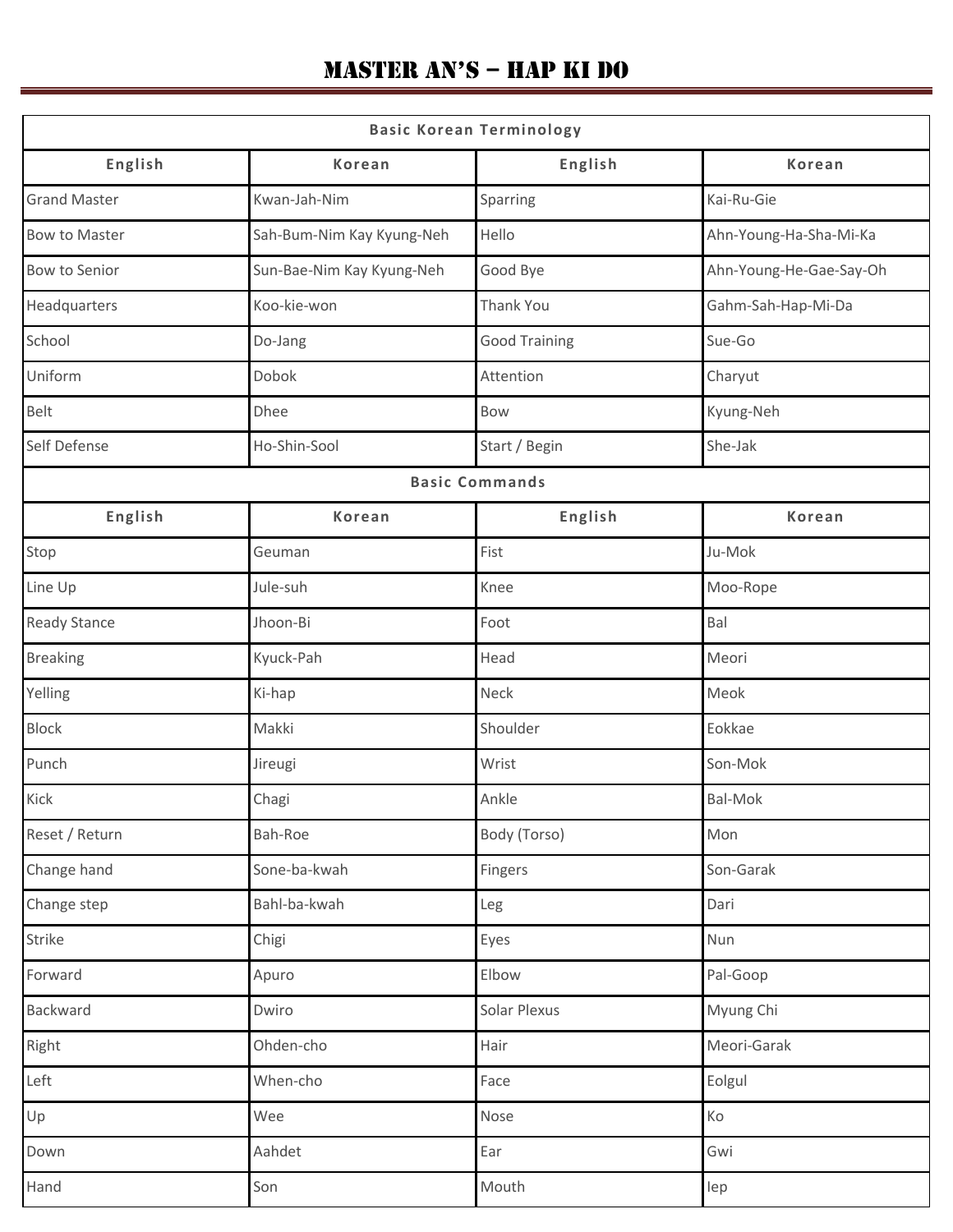#### **NO-BELT**

- **Nok Bup** (Falling/Rolling):
	- o Forward Roll (Somersault)
	- o Ko-yan-ie = Cat Roll (Shoulder Roll)
- **Yeoum-Suk Ki-Sool Teah** (Combinations):
	- o Back Fist & Reverse Punch
- **Ho Shin Sool** (Self Defense): **Sone-Moke-Kwan-Jil-Kuck-Kie** (Wrist Defense) *Follow Ups:* Back hand to face, take down to ground and lock up
	- o Attacker: Single handed chest grab Defender: *Over-arm Lock*, Pressure point between thumb and finger, step back w/ over-arm lock.
	- o Attacker: Double handed chest grab Defender: *Double Grab, Over-arm Lock*, Pressure point between thumb and finger on one of the hands, step back w/ over armlock.
	- o Attacker: Same side opponent wrist grab Defender: *Forward, Over-arm Lock*, Outward circle, step forward, cover with right and grab with left into over arm lock

\_\_\_\_\_\_\_\_\_\_\_\_\_\_\_\_\_\_\_\_\_\_\_\_\_\_\_\_\_\_\_\_\_\_\_\_\_\_\_\_\_\_\_\_\_\_\_\_\_\_\_\_\_\_\_\_\_\_\_\_\_\_\_\_\_\_\_\_\_\_\_\_\_\_\_\_\_\_\_\_\_\_\_\_\_\_\_\_\_\_\_\_\_\_\_\_\_\_\_\_\_\_\_\_\_\_\_\_\_\_\_\_\_\_\_\_\_

\_\_\_\_\_\_\_\_\_\_\_\_\_\_\_\_\_\_\_\_\_\_\_\_\_\_\_\_\_\_\_\_\_\_\_\_\_\_\_\_\_\_\_\_\_\_\_\_\_\_\_\_\_\_\_\_\_\_\_\_\_\_\_\_\_\_\_\_\_\_\_\_\_\_\_\_\_\_\_\_\_\_\_\_\_\_\_\_\_\_\_\_\_\_\_\_\_\_\_\_\_\_\_\_\_\_\_\_\_\_\_\_\_\_\_\_\_

\_\_\_\_\_\_\_\_\_\_\_\_\_\_\_\_\_\_\_\_\_\_\_\_\_\_\_\_\_\_\_\_\_\_\_\_\_\_\_\_\_\_\_\_\_\_\_\_\_\_\_\_\_\_\_\_\_\_\_\_\_\_\_\_\_\_\_\_\_\_\_\_\_\_\_\_\_\_\_\_\_\_\_\_\_\_\_\_\_\_\_\_\_\_\_\_\_\_\_\_\_\_\_\_\_\_\_\_\_\_\_\_\_\_\_\_\_

\_\_\_\_\_\_\_\_\_\_\_\_\_\_\_\_\_\_\_\_\_\_\_\_\_\_\_\_\_\_\_\_\_\_\_\_\_\_\_\_\_\_\_\_\_\_\_\_\_\_\_\_\_\_\_\_\_\_\_\_\_\_\_\_\_\_\_\_\_\_\_\_\_\_\_\_\_\_\_\_\_\_\_\_\_\_\_\_\_\_\_\_\_\_\_\_\_\_\_\_\_\_\_\_\_\_\_\_\_\_\_\_\_\_\_\_\_

\_\_\_\_\_\_\_\_\_\_\_\_\_\_\_\_\_\_\_\_\_\_\_\_\_\_\_\_\_\_\_\_\_\_\_\_\_\_\_\_\_\_\_\_\_\_\_\_\_\_\_\_\_\_\_\_\_\_\_\_\_\_\_\_\_\_\_\_\_\_\_\_\_\_\_\_\_\_\_\_\_\_\_\_\_\_\_\_\_\_\_\_\_\_\_\_\_\_\_\_\_\_\_\_\_\_\_\_\_\_\_\_\_\_\_\_\_

\_\_\_\_\_\_\_\_\_\_\_\_\_\_\_\_\_\_\_\_\_\_\_\_\_\_\_\_\_\_\_\_\_\_\_\_\_\_\_\_\_\_\_\_\_\_\_\_\_\_\_\_\_\_\_\_\_\_\_\_\_\_\_\_\_\_\_\_\_\_\_\_\_\_\_\_\_\_\_\_\_\_\_\_\_\_\_\_\_\_\_\_\_\_\_\_\_\_\_\_\_\_\_\_\_\_\_\_\_\_\_\_\_\_\_\_\_

\_\_\_\_\_\_\_\_\_\_\_\_\_\_\_\_\_\_\_\_\_\_\_\_\_\_\_\_\_\_\_\_\_\_\_\_\_\_\_\_\_\_\_\_\_\_\_\_\_\_\_\_\_\_\_\_\_\_\_\_\_\_\_\_\_\_\_\_\_\_\_\_\_\_\_\_\_\_\_\_\_\_\_\_\_\_\_\_\_\_\_\_\_\_\_\_\_\_\_\_\_\_\_\_\_\_\_\_\_\_\_\_\_\_\_\_\_

\_\_\_\_\_\_\_\_\_\_\_\_\_\_\_\_\_\_\_\_\_\_\_\_\_\_\_\_\_\_\_\_\_\_\_\_\_\_\_\_\_\_\_\_\_\_\_\_\_\_\_\_\_\_\_\_\_\_\_\_\_\_\_\_\_\_\_\_\_\_\_\_\_\_\_\_\_\_\_\_\_\_\_\_\_\_\_\_\_\_\_\_\_\_\_\_\_\_\_\_\_\_\_\_\_\_\_\_\_\_\_\_\_\_\_\_\_

\_\_\_\_\_\_\_\_\_\_\_\_\_\_\_\_\_\_\_\_\_\_\_\_\_\_\_\_\_\_\_\_\_\_\_\_\_\_\_\_\_\_\_\_\_\_\_\_\_\_\_\_\_\_\_\_\_\_\_\_\_\_\_\_\_\_\_\_\_\_\_\_\_\_\_\_\_\_\_\_\_\_\_\_\_\_\_\_\_\_\_\_\_\_\_\_\_\_\_\_\_\_\_\_\_\_\_\_\_\_\_\_\_\_\_\_\_

- o Attacker: Cross hand wrist grab Defender: *X-Break*, Inward circle with right, grab with left into x-break across elbow
- **Kyuk Pa** (Breaking): Front Leg Side Kick
- **Philosophy:** Hap Ki Do can be defined as the "Way of Coordinated Power".
- **Terminology:**
	- $\circ$  Charyut = Attention
	- $\circ$  Kukiyeh Kyung nyeh = Salute the Flag
	- o Bah Rote = Return
	- o Sa Bum Nin Keh Kyung nyeh = Bow to Master
	- o Kyo Bum Nim Keh Kyung nyeh = Bow to Instructor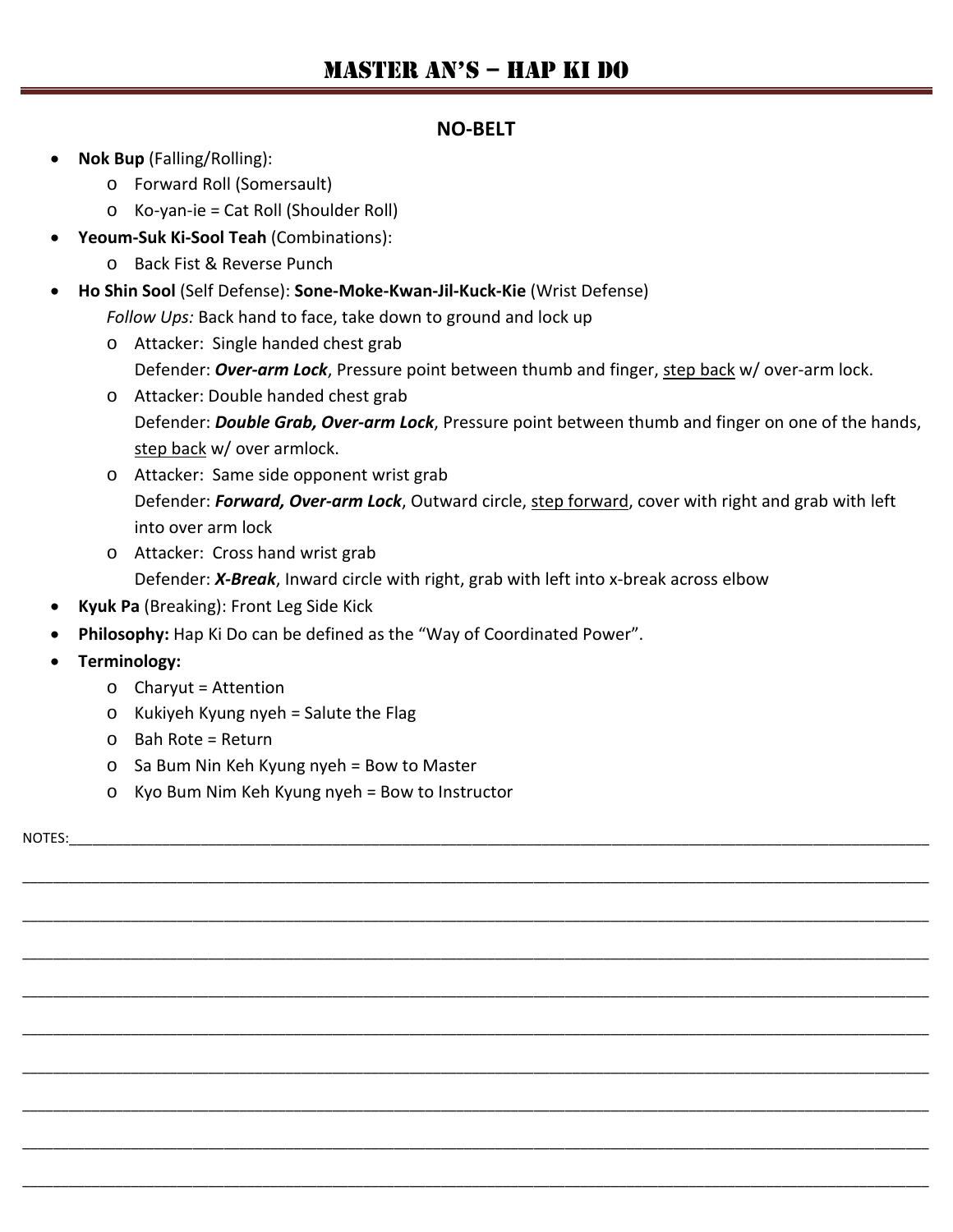#### **WHITE BELT**

- **Nok Bup** (Falling/Rolling):
	- o Back Fall
	- o Forward Fall
- **Yeoum-Suk Ki-Sool Teah** (Combinations):
	- o Front Snap Kick & Left Hook Punch & Right Hook Punch
- **Ho Shin Sool** (Self Defense): **Sone-Moke Dwee-Jip-Kie** (Wrist Defense)

*Follow Ups:*

- o Attacker: Same side wrist grab
	- Defender: *Outside Lead*, Turn your hand palm facing you, reach under and grab meat of thumb with right hand. Reach over and grab other side of hand with left hand. Step back with left, twist and pull hand to your waist. Keep your back straight.
- o Attacker: One handed underhand grab near solar plexus Defender: *Chest Grab*, Place pinky at break of opponent's wrist, place thumbs behind the hand and apply forward pressure with the thumbs and backward pressure at the wrists. While stepping forward, walk past opponent and lean forward to take the opponent to the ground. Follow up with takedown and chicken wing.
- o Attacker: Single Cross hand grab Defender: *Knife-hand*, Rotate hand out and grab like outside-lead, place other knife hand on the back of hand and step back for takedown.
- o Attacker: Same side single hand wrist grab Defender: *Spin Around*, Left cross step and turn your palm up, grab wrist with opposite hand, pull out left hand and secure elbow with free hand, cross step behind with right foot, push the elbow into your opponent, pivot on your foot outward and spin around with arm overhead, pull opponent down onto their back.

\_\_\_\_\_\_\_\_\_\_\_\_\_\_\_\_\_\_\_\_\_\_\_\_\_\_\_\_\_\_\_\_\_\_\_\_\_\_\_\_\_\_\_\_\_\_\_\_\_\_\_\_\_\_\_\_\_\_\_\_\_\_\_\_\_\_\_\_\_\_\_\_\_\_\_\_\_\_\_\_\_\_\_\_\_\_\_\_\_\_\_\_\_\_\_\_\_\_\_\_\_\_\_\_\_\_\_\_\_\_\_\_\_\_\_\_\_

\_\_\_\_\_\_\_\_\_\_\_\_\_\_\_\_\_\_\_\_\_\_\_\_\_\_\_\_\_\_\_\_\_\_\_\_\_\_\_\_\_\_\_\_\_\_\_\_\_\_\_\_\_\_\_\_\_\_\_\_\_\_\_\_\_\_\_\_\_\_\_\_\_\_\_\_\_\_\_\_\_\_\_\_\_\_\_\_\_\_\_\_\_\_\_\_\_\_\_\_\_\_\_\_\_\_\_\_\_\_\_\_\_\_\_\_\_

\_\_\_\_\_\_\_\_\_\_\_\_\_\_\_\_\_\_\_\_\_\_\_\_\_\_\_\_\_\_\_\_\_\_\_\_\_\_\_\_\_\_\_\_\_\_\_\_\_\_\_\_\_\_\_\_\_\_\_\_\_\_\_\_\_\_\_\_\_\_\_\_\_\_\_\_\_\_\_\_\_\_\_\_\_\_\_\_\_\_\_\_\_\_\_\_\_\_\_\_\_\_\_\_\_\_\_\_\_\_\_\_\_\_\_\_\_

\_\_\_\_\_\_\_\_\_\_\_\_\_\_\_\_\_\_\_\_\_\_\_\_\_\_\_\_\_\_\_\_\_\_\_\_\_\_\_\_\_\_\_\_\_\_\_\_\_\_\_\_\_\_\_\_\_\_\_\_\_\_\_\_\_\_\_\_\_\_\_\_\_\_\_\_\_\_\_\_\_\_\_\_\_\_\_\_\_\_\_\_\_\_\_\_\_\_\_\_\_\_\_\_\_\_\_\_\_\_\_\_\_\_\_\_\_

\_\_\_\_\_\_\_\_\_\_\_\_\_\_\_\_\_\_\_\_\_\_\_\_\_\_\_\_\_\_\_\_\_\_\_\_\_\_\_\_\_\_\_\_\_\_\_\_\_\_\_\_\_\_\_\_\_\_\_\_\_\_\_\_\_\_\_\_\_\_\_\_\_\_\_\_\_\_\_\_\_\_\_\_\_\_\_\_\_\_\_\_\_\_\_\_\_\_\_\_\_\_\_\_\_\_\_\_\_\_\_\_\_\_\_\_\_

\_\_\_\_\_\_\_\_\_\_\_\_\_\_\_\_\_\_\_\_\_\_\_\_\_\_\_\_\_\_\_\_\_\_\_\_\_\_\_\_\_\_\_\_\_\_\_\_\_\_\_\_\_\_\_\_\_\_\_\_\_\_\_\_\_\_\_\_\_\_\_\_\_\_\_\_\_\_\_\_\_\_\_\_\_\_\_\_\_\_\_\_\_\_\_\_\_\_\_\_\_\_\_\_\_\_\_\_\_\_\_\_\_\_\_\_\_

\_\_\_\_\_\_\_\_\_\_\_\_\_\_\_\_\_\_\_\_\_\_\_\_\_\_\_\_\_\_\_\_\_\_\_\_\_\_\_\_\_\_\_\_\_\_\_\_\_\_\_\_\_\_\_\_\_\_\_\_\_\_\_\_\_\_\_\_\_\_\_\_\_\_\_\_\_\_\_\_\_\_\_\_\_\_\_\_\_\_\_\_\_\_\_\_\_\_\_\_\_\_\_\_\_\_\_\_\_\_\_\_\_\_\_\_\_

- **Kyuk Pa** (Breaking): Front Leg Snap Kick
- **Philosophy:** Showing Respect to All Belt Levels
- **Terminology:** Bow to Grand Master, Senior Instructor, Instructor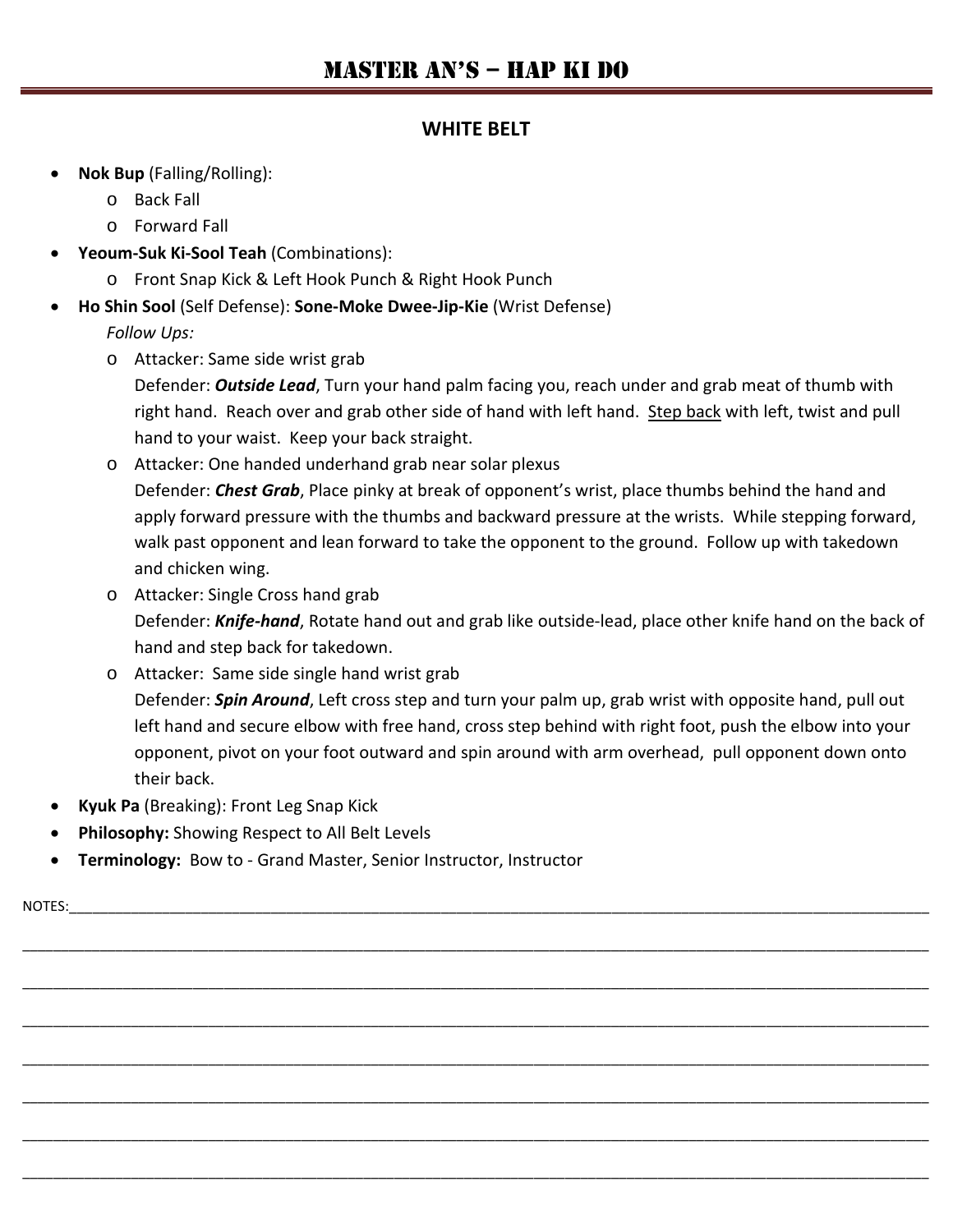#### **YELLOW BELT**

- **Nok Bup** (Falling/Rolling):
	- o Side Fall (Both Sides) =
- **Yeoum-Suk Ki-Sool Teah** (Combinations):
	- o Front Let Roundhouse Kick & Back Fist & Upper Cut
- **Ho Shin Sool** (Self Defense): **Dwee-Ah Suh Chop-Ul-Dae** (Blind Attacks from behind)

*Follow Ups:*

o Attacker: One arm grabbing back of collar

Defender: *Knife-hand to Bicep*, Step back with right leg towards opponent while dropping your center, grab opponents hand, push up with legs and start roll with knife hand under arm and roll on bicep as you turning stepping back with left leg to bring attacker to the ground.

o Attacker: One arm grabbing back of shoulder Defender: *Knife-hand to triceps*, Step back with left leg towards opponent while dropping your center and grab opponents hand, push up with legs start roll with knife hand under arm and roll onto triceps, keep rotating triceps and bring arm to your chest and lock your opponent an apply pressure to wrist.

o Attacker: One arm rear strangle hold Defender: *Strangle Hold*, Grab opponents arm and pull down, pressure point on elbow and turn chin into elbow and step through and turn arm into rear armlock. Follow-Up: Knee kick, cross grab dobak & sudo strike to neck.

o Attacker: Bear Hug arms in Defender: *Body Drop*, Step behind, cover knees and twist with elbow to mid-section to drop attacker. Follow-Up: Continue to spin and grab leg to apply ankle lock.

\_\_\_\_\_\_\_\_\_\_\_\_\_\_\_\_\_\_\_\_\_\_\_\_\_\_\_\_\_\_\_\_\_\_\_\_\_\_\_\_\_\_\_\_\_\_\_\_\_\_\_\_\_\_\_\_\_\_\_\_\_\_\_\_\_\_\_\_\_\_\_\_\_\_\_\_\_\_\_\_\_\_\_\_\_\_\_\_\_\_\_\_\_\_\_\_\_\_\_\_\_\_\_\_\_\_\_\_\_\_\_\_\_\_\_\_\_

\_\_\_\_\_\_\_\_\_\_\_\_\_\_\_\_\_\_\_\_\_\_\_\_\_\_\_\_\_\_\_\_\_\_\_\_\_\_\_\_\_\_\_\_\_\_\_\_\_\_\_\_\_\_\_\_\_\_\_\_\_\_\_\_\_\_\_\_\_\_\_\_\_\_\_\_\_\_\_\_\_\_\_\_\_\_\_\_\_\_\_\_\_\_\_\_\_\_\_\_\_\_\_\_\_\_\_\_\_\_\_\_\_\_\_\_\_

\_\_\_\_\_\_\_\_\_\_\_\_\_\_\_\_\_\_\_\_\_\_\_\_\_\_\_\_\_\_\_\_\_\_\_\_\_\_\_\_\_\_\_\_\_\_\_\_\_\_\_\_\_\_\_\_\_\_\_\_\_\_\_\_\_\_\_\_\_\_\_\_\_\_\_\_\_\_\_\_\_\_\_\_\_\_\_\_\_\_\_\_\_\_\_\_\_\_\_\_\_\_\_\_\_\_\_\_\_\_\_\_\_\_\_\_\_

\_\_\_\_\_\_\_\_\_\_\_\_\_\_\_\_\_\_\_\_\_\_\_\_\_\_\_\_\_\_\_\_\_\_\_\_\_\_\_\_\_\_\_\_\_\_\_\_\_\_\_\_\_\_\_\_\_\_\_\_\_\_\_\_\_\_\_\_\_\_\_\_\_\_\_\_\_\_\_\_\_\_\_\_\_\_\_\_\_\_\_\_\_\_\_\_\_\_\_\_\_\_\_\_\_\_\_\_\_\_\_\_\_\_\_\_\_

\_\_\_\_\_\_\_\_\_\_\_\_\_\_\_\_\_\_\_\_\_\_\_\_\_\_\_\_\_\_\_\_\_\_\_\_\_\_\_\_\_\_\_\_\_\_\_\_\_\_\_\_\_\_\_\_\_\_\_\_\_\_\_\_\_\_\_\_\_\_\_\_\_\_\_\_\_\_\_\_\_\_\_\_\_\_\_\_\_\_\_\_\_\_\_\_\_\_\_\_\_\_\_\_\_\_\_\_\_\_\_\_\_\_\_\_\_

\_\_\_\_\_\_\_\_\_\_\_\_\_\_\_\_\_\_\_\_\_\_\_\_\_\_\_\_\_\_\_\_\_\_\_\_\_\_\_\_\_\_\_\_\_\_\_\_\_\_\_\_\_\_\_\_\_\_\_\_\_\_\_\_\_\_\_\_\_\_\_\_\_\_\_\_\_\_\_\_\_\_\_\_\_\_\_\_\_\_\_\_\_\_\_\_\_\_\_\_\_\_\_\_\_\_\_\_\_\_\_\_\_\_\_\_\_

\_\_\_\_\_\_\_\_\_\_\_\_\_\_\_\_\_\_\_\_\_\_\_\_\_\_\_\_\_\_\_\_\_\_\_\_\_\_\_\_\_\_\_\_\_\_\_\_\_\_\_\_\_\_\_\_\_\_\_\_\_\_\_\_\_\_\_\_\_\_\_\_\_\_\_\_\_\_\_\_\_\_\_\_\_\_\_\_\_\_\_\_\_\_\_\_\_\_\_\_\_\_\_\_\_\_\_\_\_\_\_\_\_\_\_\_\_

\_\_\_\_\_\_\_\_\_\_\_\_\_\_\_\_\_\_\_\_\_\_\_\_\_\_\_\_\_\_\_\_\_\_\_\_\_\_\_\_\_\_\_\_\_\_\_\_\_\_\_\_\_\_\_\_\_\_\_\_\_\_\_\_\_\_\_\_\_\_\_\_\_\_\_\_\_\_\_\_\_\_\_\_\_\_\_\_\_\_\_\_\_\_\_\_\_\_\_\_\_\_\_\_\_\_\_\_\_\_\_\_\_\_\_\_\_

\_\_\_\_\_\_\_\_\_\_\_\_\_\_\_\_\_\_\_\_\_\_\_\_\_\_\_\_\_\_\_\_\_\_\_\_\_\_\_\_\_\_\_\_\_\_\_\_\_\_\_\_\_\_\_\_\_\_\_\_\_\_\_\_\_\_\_\_\_\_\_\_\_\_\_\_\_\_\_\_\_\_\_\_\_\_\_\_\_\_\_\_\_\_\_\_\_\_\_\_\_\_\_\_\_\_\_\_\_\_\_\_\_\_\_\_\_

- **Kyuk Pa** (Breaking): Straight Punch
- **Philosophy:** Making your body one with techniques
- **Terminology:** Random Study Guide

 $\textsf{NOTES}:$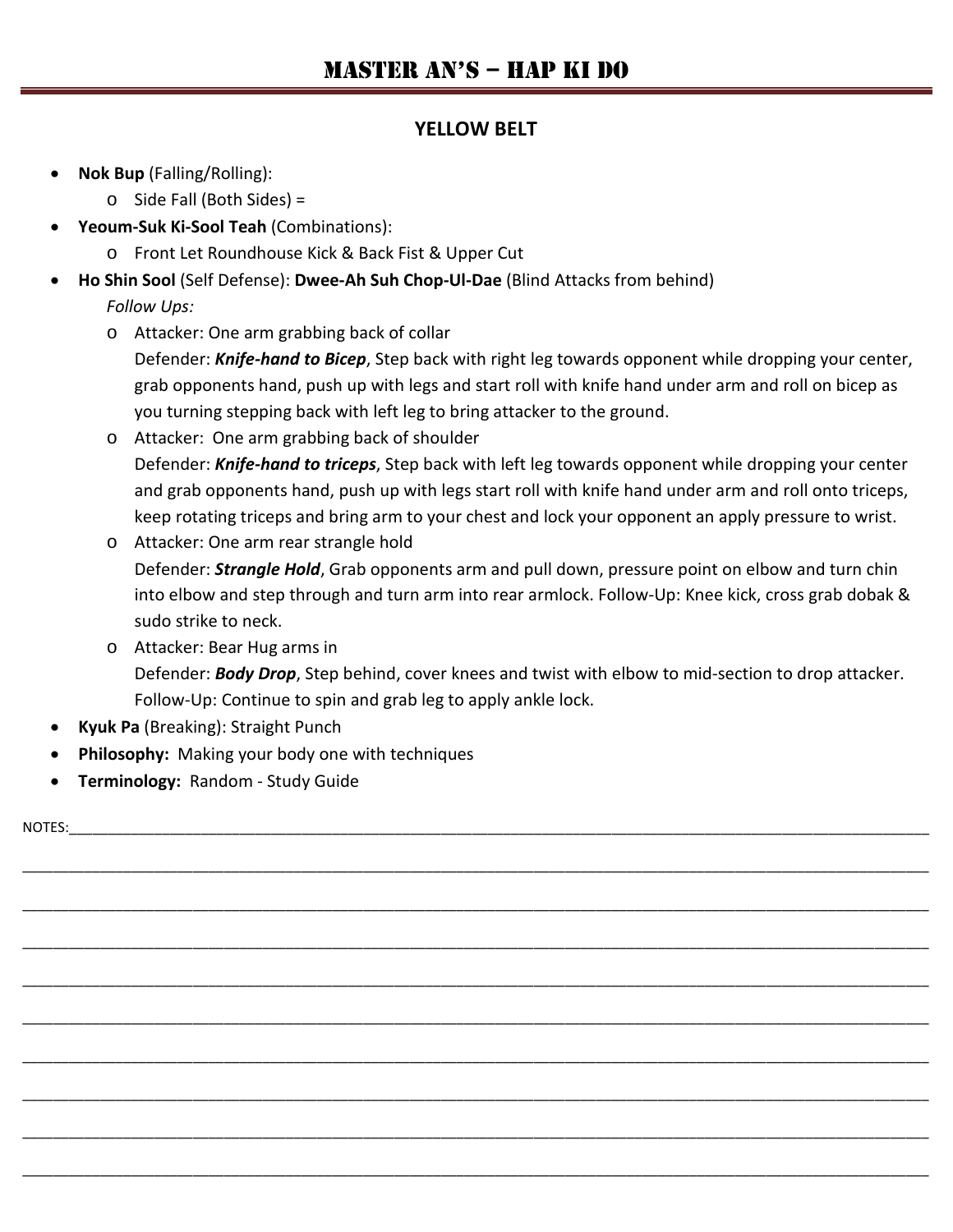#### **ORANGE BELT**

- **Nok Bup** (Falling/Rolling):
	- o Back Roll (both sides)
- **Yeoum-Suk Ki-Sool Teah** (Combinations):
	- o Rear Leg Low Roundhouse Kick & Spinning Back Fist
- **Ho Shin Sool** (Self Defense): **Up-Ah Chee-Gie** (Hip Throws)

*Follow Ups:*

o Attacker: Hands on shoulders or wrist grab

Defender: **Undera***rm Throw*, Grab opponents lower sleeve or wrist and cross step in, v of elbow is tucked up under opponents arm pit, bring back leg forward so you are in a semi-squat stance directly in front of opponent. Thrust your hips back and up (get under opponents waist) while pulling forward on arm and turning slightly. Opponent should go directly over you not to the side.

- o Attacker: Hands on shoulders or wrist grab Defender: *Head/Neck Throw*, Grab opponents lower sleeve or wrist and cross step in, wrap your arm around the back of neck (like a head lock), bring back leg forward so you are in a semi-squat stance directly in front of opponent and your hips are tucked to the side to maintain balance. Thrust your hips back and up (get under opponents waist) while pulling forward on head and turning slightly. Opponent should go directly over you not to the side.
- o Attacker: Hands on shoulders or wrist grab Defender: *Waist/Hip Throw*, Grab opponents lower sleeve or wrist and cross step in, wrap your arm around the back of the waist and/or grab back of belt, bring back leg forward so you are in a semi-squat stance directly in front of opponent and your hips are tucked to the side to maintain balance. Thrust your hips back and up (get under opponents waist) while pulling forward on waist and turning slightly. Opponent should go directly over you not to the side.
- o Attacker: Hands on shoulders or wrist grab Defender: *Fireman Carry Throw*, Grab opponents lower sleeve or wrist and step in between legs and place palm against shin. Pivot at waist and step through.

\_\_\_\_\_\_\_\_\_\_\_\_\_\_\_\_\_\_\_\_\_\_\_\_\_\_\_\_\_\_\_\_\_\_\_\_\_\_\_\_\_\_\_\_\_\_\_\_\_\_\_\_\_\_\_\_\_\_\_\_\_\_\_\_\_\_\_\_\_\_\_\_\_\_\_\_\_\_\_\_\_\_\_\_\_\_\_\_\_\_\_\_\_\_\_\_\_\_\_\_\_\_\_\_\_\_\_\_\_\_\_\_\_\_\_\_\_

\_\_\_\_\_\_\_\_\_\_\_\_\_\_\_\_\_\_\_\_\_\_\_\_\_\_\_\_\_\_\_\_\_\_\_\_\_\_\_\_\_\_\_\_\_\_\_\_\_\_\_\_\_\_\_\_\_\_\_\_\_\_\_\_\_\_\_\_\_\_\_\_\_\_\_\_\_\_\_\_\_\_\_\_\_\_\_\_\_\_\_\_\_\_\_\_\_\_\_\_\_\_\_\_\_\_\_\_\_\_\_\_\_\_\_\_\_

\_\_\_\_\_\_\_\_\_\_\_\_\_\_\_\_\_\_\_\_\_\_\_\_\_\_\_\_\_\_\_\_\_\_\_\_\_\_\_\_\_\_\_\_\_\_\_\_\_\_\_\_\_\_\_\_\_\_\_\_\_\_\_\_\_\_\_\_\_\_\_\_\_\_\_\_\_\_\_\_\_\_\_\_\_\_\_\_\_\_\_\_\_\_\_\_\_\_\_\_\_\_\_\_\_\_\_\_\_\_\_\_\_\_\_\_\_

\_\_\_\_\_\_\_\_\_\_\_\_\_\_\_\_\_\_\_\_\_\_\_\_\_\_\_\_\_\_\_\_\_\_\_\_\_\_\_\_\_\_\_\_\_\_\_\_\_\_\_\_\_\_\_\_\_\_\_\_\_\_\_\_\_\_\_\_\_\_\_\_\_\_\_\_\_\_\_\_\_\_\_\_\_\_\_\_\_\_\_\_\_\_\_\_\_\_\_\_\_\_\_\_\_\_\_\_\_\_\_\_\_\_\_\_\_

\_\_\_\_\_\_\_\_\_\_\_\_\_\_\_\_\_\_\_\_\_\_\_\_\_\_\_\_\_\_\_\_\_\_\_\_\_\_\_\_\_\_\_\_\_\_\_\_\_\_\_\_\_\_\_\_\_\_\_\_\_\_\_\_\_\_\_\_\_\_\_\_\_\_\_\_\_\_\_\_\_\_\_\_\_\_\_\_\_\_\_\_\_\_\_\_\_\_\_\_\_\_\_\_\_\_\_\_\_\_\_\_\_\_\_\_\_

\_\_\_\_\_\_\_\_\_\_\_\_\_\_\_\_\_\_\_\_\_\_\_\_\_\_\_\_\_\_\_\_\_\_\_\_\_\_\_\_\_\_\_\_\_\_\_\_\_\_\_\_\_\_\_\_\_\_\_\_\_\_\_\_\_\_\_\_\_\_\_\_\_\_\_\_\_\_\_\_\_\_\_\_\_\_\_\_\_\_\_\_\_\_\_\_\_\_\_\_\_\_\_\_\_\_\_\_\_\_\_\_\_\_\_\_\_

- **Kyuk Pa** (Breaking): Front Leg Axe Kick
- **Philosophy:** How hip alignment is important for throws.
- **Terminology:** Random Study Guide

NOTES:  $\Box$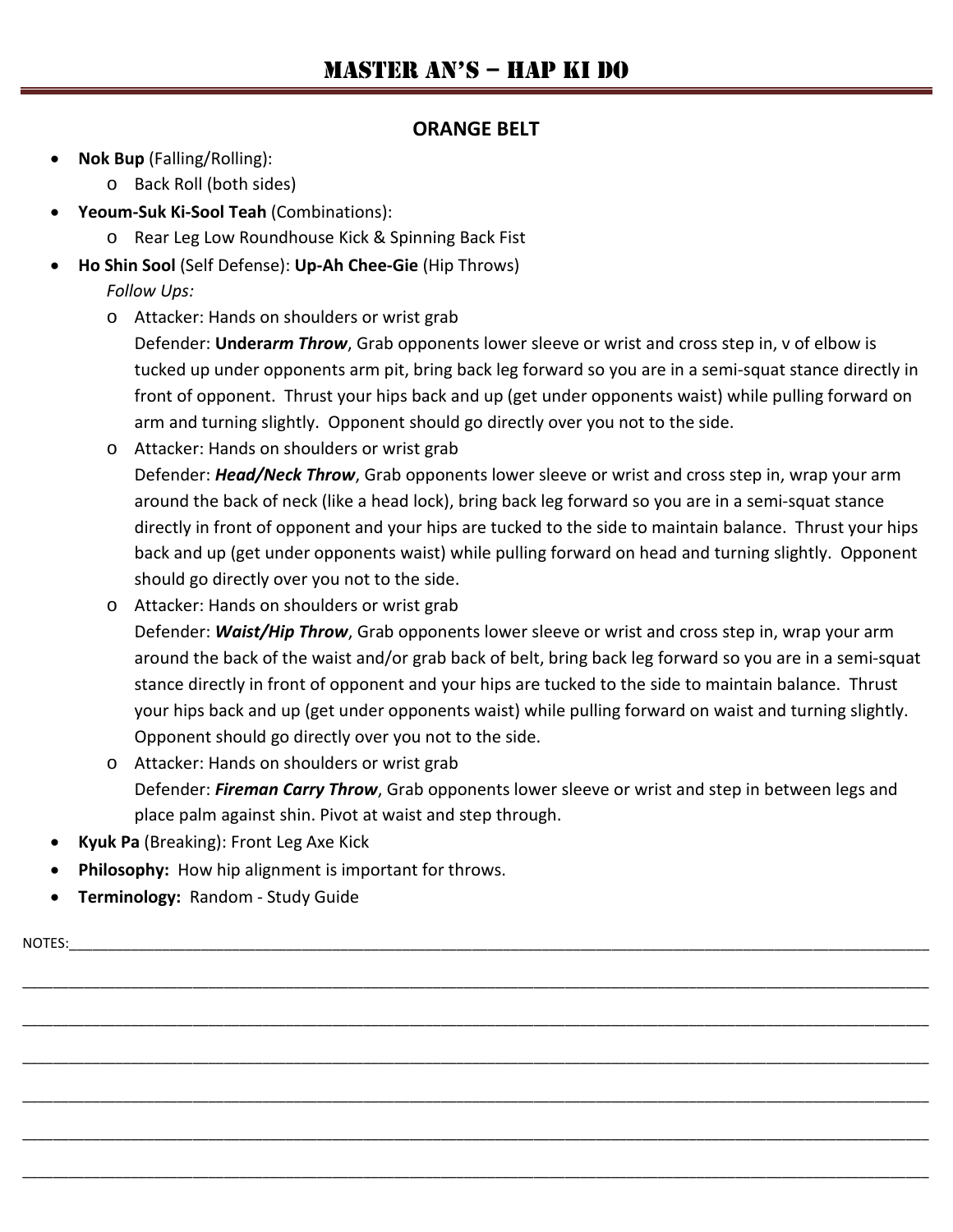#### **LIGHT GREEN BELT**

- **Nok Bup** (Falling/Rolling):
	- o High Cat Roll Over Obstacle
- **Yeoum-Suk Ki-Sool Teah** (Combinations):
	- o Front Kick & Side Kick & Rear Kick (with Same Leg)
- **Ho Shin Sool** (Self Defense): **Bong-Joke Sool** (Feet/Leg Grabbing)

*Follow Ups:* Ankle lock, Behind Knee Lock

o Attacker: Roundhouse

Defender: *Double Strike*, Wallace stance, hook leg with arm up, elbow strike from top and knee strike from bottom on opponents' knee.

- o Attacker: Roundhouse Defender: *Knife-hand Roll*, Wallace stance, hook leg with arm up, knife-hand roll on inner leg and take down
- o Attacker: Roundhouse Defender: *Waist Throw*, Wallace stance, hook leg with arm up, step in and behind, take down with a waist throw
- o Attacker: Roundhouse

Defender: *Forward Drop*, Wallace stance, hook leg with arm up, step in and sweep opponent forward. Follow Up with ankle lock.

o Attacker: Roundhouse Defender: *Calf Twist*, Wallace stance, hook leg with arm up, free hand grabs locked hand over opponents leg, roll arms in, to roll opponent on their face. Follow Up by locking the leg into your body.

\_\_\_\_\_\_\_\_\_\_\_\_\_\_\_\_\_\_\_\_\_\_\_\_\_\_\_\_\_\_\_\_\_\_\_\_\_\_\_\_\_\_\_\_\_\_\_\_\_\_\_\_\_\_\_\_\_\_\_\_\_\_\_\_\_\_\_\_\_\_\_\_\_\_\_\_\_\_\_\_\_\_\_\_\_\_\_\_\_\_\_\_\_\_\_\_\_\_\_\_\_\_\_\_\_\_\_\_\_\_\_\_\_\_\_\_\_

\_\_\_\_\_\_\_\_\_\_\_\_\_\_\_\_\_\_\_\_\_\_\_\_\_\_\_\_\_\_\_\_\_\_\_\_\_\_\_\_\_\_\_\_\_\_\_\_\_\_\_\_\_\_\_\_\_\_\_\_\_\_\_\_\_\_\_\_\_\_\_\_\_\_\_\_\_\_\_\_\_\_\_\_\_\_\_\_\_\_\_\_\_\_\_\_\_\_\_\_\_\_\_\_\_\_\_\_\_\_\_\_\_\_\_\_\_

\_\_\_\_\_\_\_\_\_\_\_\_\_\_\_\_\_\_\_\_\_\_\_\_\_\_\_\_\_\_\_\_\_\_\_\_\_\_\_\_\_\_\_\_\_\_\_\_\_\_\_\_\_\_\_\_\_\_\_\_\_\_\_\_\_\_\_\_\_\_\_\_\_\_\_\_\_\_\_\_\_\_\_\_\_\_\_\_\_\_\_\_\_\_\_\_\_\_\_\_\_\_\_\_\_\_\_\_\_\_\_\_\_\_\_\_\_

- **Kyuk Pa** (Breaking): Back Kick from Ready Stance
- **Philosophy:** Don-Chun (Breathing)
- **Terminology:** Random Study Guide

NOTES: \_\_\_\_\_\_\_\_\_\_\_\_\_\_\_\_\_\_\_\_\_\_\_\_\_\_\_\_\_\_\_\_\_\_\_\_\_\_\_\_\_\_\_\_\_\_\_\_\_\_\_\_\_\_\_\_\_\_\_\_\_\_\_\_\_\_\_\_\_\_\_\_\_\_\_\_\_\_\_\_\_\_\_\_\_\_\_\_\_\_\_\_\_\_\_\_\_\_\_\_\_\_\_\_\_\_\_\_\_\_\_\_\_\_\_\_\_ \_\_\_\_\_\_\_\_\_\_\_\_\_\_\_\_\_\_\_\_\_\_\_\_\_\_\_\_\_\_\_\_\_\_\_\_\_\_\_\_\_\_\_\_\_\_\_\_\_\_\_\_\_\_\_\_\_\_\_\_\_\_\_\_\_\_\_\_\_\_\_\_\_\_\_\_\_\_\_\_\_\_\_\_\_\_\_\_\_\_\_\_\_\_\_\_\_\_\_\_\_\_\_\_\_\_\_\_\_\_\_\_\_\_\_\_\_ \_\_\_\_\_\_\_\_\_\_\_\_\_\_\_\_\_\_\_\_\_\_\_\_\_\_\_\_\_\_\_\_\_\_\_\_\_\_\_\_\_\_\_\_\_\_\_\_\_\_\_\_\_\_\_\_\_\_\_\_\_\_\_\_\_\_\_\_\_\_\_\_\_\_\_\_\_\_\_\_\_\_\_\_\_\_\_\_\_\_\_\_\_\_\_\_\_\_\_\_\_\_\_\_\_\_\_\_\_\_\_\_\_\_\_\_\_ \_\_\_\_\_\_\_\_\_\_\_\_\_\_\_\_\_\_\_\_\_\_\_\_\_\_\_\_\_\_\_\_\_\_\_\_\_\_\_\_\_\_\_\_\_\_\_\_\_\_\_\_\_\_\_\_\_\_\_\_\_\_\_\_\_\_\_\_\_\_\_\_\_\_\_\_\_\_\_\_\_\_\_\_\_\_\_\_\_\_\_\_\_\_\_\_\_\_\_\_\_\_\_\_\_\_\_\_\_\_\_\_\_\_\_\_\_ \_\_\_\_\_\_\_\_\_\_\_\_\_\_\_\_\_\_\_\_\_\_\_\_\_\_\_\_\_\_\_\_\_\_\_\_\_\_\_\_\_\_\_\_\_\_\_\_\_\_\_\_\_\_\_\_\_\_\_\_\_\_\_\_\_\_\_\_\_\_\_\_\_\_\_\_\_\_\_\_\_\_\_\_\_\_\_\_\_\_\_\_\_\_\_\_\_\_\_\_\_\_\_\_\_\_\_\_\_\_\_\_\_\_\_\_\_ \_\_\_\_\_\_\_\_\_\_\_\_\_\_\_\_\_\_\_\_\_\_\_\_\_\_\_\_\_\_\_\_\_\_\_\_\_\_\_\_\_\_\_\_\_\_\_\_\_\_\_\_\_\_\_\_\_\_\_\_\_\_\_\_\_\_\_\_\_\_\_\_\_\_\_\_\_\_\_\_\_\_\_\_\_\_\_\_\_\_\_\_\_\_\_\_\_\_\_\_\_\_\_\_\_\_\_\_\_\_\_\_\_\_\_\_\_ \_\_\_\_\_\_\_\_\_\_\_\_\_\_\_\_\_\_\_\_\_\_\_\_\_\_\_\_\_\_\_\_\_\_\_\_\_\_\_\_\_\_\_\_\_\_\_\_\_\_\_\_\_\_\_\_\_\_\_\_\_\_\_\_\_\_\_\_\_\_\_\_\_\_\_\_\_\_\_\_\_\_\_\_\_\_\_\_\_\_\_\_\_\_\_\_\_\_\_\_\_\_\_\_\_\_\_\_\_\_\_\_\_\_\_\_\_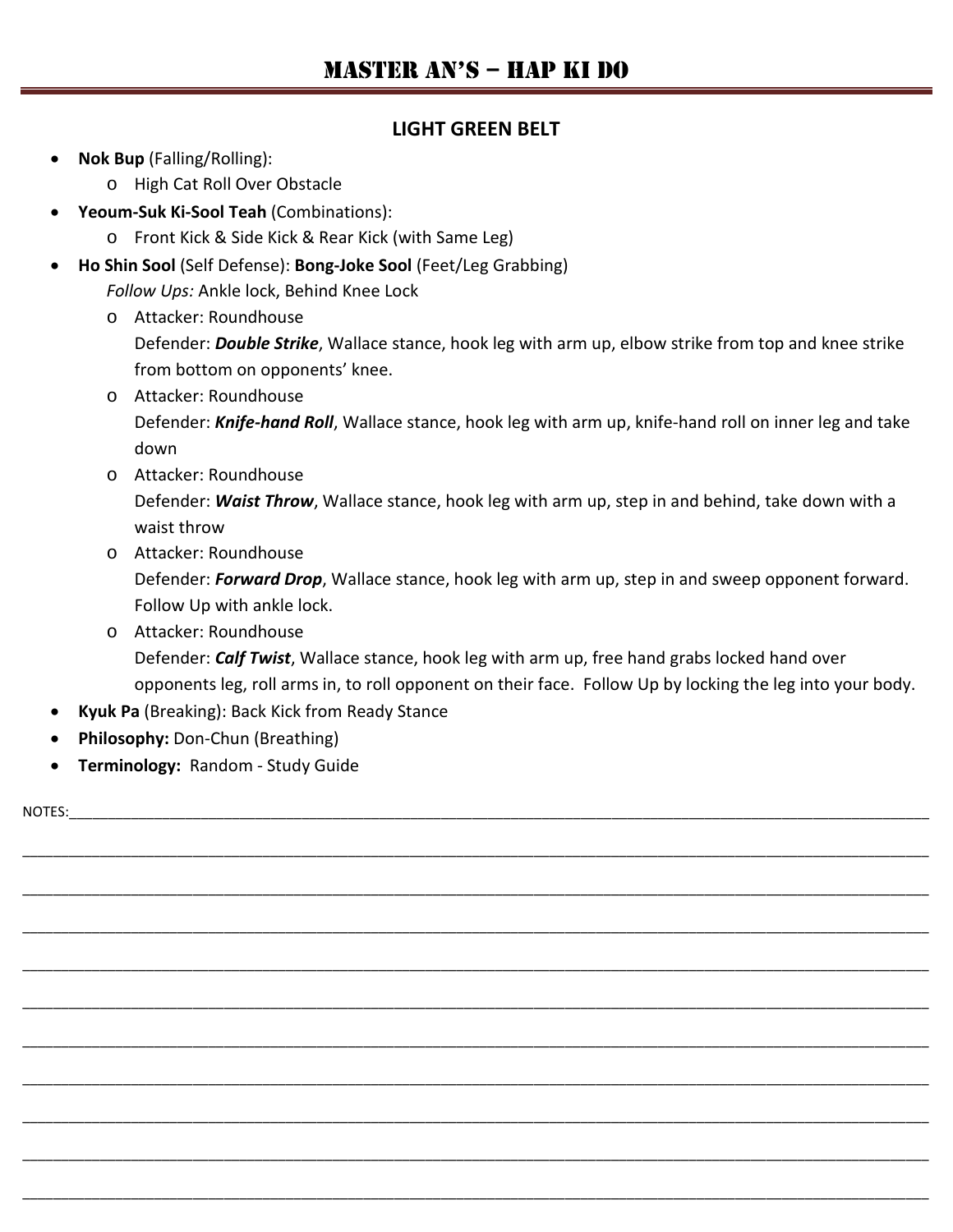#### **DARK GREEN BELT**

- **Nok Bup** (Falling/Rolling):
	- o Distance Cat Roll Over Obstacle
- **Yeoum-Suk Ki-Sool Teah** (Combinations):
	- o Double Yuk Sudo Block & Grab Neck & Knee Strike & Elbow on Back
- **Ho Shin Sool** (Self Defense): **Oui-Boke Sool** (Clothing Grab)

*Follow Ups:* Knee Strike, Palm to Face, Sweep

o Attacker: Chest grab

Defender: *Forward power*, Grab forearm below wrist with left, cover back of hand with right, rotate to straighten arm, and apply opposite up-down pressure with chest.

- o Attacker: Grab upper sleeve Defender: *S*, Cover back of hand with right hand, slide left hand down to elbow and apply pressure point to elbow with supported pinky while pulling in
- o Attacker: Grab upper shoulder Defender: *Wrap Around*, Cover hand with right, push arm straight up with large back circle motion while stepping in, lock elbow with supporting hand
- o Attacker: Overhand Belt Grab Defender: *Axe*, Grab wrist with left on top and right on bottom at break of wrist, step back while rotating and apply opposite up-down pressure, follow up with knee over arm take down and lock shoulder

\_\_\_\_\_\_\_\_\_\_\_\_\_\_\_\_\_\_\_\_\_\_\_\_\_\_\_\_\_\_\_\_\_\_\_\_\_\_\_\_\_\_\_\_\_\_\_\_\_\_\_\_\_\_\_\_\_\_\_\_\_\_\_\_\_\_\_\_\_\_\_\_\_\_\_\_\_\_\_\_\_\_\_\_\_\_\_\_\_\_\_\_\_\_\_\_\_\_\_\_\_\_\_\_\_\_\_\_\_\_\_\_\_\_\_\_\_

\_\_\_\_\_\_\_\_\_\_\_\_\_\_\_\_\_\_\_\_\_\_\_\_\_\_\_\_\_\_\_\_\_\_\_\_\_\_\_\_\_\_\_\_\_\_\_\_\_\_\_\_\_\_\_\_\_\_\_\_\_\_\_\_\_\_\_\_\_\_\_\_\_\_\_\_\_\_\_\_\_\_\_\_\_\_\_\_\_\_\_\_\_\_\_\_\_\_\_\_\_\_\_\_\_\_\_\_\_\_\_\_\_\_\_\_\_

\_\_\_\_\_\_\_\_\_\_\_\_\_\_\_\_\_\_\_\_\_\_\_\_\_\_\_\_\_\_\_\_\_\_\_\_\_\_\_\_\_\_\_\_\_\_\_\_\_\_\_\_\_\_\_\_\_\_\_\_\_\_\_\_\_\_\_\_\_\_\_\_\_\_\_\_\_\_\_\_\_\_\_\_\_\_\_\_\_\_\_\_\_\_\_\_\_\_\_\_\_\_\_\_\_\_\_\_\_\_\_\_\_\_\_\_\_

\_\_\_\_\_\_\_\_\_\_\_\_\_\_\_\_\_\_\_\_\_\_\_\_\_\_\_\_\_\_\_\_\_\_\_\_\_\_\_\_\_\_\_\_\_\_\_\_\_\_\_\_\_\_\_\_\_\_\_\_\_\_\_\_\_\_\_\_\_\_\_\_\_\_\_\_\_\_\_\_\_\_\_\_\_\_\_\_\_\_\_\_\_\_\_\_\_\_\_\_\_\_\_\_\_\_\_\_\_\_\_\_\_\_\_\_\_

\_\_\_\_\_\_\_\_\_\_\_\_\_\_\_\_\_\_\_\_\_\_\_\_\_\_\_\_\_\_\_\_\_\_\_\_\_\_\_\_\_\_\_\_\_\_\_\_\_\_\_\_\_\_\_\_\_\_\_\_\_\_\_\_\_\_\_\_\_\_\_\_\_\_\_\_\_\_\_\_\_\_\_\_\_\_\_\_\_\_\_\_\_\_\_\_\_\_\_\_\_\_\_\_\_\_\_\_\_\_\_\_\_\_\_\_\_

\_\_\_\_\_\_\_\_\_\_\_\_\_\_\_\_\_\_\_\_\_\_\_\_\_\_\_\_\_\_\_\_\_\_\_\_\_\_\_\_\_\_\_\_\_\_\_\_\_\_\_\_\_\_\_\_\_\_\_\_\_\_\_\_\_\_\_\_\_\_\_\_\_\_\_\_\_\_\_\_\_\_\_\_\_\_\_\_\_\_\_\_\_\_\_\_\_\_\_\_\_\_\_\_\_\_\_\_\_\_\_\_\_\_\_\_\_

\_\_\_\_\_\_\_\_\_\_\_\_\_\_\_\_\_\_\_\_\_\_\_\_\_\_\_\_\_\_\_\_\_\_\_\_\_\_\_\_\_\_\_\_\_\_\_\_\_\_\_\_\_\_\_\_\_\_\_\_\_\_\_\_\_\_\_\_\_\_\_\_\_\_\_\_\_\_\_\_\_\_\_\_\_\_\_\_\_\_\_\_\_\_\_\_\_\_\_\_\_\_\_\_\_\_\_\_\_\_\_\_\_\_\_\_\_

\_\_\_\_\_\_\_\_\_\_\_\_\_\_\_\_\_\_\_\_\_\_\_\_\_\_\_\_\_\_\_\_\_\_\_\_\_\_\_\_\_\_\_\_\_\_\_\_\_\_\_\_\_\_\_\_\_\_\_\_\_\_\_\_\_\_\_\_\_\_\_\_\_\_\_\_\_\_\_\_\_\_\_\_\_\_\_\_\_\_\_\_\_\_\_\_\_\_\_\_\_\_\_\_\_\_\_\_\_\_\_\_\_\_\_\_\_

\_\_\_\_\_\_\_\_\_\_\_\_\_\_\_\_\_\_\_\_\_\_\_\_\_\_\_\_\_\_\_\_\_\_\_\_\_\_\_\_\_\_\_\_\_\_\_\_\_\_\_\_\_\_\_\_\_\_\_\_\_\_\_\_\_\_\_\_\_\_\_\_\_\_\_\_\_\_\_\_\_\_\_\_\_\_\_\_\_\_\_\_\_\_\_\_\_\_\_\_\_\_\_\_\_\_\_\_\_\_\_\_\_\_\_\_\_

- o Attacker: Two hands Grabbing Sleeves or Elbows Defender: *Outside Dive*, Cover cross hand with right, small outward circle with left and bring hand over top while stepping back.
- **Kyuk Pa** (Breaking): Elbow Strike (To Ribs)
- **Philosophy:** Meaning of American and Korean Flags
- **Terminology:** Random Study Guide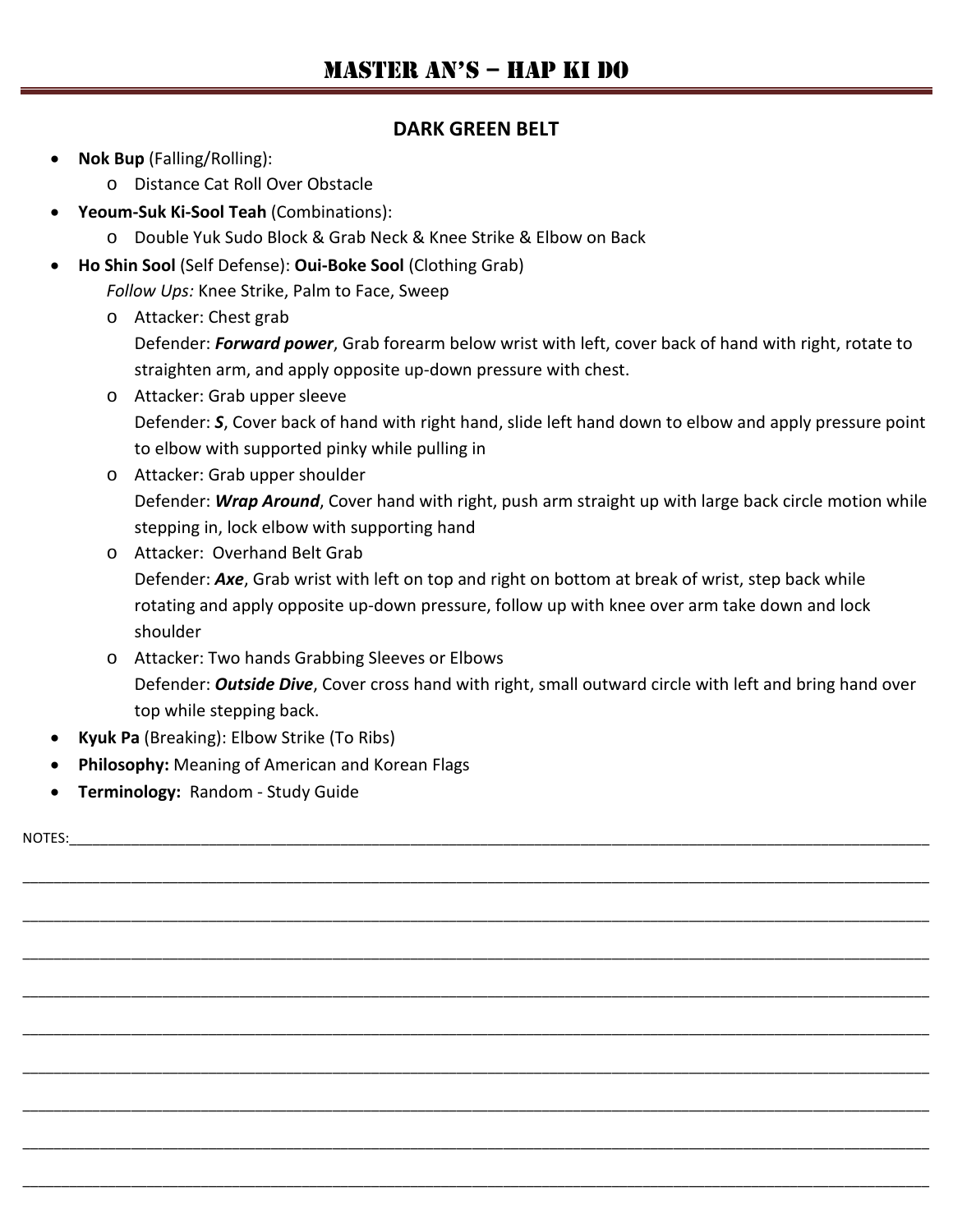#### **PURPLE BELT**

- **Nok Bup** (Falling/Rolling):
	- o Cat Roll into Side Fall (Both Sides)
	- **Yeoum-Suk Ki-Sool Teah** (Combinations):
		- o Double Yuk Sudo Block & Double Palm Strike to Body & Push Front Kick
- **Ho Shin Sool** (Self Defense): **Yang-Son-Chop-Ul-Dae** (Both Hands Defense)

*Follow Ups:*

- o Attacker: Two hands grabbing two wrists low Defender: *Criss-Cross Elbows*, Criss-cross wrist grab, cross opponents elbows and torque to bring opponent to ground
- o Attacker: Two hands grabbing two wrists high Defender: *Forward Power*, Cross grab one hand, and step forward with elbow on top of opponents arm
- o Attacker: Two hands grabbing two wrist low Defender: *Wrist Flick*, Fake circle in, then circle out and over into double grab, cross step under arms and lock wrists, follow with throw
- o Attacker: Two hands grabbing one wrist low Defender: *Spin Around*, Grab opponents wrist with hand being held, other hand grabs pressure point on opponents elbow, turn elbow into opponent, cross step behind and spin around with take down.
- o Attacker: Two hands grabbing two wrists low from behind Defender: *Inside S*, Side step and bring hands overhead, grab opposite hand and turn hand down, tuck into elbow and turn back up with inside S.

\_\_\_\_\_\_\_\_\_\_\_\_\_\_\_\_\_\_\_\_\_\_\_\_\_\_\_\_\_\_\_\_\_\_\_\_\_\_\_\_\_\_\_\_\_\_\_\_\_\_\_\_\_\_\_\_\_\_\_\_\_\_\_\_\_\_\_\_\_\_\_\_\_\_\_\_\_\_\_\_\_\_\_\_\_\_\_\_\_\_\_\_\_\_\_\_\_\_\_\_\_\_\_\_\_\_\_\_\_\_\_\_\_\_\_\_\_

\_\_\_\_\_\_\_\_\_\_\_\_\_\_\_\_\_\_\_\_\_\_\_\_\_\_\_\_\_\_\_\_\_\_\_\_\_\_\_\_\_\_\_\_\_\_\_\_\_\_\_\_\_\_\_\_\_\_\_\_\_\_\_\_\_\_\_\_\_\_\_\_\_\_\_\_\_\_\_\_\_\_\_\_\_\_\_\_\_\_\_\_\_\_\_\_\_\_\_\_\_\_\_\_\_\_\_\_\_\_\_\_\_\_\_\_\_

\_\_\_\_\_\_\_\_\_\_\_\_\_\_\_\_\_\_\_\_\_\_\_\_\_\_\_\_\_\_\_\_\_\_\_\_\_\_\_\_\_\_\_\_\_\_\_\_\_\_\_\_\_\_\_\_\_\_\_\_\_\_\_\_\_\_\_\_\_\_\_\_\_\_\_\_\_\_\_\_\_\_\_\_\_\_\_\_\_\_\_\_\_\_\_\_\_\_\_\_\_\_\_\_\_\_\_\_\_\_\_\_\_\_\_\_\_

\_\_\_\_\_\_\_\_\_\_\_\_\_\_\_\_\_\_\_\_\_\_\_\_\_\_\_\_\_\_\_\_\_\_\_\_\_\_\_\_\_\_\_\_\_\_\_\_\_\_\_\_\_\_\_\_\_\_\_\_\_\_\_\_\_\_\_\_\_\_\_\_\_\_\_\_\_\_\_\_\_\_\_\_\_\_\_\_\_\_\_\_\_\_\_\_\_\_\_\_\_\_\_\_\_\_\_\_\_\_\_\_\_\_\_\_\_

\_\_\_\_\_\_\_\_\_\_\_\_\_\_\_\_\_\_\_\_\_\_\_\_\_\_\_\_\_\_\_\_\_\_\_\_\_\_\_\_\_\_\_\_\_\_\_\_\_\_\_\_\_\_\_\_\_\_\_\_\_\_\_\_\_\_\_\_\_\_\_\_\_\_\_\_\_\_\_\_\_\_\_\_\_\_\_\_\_\_\_\_\_\_\_\_\_\_\_\_\_\_\_\_\_\_\_\_\_\_\_\_\_\_\_\_\_

\_\_\_\_\_\_\_\_\_\_\_\_\_\_\_\_\_\_\_\_\_\_\_\_\_\_\_\_\_\_\_\_\_\_\_\_\_\_\_\_\_\_\_\_\_\_\_\_\_\_\_\_\_\_\_\_\_\_\_\_\_\_\_\_\_\_\_\_\_\_\_\_\_\_\_\_\_\_\_\_\_\_\_\_\_\_\_\_\_\_\_\_\_\_\_\_\_\_\_\_\_\_\_\_\_\_\_\_\_\_\_\_\_\_\_\_\_

\_\_\_\_\_\_\_\_\_\_\_\_\_\_\_\_\_\_\_\_\_\_\_\_\_\_\_\_\_\_\_\_\_\_\_\_\_\_\_\_\_\_\_\_\_\_\_\_\_\_\_\_\_\_\_\_\_\_\_\_\_\_\_\_\_\_\_\_\_\_\_\_\_\_\_\_\_\_\_\_\_\_\_\_\_\_\_\_\_\_\_\_\_\_\_\_\_\_\_\_\_\_\_\_\_\_\_\_\_\_\_\_\_\_\_\_\_

\_\_\_\_\_\_\_\_\_\_\_\_\_\_\_\_\_\_\_\_\_\_\_\_\_\_\_\_\_\_\_\_\_\_\_\_\_\_\_\_\_\_\_\_\_\_\_\_\_\_\_\_\_\_\_\_\_\_\_\_\_\_\_\_\_\_\_\_\_\_\_\_\_\_\_\_\_\_\_\_\_\_\_\_\_\_\_\_\_\_\_\_\_\_\_\_\_\_\_\_\_\_\_\_\_\_\_\_\_\_\_\_\_\_\_\_\_

\_\_\_\_\_\_\_\_\_\_\_\_\_\_\_\_\_\_\_\_\_\_\_\_\_\_\_\_\_\_\_\_\_\_\_\_\_\_\_\_\_\_\_\_\_\_\_\_\_\_\_\_\_\_\_\_\_\_\_\_\_\_\_\_\_\_\_\_\_\_\_\_\_\_\_\_\_\_\_\_\_\_\_\_\_\_\_\_\_\_\_\_\_\_\_\_\_\_\_\_\_\_\_\_\_\_\_\_\_\_\_\_\_\_\_\_\_

\_\_\_\_\_\_\_\_\_\_\_\_\_\_\_\_\_\_\_\_\_\_\_\_\_\_\_\_\_\_\_\_\_\_\_\_\_\_\_\_\_\_\_\_\_\_\_\_\_\_\_\_\_\_\_\_\_\_\_\_\_\_\_\_\_\_\_\_\_\_\_\_\_\_\_\_\_\_\_\_\_\_\_\_\_\_\_\_\_\_\_\_\_\_\_\_\_\_\_\_\_\_\_\_\_\_\_\_\_\_\_\_\_\_\_\_

- **Kyuk Pa** (Breaking): Downward Rear Leg Roundhouse to Thigh
- **Philosophy:** Differences between Hap Ki Do and Tae Kwon Do
- **Terminology:** Random Study Guide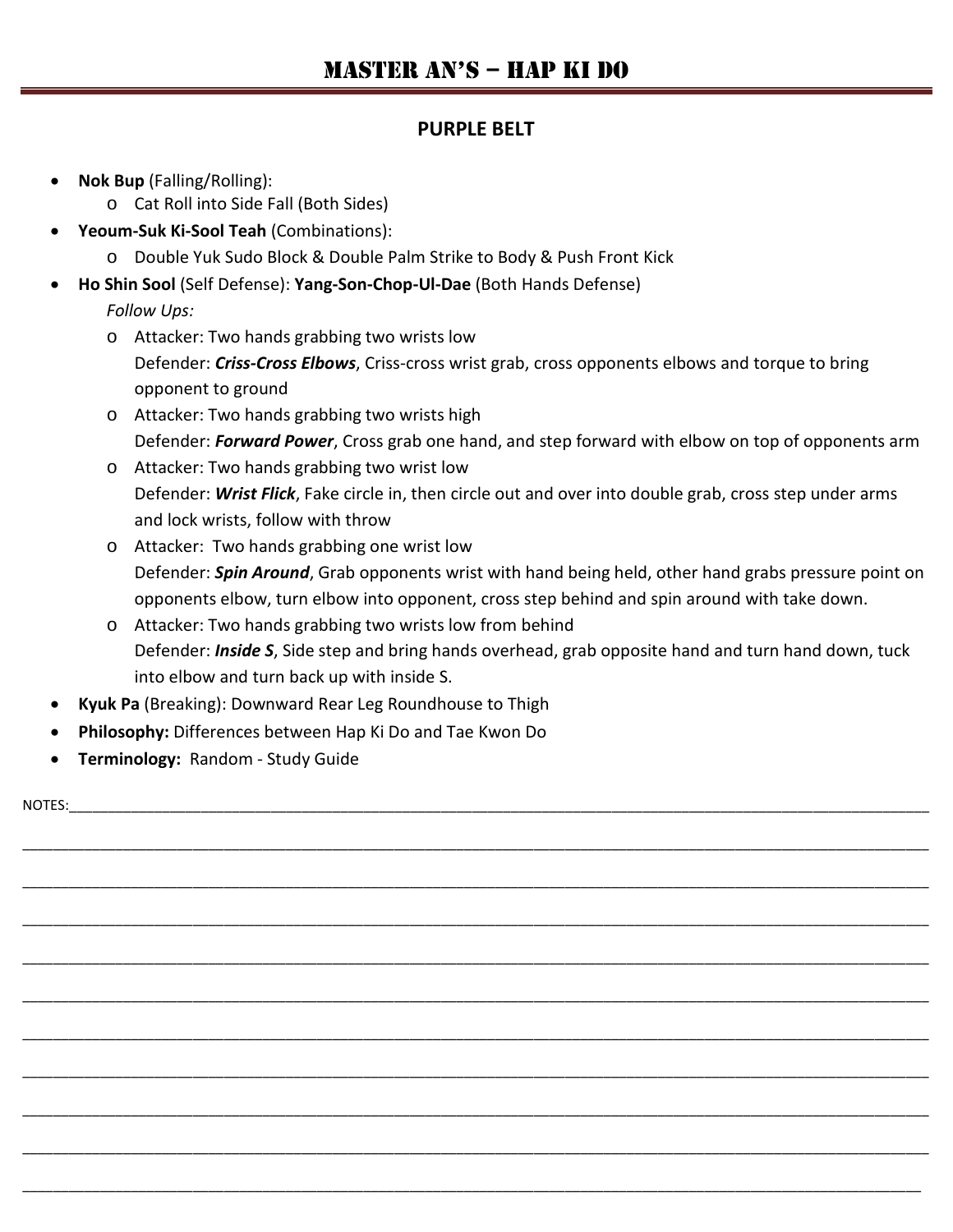#### **LIGHT BLUE BELT**

- **Nok Bup** (Falling/Rolling):
	- o Moo-song = Chest Roll
- **Yeoum-Suk Ki-Sool Teah** (Combinations):
	- o Inside Middle Block & Bridge-hand to Groin & Palm Strike to Stomach
- **Ho Shin Sool** (Self Defense): **Sun Sool** (Offense Grabs)

*Follow Ups:* Figure 3, step behind and sweep opponent backwards, Head Down Throw, Push down & lock ankle

o Attacker: Approach From Behind

Defender: *Citizen's Arrest*, Your right hand grabs their right wrist, while the left hand helps bend elbow and hands come up into citizen's arrest. Lock elbow in your elbow/chest.

- o Attacker: Standing facing you Defender: *Spin Choke*, Hook leg in with heal at same time pull/push shoulders to spin attacker around and choke
- o Attacker: Standing facing you Defender: *Arm Bar*, Walk towards and your right hand grabs his left wrist, lower your center and tuck your left arm behind the neck and open your chest to hyper extend the elbow.
- o Attacker: Stand facing you Defender: *Tiger's Mouth*, Step in with left and grab belt or pants with left hand, step forward with right foot, palm strike chest and follow up with C-hand strike to throat.
- o Attacker: Stand facing you Defender: *Snake*, Cross grab opponents hand with right, left between arm and body, knife hand to shoulder, step behind opponent and cross grab shoulder with right hand to lock.
- **Kyuk Pa** (Breaking): Upper Cut
- **Philosophy:** Differences between Hap Ki Do and Aikido
- **Terminology:** Random Study Guide

NOTES: Follow up citizen arrest by cross stepping across opponent and droping to one knee with a throw.

\_\_\_\_\_\_\_\_\_\_\_\_\_\_\_\_\_\_\_\_\_\_\_\_\_\_\_\_\_\_\_\_\_\_\_\_\_\_\_\_\_\_\_\_\_\_\_\_\_\_\_\_\_\_\_\_\_\_\_\_\_\_\_\_\_\_\_\_\_\_\_\_\_\_\_\_\_\_\_\_\_\_\_\_\_\_\_\_\_\_\_\_\_\_\_\_\_\_\_\_\_\_\_\_\_\_\_\_\_\_\_\_\_\_\_\_\_

\_\_\_\_\_\_\_\_\_\_\_\_\_\_\_\_\_\_\_\_\_\_\_\_\_\_\_\_\_\_\_\_\_\_\_\_\_\_\_\_\_\_\_\_\_\_\_\_\_\_\_\_\_\_\_\_\_\_\_\_\_\_\_\_\_\_\_\_\_\_\_\_\_\_\_\_\_\_\_\_\_\_\_\_\_\_\_\_\_\_\_\_\_\_\_\_\_\_\_\_\_\_\_\_\_\_\_\_\_\_\_\_\_\_\_\_\_

\_\_\_\_\_\_\_\_\_\_\_\_\_\_\_\_\_\_\_\_\_\_\_\_\_\_\_\_\_\_\_\_\_\_\_\_\_\_\_\_\_\_\_\_\_\_\_\_\_\_\_\_\_\_\_\_\_\_\_\_\_\_\_\_\_\_\_\_\_\_\_\_\_\_\_\_\_\_\_\_\_\_\_\_\_\_\_\_\_\_\_\_\_\_\_\_\_\_\_\_\_\_\_\_\_\_\_\_\_\_\_\_\_\_\_\_\_

\_\_\_\_\_\_\_\_\_\_\_\_\_\_\_\_\_\_\_\_\_\_\_\_\_\_\_\_\_\_\_\_\_\_\_\_\_\_\_\_\_\_\_\_\_\_\_\_\_\_\_\_\_\_\_\_\_\_\_\_\_\_\_\_\_\_\_\_\_\_\_\_\_\_\_\_\_\_\_\_\_\_\_\_\_\_\_\_\_\_\_\_\_\_\_\_\_\_\_\_\_\_\_\_\_\_\_\_\_\_\_\_\_\_\_\_\_

\_\_\_\_\_\_\_\_\_\_\_\_\_\_\_\_\_\_\_\_\_\_\_\_\_\_\_\_\_\_\_\_\_\_\_\_\_\_\_\_\_\_\_\_\_\_\_\_\_\_\_\_\_\_\_\_\_\_\_\_\_\_\_\_\_\_\_\_\_\_\_\_\_\_\_\_\_\_\_\_\_\_\_\_\_\_\_\_\_\_\_\_\_\_\_\_\_\_\_\_\_\_\_\_\_\_\_\_\_\_\_\_\_\_\_\_\_

\_\_\_\_\_\_\_\_\_\_\_\_\_\_\_\_\_\_\_\_\_\_\_\_\_\_\_\_\_\_\_\_\_\_\_\_\_\_\_\_\_\_\_\_\_\_\_\_\_\_\_\_\_\_\_\_\_\_\_\_\_\_\_\_\_\_\_\_\_\_\_\_\_\_\_\_\_\_\_\_\_\_\_\_\_\_\_\_\_\_\_\_\_\_\_\_\_\_\_\_\_\_\_\_\_\_\_\_\_\_\_\_\_\_\_\_\_

\_\_\_\_\_\_\_\_\_\_\_\_\_\_\_\_\_\_\_\_\_\_\_\_\_\_\_\_\_\_\_\_\_\_\_\_\_\_\_\_\_\_\_\_\_\_\_\_\_\_\_\_\_\_\_\_\_\_\_\_\_\_\_\_\_\_\_\_\_\_\_\_\_\_\_\_\_\_\_\_\_\_\_\_\_\_\_\_\_\_\_\_\_\_\_\_\_\_\_\_\_\_\_\_\_\_\_\_\_\_\_\_\_\_\_\_\_

\_\_\_\_\_\_\_\_\_\_\_\_\_\_\_\_\_\_\_\_\_\_\_\_\_\_\_\_\_\_\_\_\_\_\_\_\_\_\_\_\_\_\_\_\_\_\_\_\_\_\_\_\_\_\_\_\_\_\_\_\_\_\_\_\_\_\_\_\_\_\_\_\_\_\_\_\_\_\_\_\_\_\_\_\_\_\_\_\_\_\_\_\_\_\_\_\_\_\_\_\_\_\_\_\_\_\_\_\_\_\_\_\_\_\_\_\_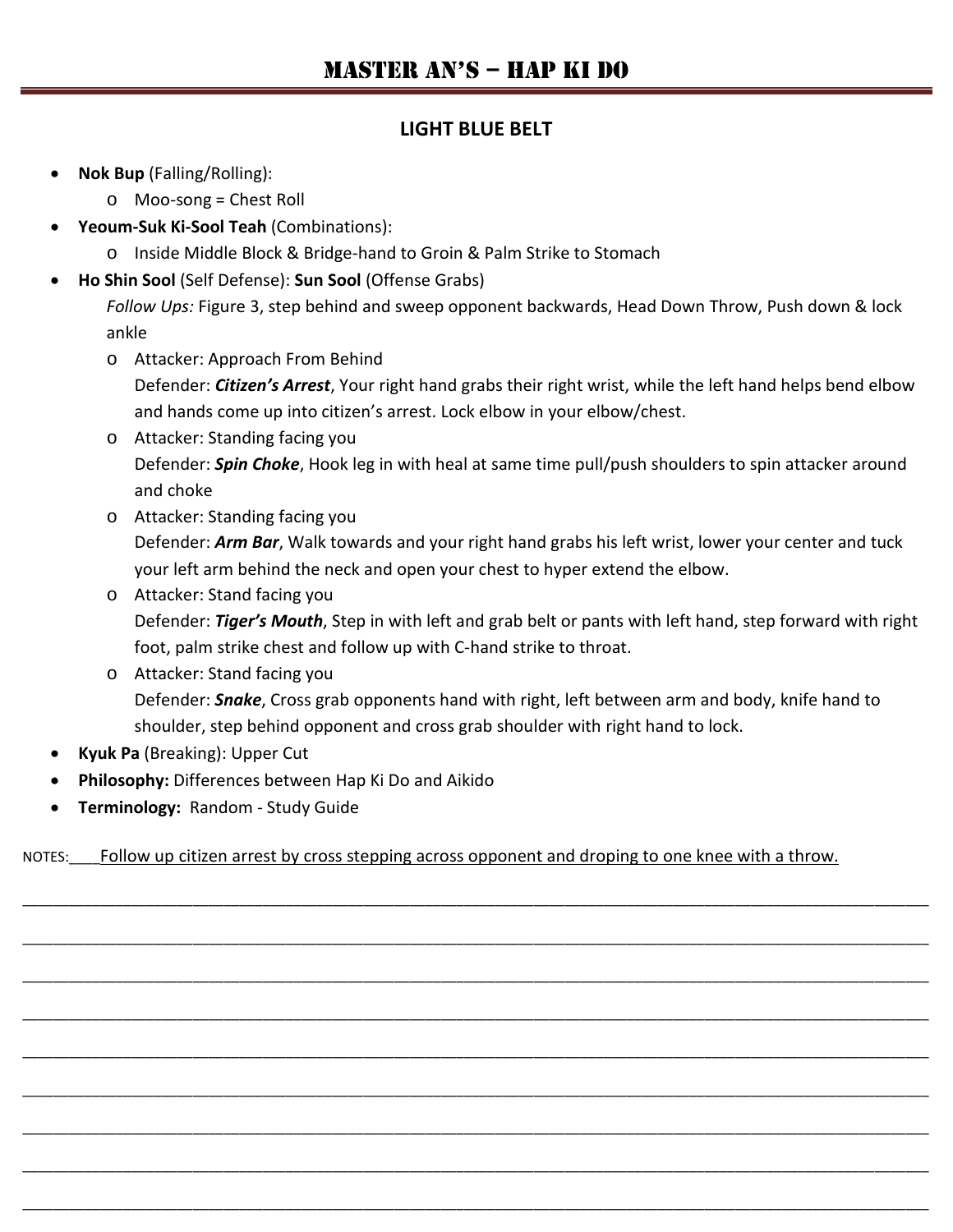#### **DARK BLUE BELT**

- **Nok Bup** (Falling/Rolling):
	- o Back Roll + Cat Roll + Back Roll into Chest Roll (Combination)
- **Yeoum-Suk Ki-Sool Teah** (Combinations):
	- o Cross-hand Outside Circle Block into Grab + Sudo Strike to Ribs + Bridge-hand Strike to Head
- **Ho Shin Sool** (Self Defense): **Bong-Kwan Sool** (Punch Defense)

*Follow Ups:*

o Attacker: Straight Punch to Face

Defender: *Elbow Strike*, Step in, outward block with right, Elbow strike to solar plexus, back fist to face, knife-hand to groin. Finish with knife-hand behind shoulder push or grab neck and throw.

- o Attacker: Hook Punch Defender: *Knee Strike*, Step in and block with both hands to one side of head, grab collar or behind head and knee strike.
- o Attacker: Straight Punch to Face Defender: *Claw*, High X block, circle arms right and step under arm to stand behind into claw grab. FU: Jack arm behind back, kick knee forward and choke out.
- o Attacker: Hook Punch Defender: *Throw*, Block with left, step in with straight elbow, under arm throw.
- o Attacker: Straight Punch Defender: *Outside Lead*, Leg check on hip, down circle block and grab wrist, step backward with left while applying outside lead.

\_\_\_\_\_\_\_\_\_\_\_\_\_\_\_\_\_\_\_\_\_\_\_\_\_\_\_\_\_\_\_\_\_\_\_\_\_\_\_\_\_\_\_\_\_\_\_\_\_\_\_\_\_\_\_\_\_\_\_\_\_\_\_\_\_\_\_\_\_\_\_\_\_\_\_\_\_\_\_\_\_\_\_\_\_\_\_\_\_\_\_\_\_\_\_\_\_\_\_\_\_\_\_\_\_\_\_\_\_\_\_\_\_\_\_\_\_

\_\_\_\_\_\_\_\_\_\_\_\_\_\_\_\_\_\_\_\_\_\_\_\_\_\_\_\_\_\_\_\_\_\_\_\_\_\_\_\_\_\_\_\_\_\_\_\_\_\_\_\_\_\_\_\_\_\_\_\_\_\_\_\_\_\_\_\_\_\_\_\_\_\_\_\_\_\_\_\_\_\_\_\_\_\_\_\_\_\_\_\_\_\_\_\_\_\_\_\_\_\_\_\_\_\_\_\_\_\_\_\_\_\_\_\_\_

\_\_\_\_\_\_\_\_\_\_\_\_\_\_\_\_\_\_\_\_\_\_\_\_\_\_\_\_\_\_\_\_\_\_\_\_\_\_\_\_\_\_\_\_\_\_\_\_\_\_\_\_\_\_\_\_\_\_\_\_\_\_\_\_\_\_\_\_\_\_\_\_\_\_\_\_\_\_\_\_\_\_\_\_\_\_\_\_\_\_\_\_\_\_\_\_\_\_\_\_\_\_\_\_\_\_\_\_\_\_\_\_\_\_\_\_\_

\_\_\_\_\_\_\_\_\_\_\_\_\_\_\_\_\_\_\_\_\_\_\_\_\_\_\_\_\_\_\_\_\_\_\_\_\_\_\_\_\_\_\_\_\_\_\_\_\_\_\_\_\_\_\_\_\_\_\_\_\_\_\_\_\_\_\_\_\_\_\_\_\_\_\_\_\_\_\_\_\_\_\_\_\_\_\_\_\_\_\_\_\_\_\_\_\_\_\_\_\_\_\_\_\_\_\_\_\_\_\_\_\_\_\_\_\_

\_\_\_\_\_\_\_\_\_\_\_\_\_\_\_\_\_\_\_\_\_\_\_\_\_\_\_\_\_\_\_\_\_\_\_\_\_\_\_\_\_\_\_\_\_\_\_\_\_\_\_\_\_\_\_\_\_\_\_\_\_\_\_\_\_\_\_\_\_\_\_\_\_\_\_\_\_\_\_\_\_\_\_\_\_\_\_\_\_\_\_\_\_\_\_\_\_\_\_\_\_\_\_\_\_\_\_\_\_\_\_\_\_\_\_\_\_

\_\_\_\_\_\_\_\_\_\_\_\_\_\_\_\_\_\_\_\_\_\_\_\_\_\_\_\_\_\_\_\_\_\_\_\_\_\_\_\_\_\_\_\_\_\_\_\_\_\_\_\_\_\_\_\_\_\_\_\_\_\_\_\_\_\_\_\_\_\_\_\_\_\_\_\_\_\_\_\_\_\_\_\_\_\_\_\_\_\_\_\_\_\_\_\_\_\_\_\_\_\_\_\_\_\_\_\_\_\_\_\_\_\_\_\_\_

\_\_\_\_\_\_\_\_\_\_\_\_\_\_\_\_\_\_\_\_\_\_\_\_\_\_\_\_\_\_\_\_\_\_\_\_\_\_\_\_\_\_\_\_\_\_\_\_\_\_\_\_\_\_\_\_\_\_\_\_\_\_\_\_\_\_\_\_\_\_\_\_\_\_\_\_\_\_\_\_\_\_\_\_\_\_\_\_\_\_\_\_\_\_\_\_\_\_\_\_\_\_\_\_\_\_\_\_\_\_\_\_\_\_\_\_\_

\_\_\_\_\_\_\_\_\_\_\_\_\_\_\_\_\_\_\_\_\_\_\_\_\_\_\_\_\_\_\_\_\_\_\_\_\_\_\_\_\_\_\_\_\_\_\_\_\_\_\_\_\_\_\_\_\_\_\_\_\_\_\_\_\_\_\_\_\_\_\_\_\_\_\_\_\_\_\_\_\_\_\_\_\_\_\_\_\_\_\_\_\_\_\_\_\_\_\_\_\_\_\_\_\_\_\_\_\_\_\_\_\_\_\_\_\_

\_\_\_\_\_\_\_\_\_\_\_\_\_\_\_\_\_\_\_\_\_\_\_\_\_\_\_\_\_\_\_\_\_\_\_\_\_\_\_\_\_\_\_\_\_\_\_\_\_\_\_\_\_\_\_\_\_\_\_\_\_\_\_\_\_\_\_\_\_\_\_\_\_\_\_\_\_\_\_\_\_\_\_\_\_\_\_\_\_\_\_\_\_\_\_\_\_\_\_\_\_\_\_\_\_\_\_\_\_\_\_\_\_\_\_\_\_

\_\_\_\_\_\_\_\_\_\_\_\_\_\_\_\_\_\_\_\_\_\_\_\_\_\_\_\_\_\_\_\_\_\_\_\_\_\_\_\_\_\_\_\_\_\_\_\_\_\_\_\_\_\_\_\_\_\_\_\_\_\_\_\_\_\_\_\_\_\_\_\_\_\_\_\_\_\_\_\_\_\_\_\_\_\_\_\_\_\_\_\_\_\_\_\_\_\_\_\_\_\_\_\_\_\_\_\_\_\_\_\_\_\_\_\_\_

- **Kyuk Pa** (Breaking): Speed Strike Sudo or Bridge-hand
- **Philosophy:** History of Korean Hap Ki Do
- **Terminology:** Random Study Guide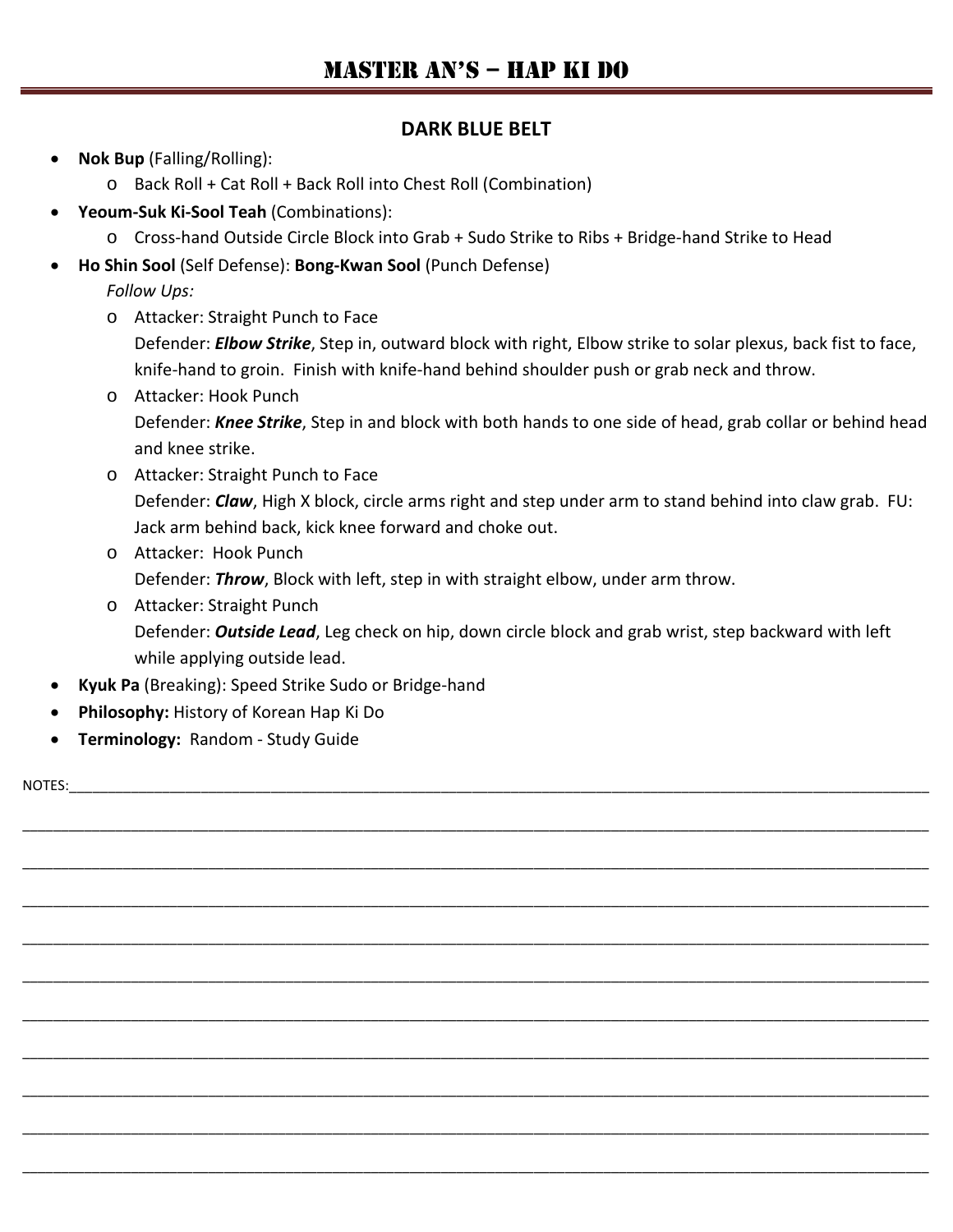#### **RED BELT**

- **Nok Bup** (Falling/Rolling):
	- o Whey –Jun = Flipping Break Fall
- **Yeoum-Suk Ki-Sool Teah** (Combinations):
	- o Spinning Hook Kick (Middle) & Spinning Hook Kick (Low)
- **Ho Shin Sool** (Self Defense): **Wa-Sool** (Ground Techniques)

*Follow Ups:*

- o Attacker: From Standing or Kneeling Defender: *Neck*, Step in like waist throw and grab around opponents' head into sweep, Follow Up with leg on top of arm and wrap opponents arm over knee to lock arm and pull back on head.
- o Attacker: From Standing or Kneeling Defender: *Crucifix,* Opponent sweeps you with head throw and mounts, hook leg, lift hip, roll opponent over so you are on top, side mount across chest, pin arm with leg and lock other arm.
- o Attacker: Push opponent face back Defender: *Arm-bar Top*, Hand behind back and push face of opponent back and push them onto their back, get over their legs into the mount position, swing leg over across neck, sit on opponent and fall back holding arm and finish with arm-bar with opponent thumb up.
- o Attacker: Front Tackle

Defender: *Arm-bar Bottom*, Opponent tackles you onto your back, your legs out, cross grab one arm, and pull down, place leg across front of neck, push hip with other leg to roll opponent and swing body into arm-bar with opponent thumb up.

o Attacker: Front Tackle Defender: *Choke*, On you back, x-collar grab with thumbs down, pull down tucking elbows close to body and choke. No-dobak: Put forearm behind neck, pull in and squeeze or one forearm across front for choke.

\_\_\_\_\_\_\_\_\_\_\_\_\_\_\_\_\_\_\_\_\_\_\_\_\_\_\_\_\_\_\_\_\_\_\_\_\_\_\_\_\_\_\_\_\_\_\_\_\_\_\_\_\_\_\_\_\_\_\_\_\_\_\_\_\_\_\_\_\_\_\_\_\_\_\_\_\_\_\_\_\_\_\_\_\_\_\_\_\_\_\_\_\_\_\_\_\_\_\_\_\_\_\_\_\_\_\_\_\_\_\_\_\_\_\_\_\_

\_\_\_\_\_\_\_\_\_\_\_\_\_\_\_\_\_\_\_\_\_\_\_\_\_\_\_\_\_\_\_\_\_\_\_\_\_\_\_\_\_\_\_\_\_\_\_\_\_\_\_\_\_\_\_\_\_\_\_\_\_\_\_\_\_\_\_\_\_\_\_\_\_\_\_\_\_\_\_\_\_\_\_\_\_\_\_\_\_\_\_\_\_\_\_\_\_\_\_\_\_\_\_\_\_\_\_\_\_\_\_\_\_\_\_\_\_

\_\_\_\_\_\_\_\_\_\_\_\_\_\_\_\_\_\_\_\_\_\_\_\_\_\_\_\_\_\_\_\_\_\_\_\_\_\_\_\_\_\_\_\_\_\_\_\_\_\_\_\_\_\_\_\_\_\_\_\_\_\_\_\_\_\_\_\_\_\_\_\_\_\_\_\_\_\_\_\_\_\_\_\_\_\_\_\_\_\_\_\_\_\_\_\_\_\_\_\_\_\_\_\_\_\_\_\_\_\_\_\_\_\_\_\_\_

\_\_\_\_\_\_\_\_\_\_\_\_\_\_\_\_\_\_\_\_\_\_\_\_\_\_\_\_\_\_\_\_\_\_\_\_\_\_\_\_\_\_\_\_\_\_\_\_\_\_\_\_\_\_\_\_\_\_\_\_\_\_\_\_\_\_\_\_\_\_\_\_\_\_\_\_\_\_\_\_\_\_\_\_\_\_\_\_\_\_\_\_\_\_\_\_\_\_\_\_\_\_\_\_\_\_\_\_\_\_\_\_\_\_\_\_\_

\_\_\_\_\_\_\_\_\_\_\_\_\_\_\_\_\_\_\_\_\_\_\_\_\_\_\_\_\_\_\_\_\_\_\_\_\_\_\_\_\_\_\_\_\_\_\_\_\_\_\_\_\_\_\_\_\_\_\_\_\_\_\_\_\_\_\_\_\_\_\_\_\_\_\_\_\_\_\_\_\_\_\_\_\_\_\_\_\_\_\_\_\_\_\_\_\_\_\_\_\_\_\_\_\_\_\_\_\_\_\_\_\_\_\_\_\_

\_\_\_\_\_\_\_\_\_\_\_\_\_\_\_\_\_\_\_\_\_\_\_\_\_\_\_\_\_\_\_\_\_\_\_\_\_\_\_\_\_\_\_\_\_\_\_\_\_\_\_\_\_\_\_\_\_\_\_\_\_\_\_\_\_\_\_\_\_\_\_\_\_\_\_\_\_\_\_\_\_\_\_\_\_\_\_\_\_\_\_\_\_\_\_\_\_\_\_\_\_\_\_\_\_\_\_\_\_\_\_\_\_\_\_\_\_

\_\_\_\_\_\_\_\_\_\_\_\_\_\_\_\_\_\_\_\_\_\_\_\_\_\_\_\_\_\_\_\_\_\_\_\_\_\_\_\_\_\_\_\_\_\_\_\_\_\_\_\_\_\_\_\_\_\_\_\_\_\_\_\_\_\_\_\_\_\_\_\_\_\_\_\_\_\_\_\_\_\_\_\_\_\_\_\_\_\_\_\_\_\_\_\_\_\_\_\_\_\_\_\_\_\_\_\_\_\_\_\_\_\_\_\_\_

\_\_\_\_\_\_\_\_\_\_\_\_\_\_\_\_\_\_\_\_\_\_\_\_\_\_\_\_\_\_\_\_\_\_\_\_\_\_\_\_\_\_\_\_\_\_\_\_\_\_\_\_\_\_\_\_\_\_\_\_\_\_\_\_\_\_\_\_\_\_\_\_\_\_\_\_\_\_\_\_\_\_\_\_\_\_\_\_\_\_\_\_\_\_\_\_\_\_\_\_\_\_\_\_\_\_\_\_\_\_\_\_\_\_\_\_\_

- **Kyuk Pa** (Breaking): Spinning Back Hook Kick
- **Philosophy:** Weapons
- **Terminology:** Random Study Guide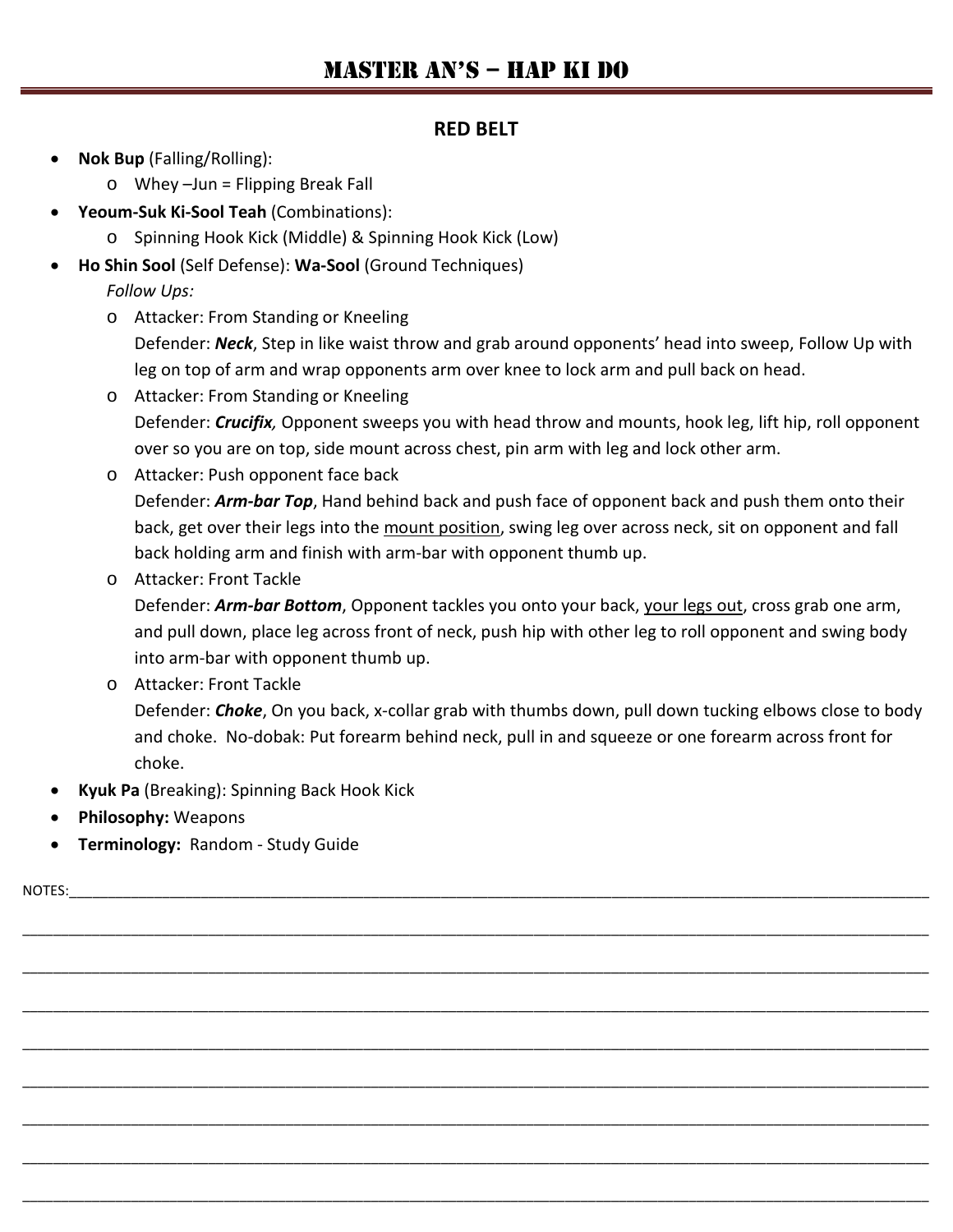#### **BROWN BELT**

- **Nok Bup** (Falling/Rolling):
	- o Jumping Back Fall
	- o Jumping Front Fall
- **Yeoum-Suk Ki-Sool Teah** (Combinations):
	- o Rear Leg Instep to Shin Kick & Rear Leg Japanese Crescent Kick onto Back
- **Ho Shin Sool** (Self Defense): Bong-gum-sool (Knife Defense)

*Follow Ups:* Knee on arm takedown,

- o Attacker: Downward stab from over head Defender: *Forearm*, Step forward, high block with arm, cross your forearms in front grab opponents wrist that is holding the knife. Step forward and takedown opponent to their back and remove knife.
- o Attacker: Downward stab from over head Defender: *Deflection*, Side step left, high angled block and large circle outward and redirect knife into leg.
- o Attacker: Sweeping knife left to right Defender: *Suicide*, Avoid first sweep, on backhand sweep, step in and double knife-hand block, circle knife arm down and step under arm stab opponent into midsection
- o Attacker: Straight In Stab Defender: *Outside Lead*, Side step out, small circle block inward with left arm over, spin backward on right into outside lead.
- o Attacker: Upward strike from below Defender: *Polar Guidance*, X block low, rotate arm left into polar guidance, kick to face.
- o Attacker: Straight Stab to Face Defender: *Choke*, Side step left with hard inside middle block, right arm comes up under knife arm and around neck into a choke, sweep with takedown and choke out.

\_\_\_\_\_\_\_\_\_\_\_\_\_\_\_\_\_\_\_\_\_\_\_\_\_\_\_\_\_\_\_\_\_\_\_\_\_\_\_\_\_\_\_\_\_\_\_\_\_\_\_\_\_\_\_\_\_\_\_\_\_\_\_\_\_\_\_\_\_\_\_\_\_\_\_\_\_\_\_\_\_\_\_\_\_\_\_\_\_\_\_\_\_\_\_\_\_\_\_\_\_\_\_\_\_\_\_\_\_\_\_\_\_\_\_\_\_

\_\_\_\_\_\_\_\_\_\_\_\_\_\_\_\_\_\_\_\_\_\_\_\_\_\_\_\_\_\_\_\_\_\_\_\_\_\_\_\_\_\_\_\_\_\_\_\_\_\_\_\_\_\_\_\_\_\_\_\_\_\_\_\_\_\_\_\_\_\_\_\_\_\_\_\_\_\_\_\_\_\_\_\_\_\_\_\_\_\_\_\_\_\_\_\_\_\_\_\_\_\_\_\_\_\_\_\_\_\_\_\_\_\_\_\_\_

\_\_\_\_\_\_\_\_\_\_\_\_\_\_\_\_\_\_\_\_\_\_\_\_\_\_\_\_\_\_\_\_\_\_\_\_\_\_\_\_\_\_\_\_\_\_\_\_\_\_\_\_\_\_\_\_\_\_\_\_\_\_\_\_\_\_\_\_\_\_\_\_\_\_\_\_\_\_\_\_\_\_\_\_\_\_\_\_\_\_\_\_\_\_\_\_\_\_\_\_\_\_\_\_\_\_\_\_\_\_\_\_\_\_\_\_\_

\_\_\_\_\_\_\_\_\_\_\_\_\_\_\_\_\_\_\_\_\_\_\_\_\_\_\_\_\_\_\_\_\_\_\_\_\_\_\_\_\_\_\_\_\_\_\_\_\_\_\_\_\_\_\_\_\_\_\_\_\_\_\_\_\_\_\_\_\_\_\_\_\_\_\_\_\_\_\_\_\_\_\_\_\_\_\_\_\_\_\_\_\_\_\_\_\_\_\_\_\_\_\_\_\_\_\_\_\_\_\_\_\_\_\_\_\_

\_\_\_\_\_\_\_\_\_\_\_\_\_\_\_\_\_\_\_\_\_\_\_\_\_\_\_\_\_\_\_\_\_\_\_\_\_\_\_\_\_\_\_\_\_\_\_\_\_\_\_\_\_\_\_\_\_\_\_\_\_\_\_\_\_\_\_\_\_\_\_\_\_\_\_\_\_\_\_\_\_\_\_\_\_\_\_\_\_\_\_\_\_\_\_\_\_\_\_\_\_\_\_\_\_\_\_\_\_\_\_\_\_\_\_\_\_

\_\_\_\_\_\_\_\_\_\_\_\_\_\_\_\_\_\_\_\_\_\_\_\_\_\_\_\_\_\_\_\_\_\_\_\_\_\_\_\_\_\_\_\_\_\_\_\_\_\_\_\_\_\_\_\_\_\_\_\_\_\_\_\_\_\_\_\_\_\_\_\_\_\_\_\_\_\_\_\_\_\_\_\_\_\_\_\_\_\_\_\_\_\_\_\_\_\_\_\_\_\_\_\_\_\_\_\_\_\_\_\_\_\_\_\_\_

\_\_\_\_\_\_\_\_\_\_\_\_\_\_\_\_\_\_\_\_\_\_\_\_\_\_\_\_\_\_\_\_\_\_\_\_\_\_\_\_\_\_\_\_\_\_\_\_\_\_\_\_\_\_\_\_\_\_\_\_\_\_\_\_\_\_\_\_\_\_\_\_\_\_\_\_\_\_\_\_\_\_\_\_\_\_\_\_\_\_\_\_\_\_\_\_\_\_\_\_\_\_\_\_\_\_\_\_\_\_\_\_\_\_\_\_\_

\_\_\_\_\_\_\_\_\_\_\_\_\_\_\_\_\_\_\_\_\_\_\_\_\_\_\_\_\_\_\_\_\_\_\_\_\_\_\_\_\_\_\_\_\_\_\_\_\_\_\_\_\_\_\_\_\_\_\_\_\_\_\_\_\_\_\_\_\_\_\_\_\_\_\_\_\_\_\_\_\_\_\_\_\_\_\_\_\_\_\_\_\_\_\_\_\_\_\_\_\_\_\_\_\_\_\_\_\_\_\_\_\_\_\_\_\_

- **Kyuk Pa** (Breaking): Japanese Crescent Kick
- **Philosophy:** Vital Points
- **Terminology:** Random Study Guide

NOTES:  $\blacksquare$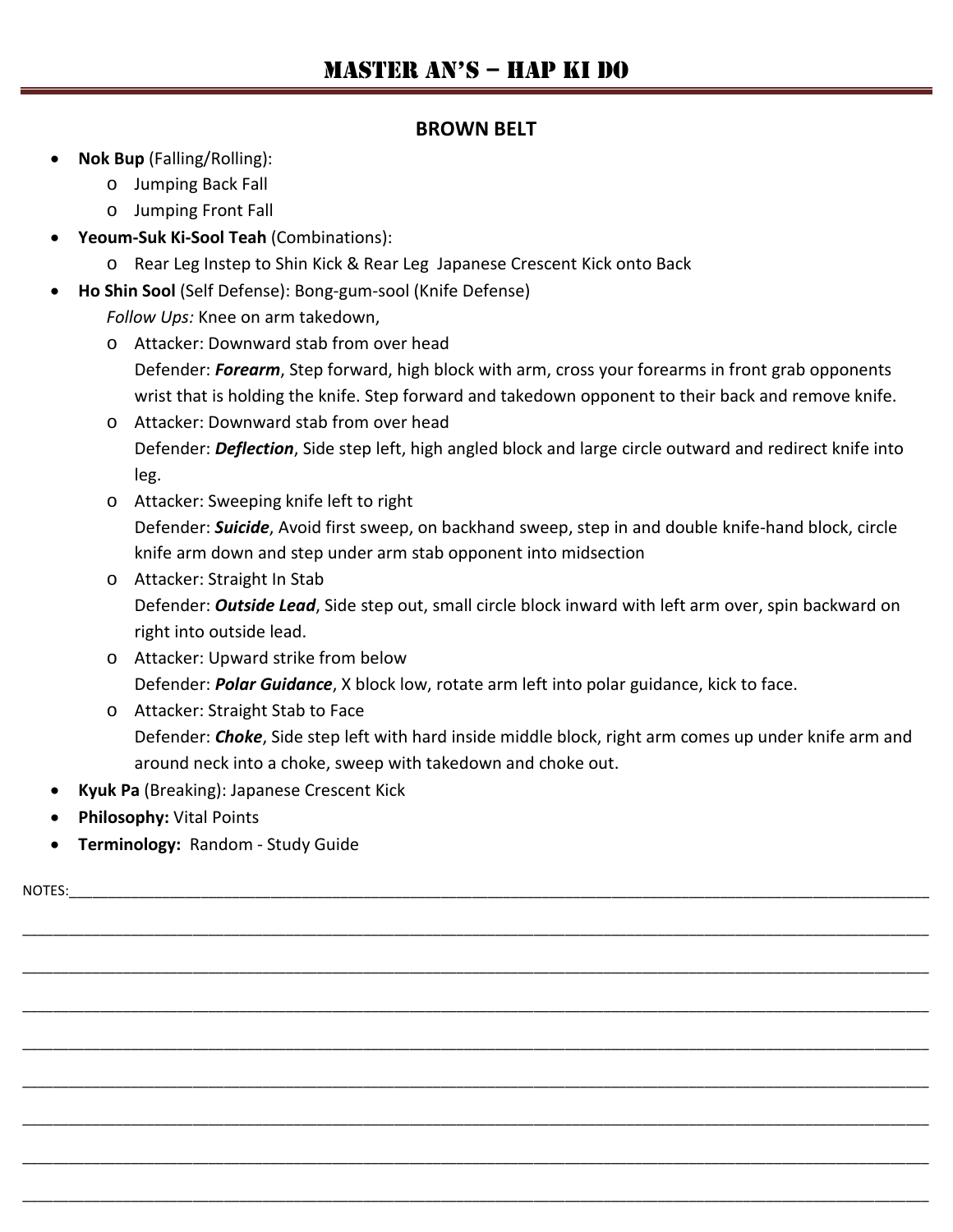#### **BODAN - 1st REFRESHER: STRIPE ONE**

- **Nok Bup** (Falling/Rolling):
	- o Monkey Roll (Foot on Stomach)
	- o Monkey Roll (Shin on Stomach)
	- o Monkey Fall (Landing with Hips Up)
- **Yeoum-Suk Ki-Sool Teah** (Combinations):
	- o Outside Circle Block & Short Uppercut & Grab Behind Head & Knee Strike to Face & Knee Strike to Inside Thigh & Hammer Fist to Head
- **Ho Shin Sool** (Self Defense):
	- o All No-Belt through Dark Green
	- o Add leg check to wrist techniques
	- o Throws from punch
- **Kyuk Pa** (Breaking): Knee Strike
- **Leadership:** Lead 1 warm-up routine

| NOTES: |  |  |  |
|--------|--|--|--|
|        |  |  |  |
|        |  |  |  |
|        |  |  |  |
|        |  |  |  |
|        |  |  |  |
|        |  |  |  |

## **BODAN - 2nd REFRESHER: STRIPE TWO**

- **Nok Bup** (Falling/Rolling):
	- o Fall from Hip Throw
	- o Fall from Fireman Throw
- **Yeoum-Suk Ki-Sool Teah** (Combinations):
	- o (From Behind) Double Elbow Strikes & Back Kick to Groin & Rear Leg Tornado Axe Kick

\_\_\_\_\_\_\_\_\_\_\_\_\_\_\_\_\_\_\_\_\_\_\_\_\_\_\_\_\_\_\_\_\_\_\_\_\_\_\_\_\_\_\_\_\_\_\_\_\_\_\_\_\_\_\_\_\_\_\_\_\_\_\_\_\_\_\_\_\_\_\_\_\_\_\_\_\_\_\_\_\_\_\_\_\_\_\_\_\_\_\_\_\_\_\_\_\_\_\_\_\_\_\_\_\_\_\_\_\_\_\_\_\_\_\_\_\_

\_\_\_\_\_\_\_\_\_\_\_\_\_\_\_\_\_\_\_\_\_\_\_\_\_\_\_\_\_\_\_\_\_\_\_\_\_\_\_\_\_\_\_\_\_\_\_\_\_\_\_\_\_\_\_\_\_\_\_\_\_\_\_\_\_\_\_\_\_\_\_\_\_\_\_\_\_\_\_\_\_\_\_\_\_\_\_\_\_\_\_\_\_\_\_\_\_\_\_\_\_\_\_\_\_\_\_\_\_\_\_\_\_\_\_\_\_

\_\_\_\_\_\_\_\_\_\_\_\_\_\_\_\_\_\_\_\_\_\_\_\_\_\_\_\_\_\_\_\_\_\_\_\_\_\_\_\_\_\_\_\_\_\_\_\_\_\_\_\_\_\_\_\_\_\_\_\_\_\_\_\_\_\_\_\_\_\_\_\_\_\_\_\_\_\_\_\_\_\_\_\_\_\_\_\_\_\_\_\_\_\_\_\_\_\_\_\_\_\_\_\_\_\_\_\_\_\_\_\_\_\_\_\_\_

\_\_\_\_\_\_\_\_\_\_\_\_\_\_\_\_\_\_\_\_\_\_\_\_\_\_\_\_\_\_\_\_\_\_\_\_\_\_\_\_\_\_\_\_\_\_\_\_\_\_\_\_\_\_\_\_\_\_\_\_\_\_\_\_\_\_\_\_\_\_\_\_\_\_\_\_\_\_\_\_\_\_\_\_\_\_\_\_\_\_\_\_\_\_\_\_\_\_\_\_\_\_\_\_\_\_\_\_\_\_\_\_\_\_\_\_\_

- **Ho Shin Sool** (Self Defense):
	- o All Purple through Bodan
	- o Add leg checks to wrist techniques
- **Kyuk Pa** (Breaking): Closed Eyes
- Leadership: Lead 2 warm-up routines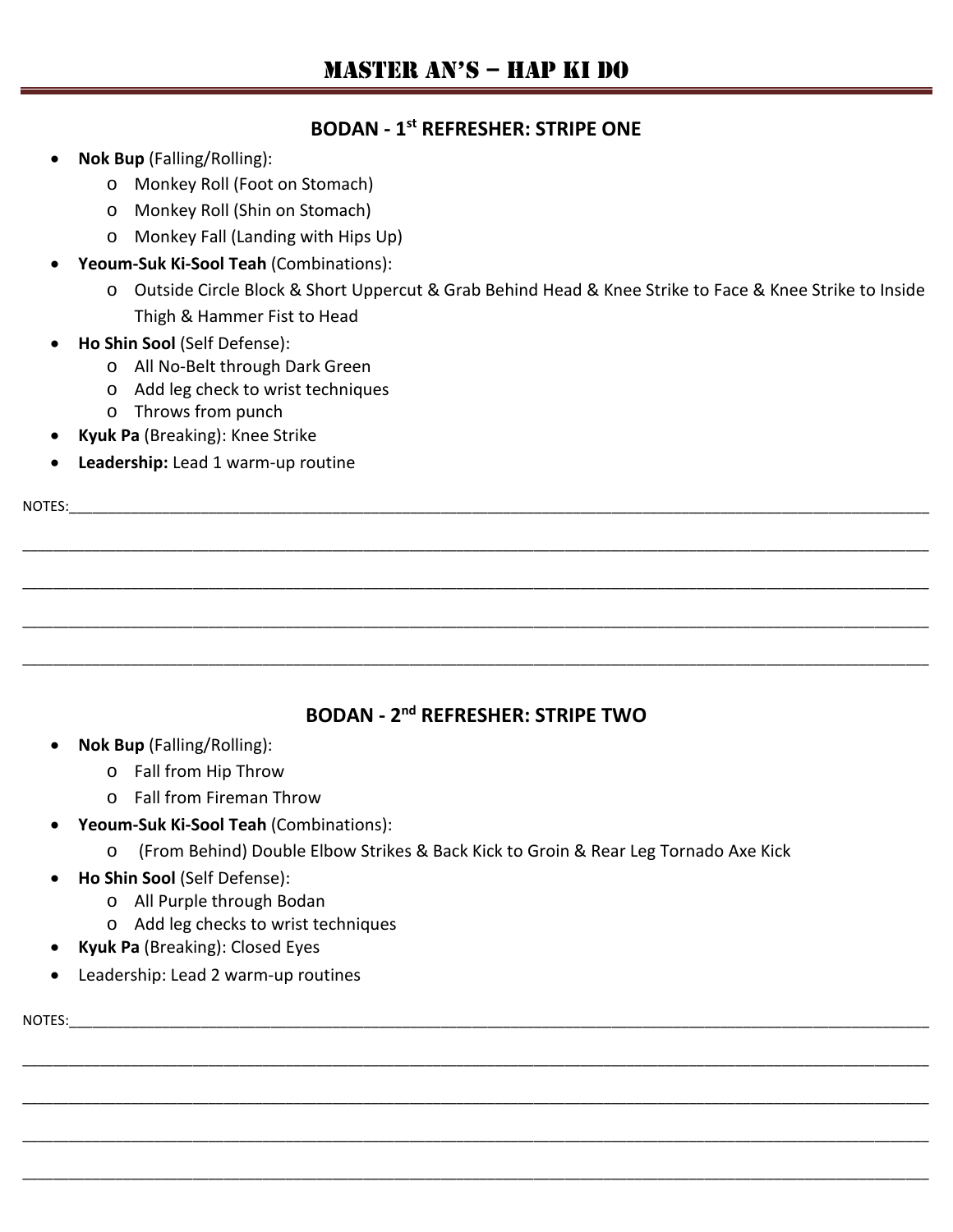#### **BODAN - 3rd REFRESHER: STRIPE THREE**

- **Nok Bup** (Falling/Rolling):
	- o Personalized Combo containing 3 Rolls with 1 Falling Finish
- **Yeoum-Suk Ki-Sool Teah** (Combinations):
	- o (One Handed) Stepping in with Inner Circle Block & Oxjaw Strike to Ribs & Oxjaw Strike to Head & Supporting Step Elbow Strike
- **Ho Shin Sool** (Self Defense): (Situations)

*Follow Ups:*

o Attacker: **Head Lock**

Defender: Pressure Point to knee and neck or hair grab

- o Attacker: **Rear Strangle Hold** Defender: Drop to one knee, tuck shoulder and throw
- o Attacker: **Two handed Front Choke** Defender: Clap hands together as you step back, wedge between arms, strike
- o Attacker: **Rear Arm-lock** Defender: Step back and elbow strike to solar plexus, shoot hand forward and 2<sup>nd</sup> elbow strike to face as you grab opponents arm with hand behind your back, Spin & Turn Out, Finish with Kick
- **Kyuk Pa** (Breaking): Power Hand or Foot (2 Big Boards)
- **Leadership:** Lead 3 warm-up routines

NOTES:\_\_\_\_\_\_\_\_\_\_\_\_\_\_\_\_\_\_\_\_\_\_\_\_\_\_\_\_\_\_\_\_\_\_\_\_\_\_\_\_\_\_\_\_\_\_\_\_\_\_\_\_\_\_\_\_\_\_\_\_\_\_\_\_\_\_\_\_\_\_\_\_\_\_\_\_\_\_\_\_\_\_\_\_\_\_\_\_\_\_\_\_\_\_\_\_\_\_\_\_\_\_\_\_\_\_\_\_\_\_\_ \_\_\_\_\_\_\_\_\_\_\_\_\_\_\_\_\_\_\_\_\_\_\_\_\_\_\_\_\_\_\_\_\_\_\_\_\_\_\_\_\_\_\_\_\_\_\_\_\_\_\_\_\_\_\_\_\_\_\_\_\_\_\_\_\_\_\_\_\_\_\_\_\_\_\_\_\_\_\_\_\_\_\_\_\_\_\_\_\_\_\_\_\_\_\_\_\_\_\_\_\_\_\_\_\_\_\_\_\_\_\_\_\_\_\_\_\_ \_\_\_\_\_\_\_\_\_\_\_\_\_\_\_\_\_\_\_\_\_\_\_\_\_\_\_\_\_\_\_\_\_\_\_\_\_\_\_\_\_\_\_\_\_\_\_\_\_\_\_\_\_\_\_\_\_\_\_\_\_\_\_\_\_\_\_\_\_\_\_\_\_\_\_\_\_\_\_\_\_\_\_\_\_\_\_\_\_\_\_\_\_\_\_\_\_\_\_\_\_\_\_\_\_\_\_\_\_\_\_\_\_\_\_\_\_ \_\_\_\_\_\_\_\_\_\_\_\_\_\_\_\_\_\_\_\_\_\_\_\_\_\_\_\_\_\_\_\_\_\_\_\_\_\_\_\_\_\_\_\_\_\_\_\_\_\_\_\_\_\_\_\_\_\_\_\_\_\_\_\_\_\_\_\_\_\_\_\_\_\_\_\_\_\_\_\_\_\_\_\_\_\_\_\_\_\_\_\_\_\_\_\_\_\_\_\_\_\_\_\_\_\_\_\_\_\_\_\_\_\_\_\_\_ \_\_\_\_\_\_\_\_\_\_\_\_\_\_\_\_\_\_\_\_\_\_\_\_\_\_\_\_\_\_\_\_\_\_\_\_\_\_\_\_\_\_\_\_\_\_\_\_\_\_\_\_\_\_\_\_\_\_\_\_\_\_\_\_\_\_\_\_\_\_\_\_\_\_\_\_\_\_\_\_\_\_\_\_\_\_\_\_\_\_\_\_\_\_\_\_\_\_\_\_\_\_\_\_\_\_\_\_\_\_\_\_\_\_\_\_\_ \_\_\_\_\_\_\_\_\_\_\_\_\_\_\_\_\_\_\_\_\_\_\_\_\_\_\_\_\_\_\_\_\_\_\_\_\_\_\_\_\_\_\_\_\_\_\_\_\_\_\_\_\_\_\_\_\_\_\_\_\_\_\_\_\_\_\_\_\_\_\_\_\_\_\_\_\_\_\_\_\_\_\_\_\_\_\_\_\_\_\_\_\_\_\_\_\_\_\_\_\_\_\_\_\_\_\_\_\_\_\_\_\_\_\_\_\_ \_\_\_\_\_\_\_\_\_\_\_\_\_\_\_\_\_\_\_\_\_\_\_\_\_\_\_\_\_\_\_\_\_\_\_\_\_\_\_\_\_\_\_\_\_\_\_\_\_\_\_\_\_\_\_\_\_\_\_\_\_\_\_\_\_\_\_\_\_\_\_\_\_\_\_\_\_\_\_\_\_\_\_\_\_\_\_\_\_\_\_\_\_\_\_\_\_\_\_\_\_\_\_\_\_\_\_\_\_\_\_\_\_\_\_\_\_ \_\_\_\_\_\_\_\_\_\_\_\_\_\_\_\_\_\_\_\_\_\_\_\_\_\_\_\_\_\_\_\_\_\_\_\_\_\_\_\_\_\_\_\_\_\_\_\_\_\_\_\_\_\_\_\_\_\_\_\_\_\_\_\_\_\_\_\_\_\_\_\_\_\_\_\_\_\_\_\_\_\_\_\_\_\_\_\_\_\_\_\_\_\_\_\_\_\_\_\_\_\_\_\_\_\_\_\_\_\_\_\_\_\_\_\_\_ \_\_\_\_\_\_\_\_\_\_\_\_\_\_\_\_\_\_\_\_\_\_\_\_\_\_\_\_\_\_\_\_\_\_\_\_\_\_\_\_\_\_\_\_\_\_\_\_\_\_\_\_\_\_\_\_\_\_\_\_\_\_\_\_\_\_\_\_\_\_\_\_\_\_\_\_\_\_\_\_\_\_\_\_\_\_\_\_\_\_\_\_\_\_\_\_\_\_\_\_\_\_\_\_\_\_\_\_\_\_\_\_\_\_\_\_\_ \_\_\_\_\_\_\_\_\_\_\_\_\_\_\_\_\_\_\_\_\_\_\_\_\_\_\_\_\_\_\_\_\_\_\_\_\_\_\_\_\_\_\_\_\_\_\_\_\_\_\_\_\_\_\_\_\_\_\_\_\_\_\_\_\_\_\_\_\_\_\_\_\_\_\_\_\_\_\_\_\_\_\_\_\_\_\_\_\_\_\_\_\_\_\_\_\_\_\_\_\_\_\_\_\_\_\_\_\_\_\_\_\_\_\_\_\_ \_\_\_\_\_\_\_\_\_\_\_\_\_\_\_\_\_\_\_\_\_\_\_\_\_\_\_\_\_\_\_\_\_\_\_\_\_\_\_\_\_\_\_\_\_\_\_\_\_\_\_\_\_\_\_\_\_\_\_\_\_\_\_\_\_\_\_\_\_\_\_\_\_\_\_\_\_\_\_\_\_\_\_\_\_\_\_\_\_\_\_\_\_\_\_\_\_\_\_\_\_\_\_\_\_\_\_\_\_\_\_\_\_\_\_\_\_ \_\_\_\_\_\_\_\_\_\_\_\_\_\_\_\_\_\_\_\_\_\_\_\_\_\_\_\_\_\_\_\_\_\_\_\_\_\_\_\_\_\_\_\_\_\_\_\_\_\_\_\_\_\_\_\_\_\_\_\_\_\_\_\_\_\_\_\_\_\_\_\_\_\_\_\_\_\_\_\_\_\_\_\_\_\_\_\_\_\_\_\_\_\_\_\_\_\_\_\_\_\_\_\_\_\_\_\_\_\_\_\_\_\_\_\_\_ \_\_\_\_\_\_\_\_\_\_\_\_\_\_\_\_\_\_\_\_\_\_\_\_\_\_\_\_\_\_\_\_\_\_\_\_\_\_\_\_\_\_\_\_\_\_\_\_\_\_\_\_\_\_\_\_\_\_\_\_\_\_\_\_\_\_\_\_\_\_\_\_\_\_\_\_\_\_\_\_\_\_\_\_\_\_\_\_\_\_\_\_\_\_\_\_\_\_\_\_\_\_\_\_\_\_\_\_\_\_\_\_\_\_\_\_\_ \_\_\_\_\_\_\_\_\_\_\_\_\_\_\_\_\_\_\_\_\_\_\_\_\_\_\_\_\_\_\_\_\_\_\_\_\_\_\_\_\_\_\_\_\_\_\_\_\_\_\_\_\_\_\_\_\_\_\_\_\_\_\_\_\_\_\_\_\_\_\_\_\_\_\_\_\_\_\_\_\_\_\_\_\_\_\_\_\_\_\_\_\_\_\_\_\_\_\_\_\_\_\_\_\_\_\_\_\_\_\_\_\_\_\_\_\_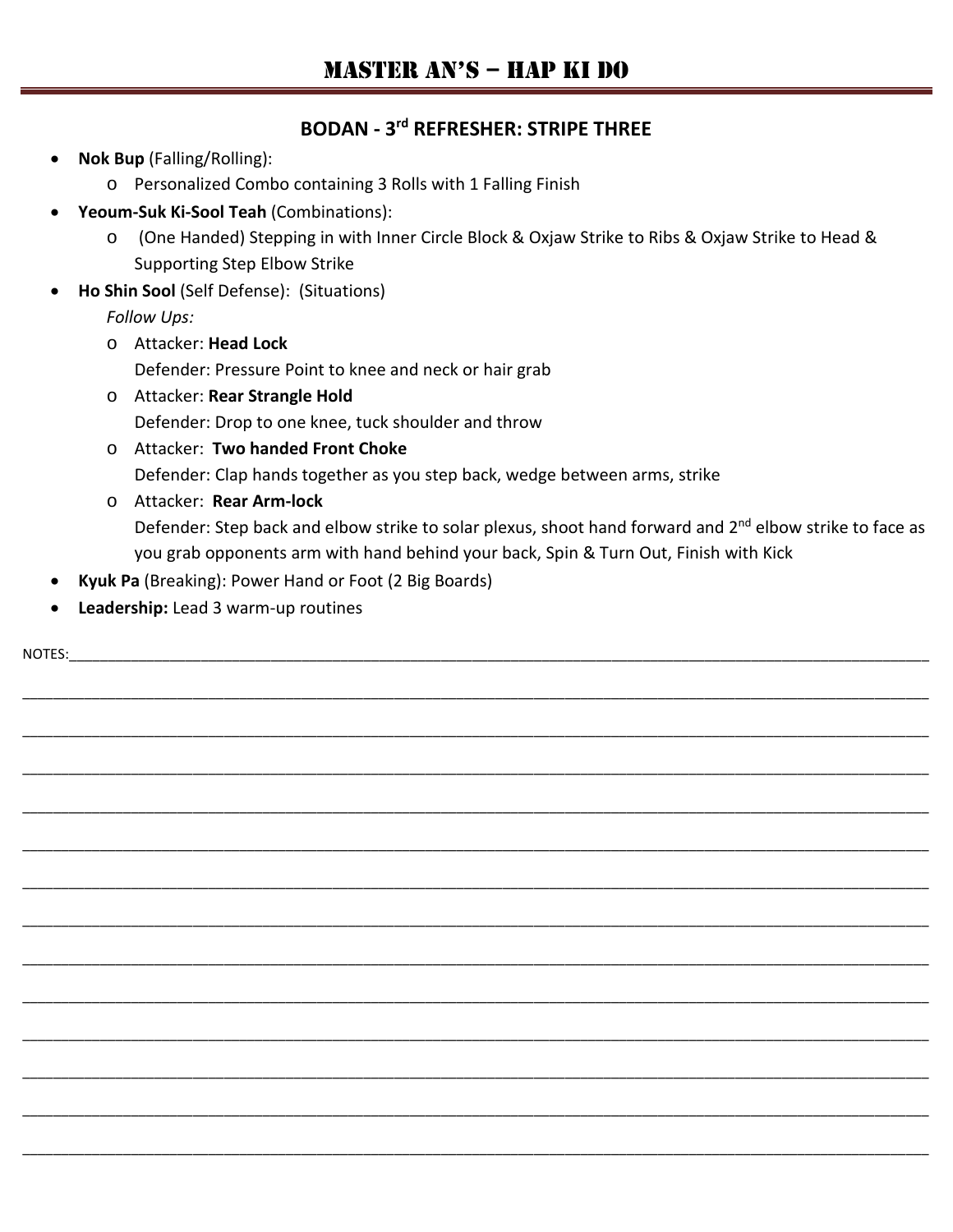# **BLACK BELT: FIRST DAN**

#### **TESTING REQUIREMENTS:**

- Part One Testing: Perform all required techniques
- Multiple Attacker Situations:
	- o Requirements: One technique from each category, 2 rolls, 2 throws
	- o Notes:
		- Make light contact with every strike/kick: showing control
		- Simple clean powerful techniques: control your partner's movement; they shouldn't have to move for you.
		- **Simple disabling or locking Follow-Ups**
- Examples:
	- o Three opponents attacking you the Tae Kwon Do kicks and punches. Defend yourself using your Hap Ki Do techniques.
	- o Two people are having an argument one of your friends. The argument is starting to escalate and you intervene with offensive attacks.
	- o Sitting in a restaurant booth with someone sitting across from you. Man approaches from your side at the end of the table and the heated discussion escalates. Defend yourself and keep friend safe.
	- o Ground techniques: First attacker takes you to the ground and you need to defend yourself. Once the first attacker is dispatched, you get back up and the second attacker takes you right back to the ground and you have defend yourself again.
	- o Walking down a street and one attacker with a bat is following you. Second attacker holding a knife jumps out in front of you. Defend yourself against both attackers.

\_\_\_\_\_\_\_\_\_\_\_\_\_\_\_\_\_\_\_\_\_\_\_\_\_\_\_\_\_\_\_\_\_\_\_\_\_\_\_\_\_\_\_\_\_\_\_\_\_\_\_\_\_\_\_\_\_\_\_\_\_\_\_\_\_\_\_\_\_\_\_\_\_\_\_\_\_\_\_\_\_\_\_\_\_\_\_\_\_\_\_\_\_\_\_\_\_\_\_\_\_\_\_\_\_\_\_\_\_\_\_\_\_\_\_\_\_

\_\_\_\_\_\_\_\_\_\_\_\_\_\_\_\_\_\_\_\_\_\_\_\_\_\_\_\_\_\_\_\_\_\_\_\_\_\_\_\_\_\_\_\_\_\_\_\_\_\_\_\_\_\_\_\_\_\_\_\_\_\_\_\_\_\_\_\_\_\_\_\_\_\_\_\_\_\_\_\_\_\_\_\_\_\_\_\_\_\_\_\_\_\_\_\_\_\_\_\_\_\_\_\_\_\_\_\_\_\_\_\_\_\_\_\_\_

\_\_\_\_\_\_\_\_\_\_\_\_\_\_\_\_\_\_\_\_\_\_\_\_\_\_\_\_\_\_\_\_\_\_\_\_\_\_\_\_\_\_\_\_\_\_\_\_\_\_\_\_\_\_\_\_\_\_\_\_\_\_\_\_\_\_\_\_\_\_\_\_\_\_\_\_\_\_\_\_\_\_\_\_\_\_\_\_\_\_\_\_\_\_\_\_\_\_\_\_\_\_\_\_\_\_\_\_\_\_\_\_\_\_\_\_\_

\_\_\_\_\_\_\_\_\_\_\_\_\_\_\_\_\_\_\_\_\_\_\_\_\_\_\_\_\_\_\_\_\_\_\_\_\_\_\_\_\_\_\_\_\_\_\_\_\_\_\_\_\_\_\_\_\_\_\_\_\_\_\_\_\_\_\_\_\_\_\_\_\_\_\_\_\_\_\_\_\_\_\_\_\_\_\_\_\_\_\_\_\_\_\_\_\_\_\_\_\_\_\_\_\_\_\_\_\_\_\_\_\_\_\_\_\_

\_\_\_\_\_\_\_\_\_\_\_\_\_\_\_\_\_\_\_\_\_\_\_\_\_\_\_\_\_\_\_\_\_\_\_\_\_\_\_\_\_\_\_\_\_\_\_\_\_\_\_\_\_\_\_\_\_\_\_\_\_\_\_\_\_\_\_\_\_\_\_\_\_\_\_\_\_\_\_\_\_\_\_\_\_\_\_\_\_\_\_\_\_\_\_\_\_\_\_\_\_\_\_\_\_\_\_\_\_\_\_\_\_\_\_\_\_

\_\_\_\_\_\_\_\_\_\_\_\_\_\_\_\_\_\_\_\_\_\_\_\_\_\_\_\_\_\_\_\_\_\_\_\_\_\_\_\_\_\_\_\_\_\_\_\_\_\_\_\_\_\_\_\_\_\_\_\_\_\_\_\_\_\_\_\_\_\_\_\_\_\_\_\_\_\_\_\_\_\_\_\_\_\_\_\_\_\_\_\_\_\_\_\_\_\_\_\_\_\_\_\_\_\_\_\_\_\_\_\_\_\_\_\_\_

- Circle Attack Madness: 60 seconds
- 13 Pressure Points
- 13 Vital Points
- Kyuk Pa (Breaking):
	- o Power Hand & Power Foot (2 boards)
	- o Brick Break (practice your technique)
- Dun Jun Breathing
- Leadership: Lead 1 warm-up routine

NOTES: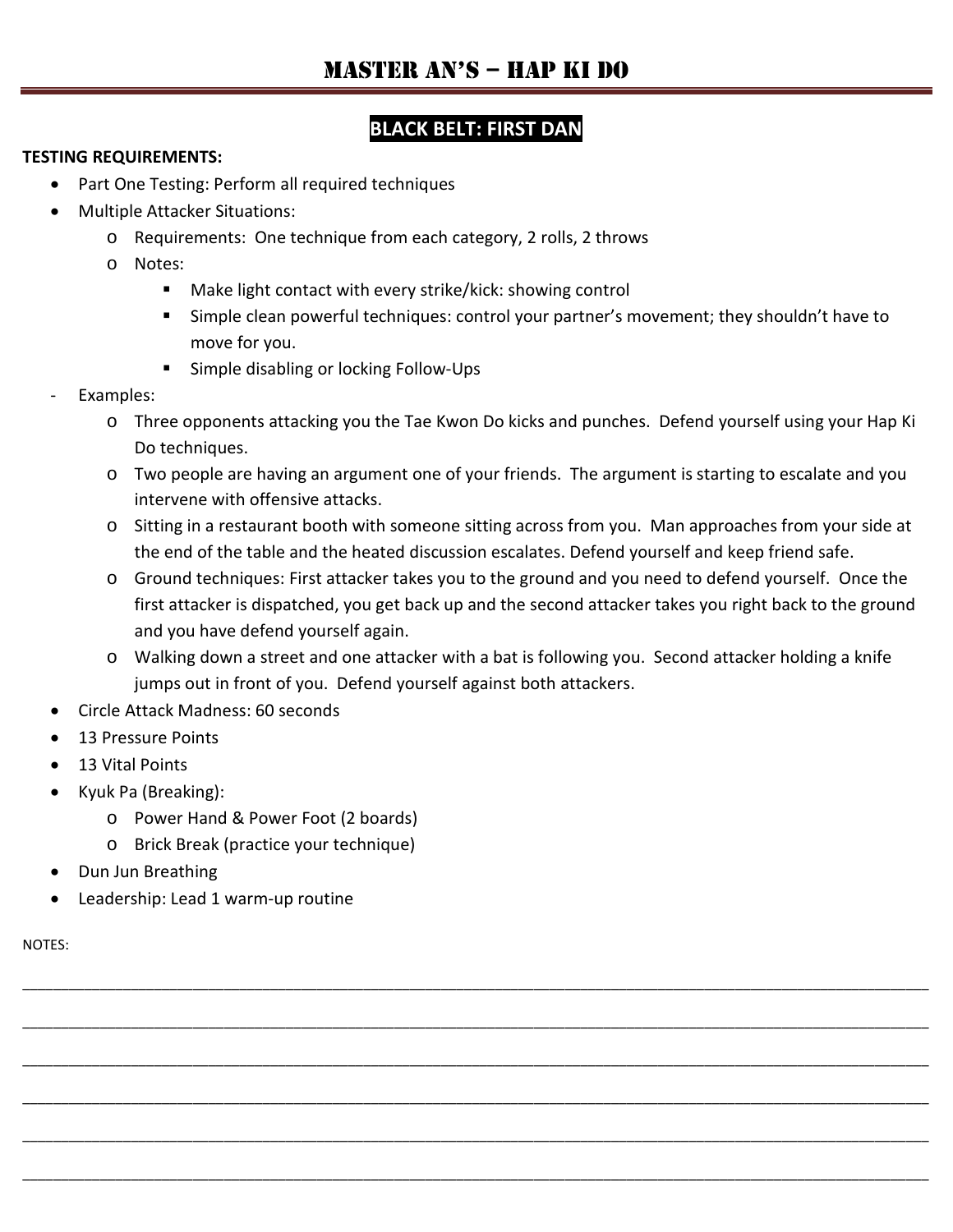#### **1st DAN - 1st REFRESHER: STRIPE ONE**

• **Nok Bup** (Falling/Rolling):

o

- **Yeoum-Suk Ki-Sul Teah** (Combinations):
	- o Jumping Scissor Takedown (from standing or down on one knee)
- **Ho Shin Sul** (Self Defense): Short Stick & Throws

*Follow Ups:* Body Strikes with short stick

o Attacker: Straight Punch

Defender: **Knee Smash**, Stick in right hand (short end thumb side), outer block with left into grab as you strike ribs with short stick, hook behind neck, pull down and knee strike to face

- o Attacker: Cross-Hand Grab Defender: **Short End**, Cover hand and small circle over with short end, step back with right and pull right hand back as you push left hand forward locking opponent's wrist
- o Attacker: Same Side Grab Defender: **Long End**, With thumb out, Small circle down, under and place long end on top, grab other side of stick with other hand and both thumbs underneath and pull in.
- o Attacker: Straight Punch Defender: **Spin Behind**, Stick in left hand, outer soft block with right hand, strike ribs as you step behind and spin out with sweep takedown and stick on collar bone.
- o Attacker: Same side wrist grab Defender: **Flip Choke**, Wrist flick down, knife hand pull in behind shoulder and pull in with knee strike, headlock from front, grab opponents belt and roll back holding headlock, choke out.
- o Attacker: Straight Punch Defender: **Front Flip**, Cross-hand outward circle block while stepping out, feed wrist to other hand, step forward, flip throw opponent.
- o Attacker: Straight Punch Defender: **Body Drop**, Same side outward circle block while stepping in, step behind with other leg, hip out and grab around front of waist, pick up and slide hip out to drop opponent.
- o Attacker: Side Kick

Defender: **Leg Throw**, Opponent attacks with a right rear leg roundhouse, as you catch the kick, step in with right leg and drop down to right knee as you pivot away, leg should be on your right shoulder, lean forward and tuck should to throw opponent forward.

\_\_\_\_\_\_\_\_\_\_\_\_\_\_\_\_\_\_\_\_\_\_\_\_\_\_\_\_\_\_\_\_\_\_\_\_\_\_\_\_\_\_\_\_\_\_\_\_\_\_\_\_\_\_\_\_\_\_\_\_\_\_\_\_\_\_\_\_\_\_\_\_\_\_\_\_\_\_\_\_\_\_\_\_\_\_\_\_\_\_\_\_\_\_\_\_\_\_\_\_\_\_\_\_\_\_\_\_\_\_\_\_\_

\_\_\_\_\_\_\_\_\_\_\_\_\_\_\_\_\_\_\_\_\_\_\_\_\_\_\_\_\_\_\_\_\_\_\_\_\_\_\_\_\_\_\_\_\_\_\_\_\_\_\_\_\_\_\_\_\_\_\_\_\_\_\_\_\_\_\_\_\_\_\_\_\_\_\_\_\_\_\_\_\_\_\_\_\_\_\_\_\_\_\_\_\_\_\_\_\_\_\_\_\_\_\_\_\_\_\_\_\_\_\_\_\_

\_\_\_\_\_\_\_\_\_\_\_\_\_\_\_\_\_\_\_\_\_\_\_\_\_\_\_\_\_\_\_\_\_\_\_\_\_\_\_\_\_\_\_\_\_\_\_\_\_\_\_\_\_\_\_\_\_\_\_\_\_\_\_\_\_\_\_\_\_\_\_\_\_\_\_\_\_\_\_\_\_\_\_\_\_\_\_\_\_\_\_\_\_\_\_\_\_\_\_\_\_\_\_\_\_\_\_\_\_\_\_\_\_

\_\_\_\_\_\_\_\_\_\_\_\_\_\_\_\_\_\_\_\_\_\_\_\_\_\_\_\_\_\_\_\_\_\_\_\_\_\_\_\_\_\_\_\_\_\_\_\_\_\_\_\_\_\_\_\_\_\_\_\_\_\_\_\_\_\_\_\_\_\_\_\_\_\_\_\_\_\_\_\_\_\_\_\_\_\_\_\_\_\_\_\_\_\_\_\_\_\_\_\_\_\_\_\_\_\_\_\_\_\_\_\_\_

- **Kyuk Pa** (Breaking): Low Spinning Back Hook Kick
- **Leadership:** Teach 1 Full Class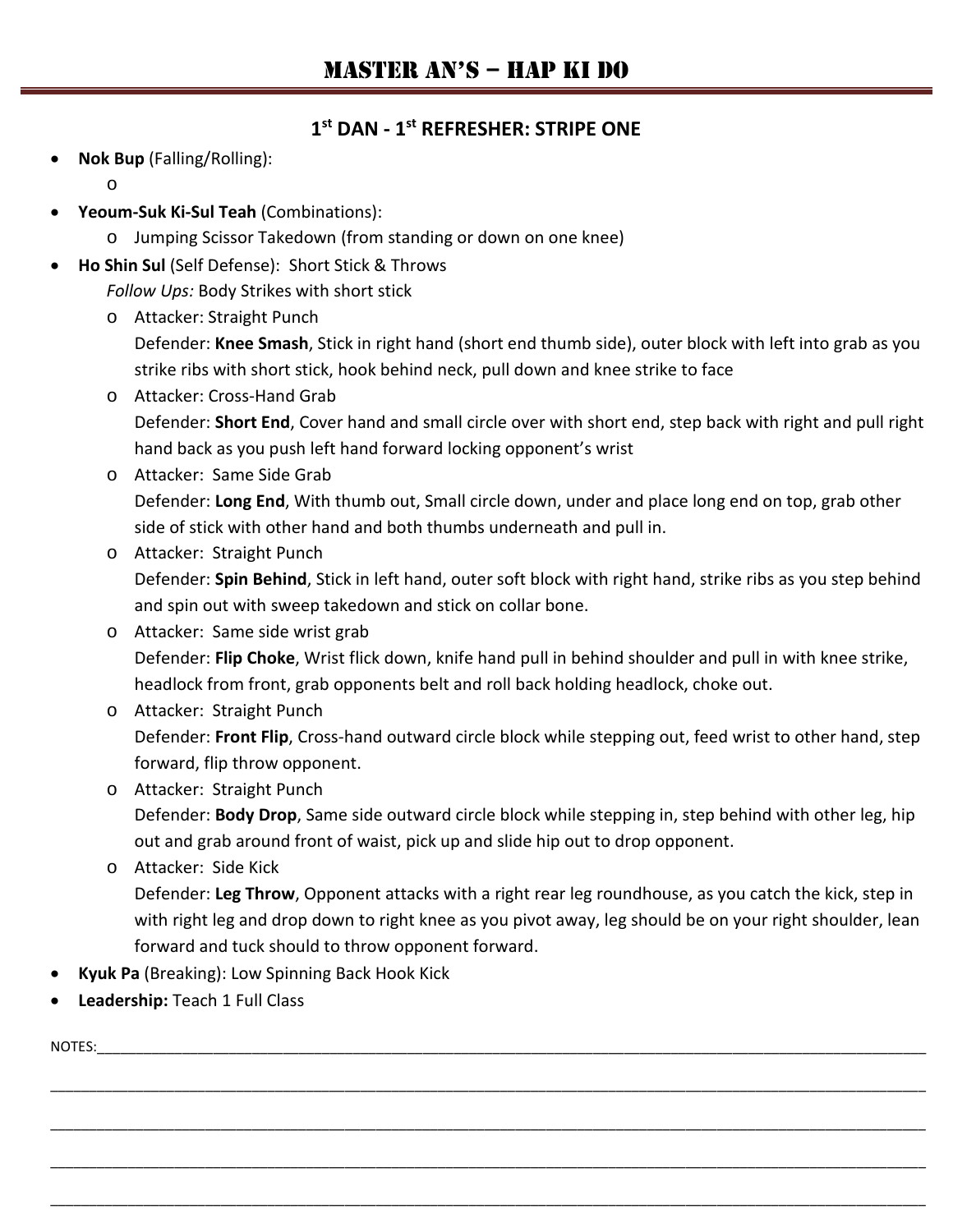#### **1st DAN - 2nd REFRESHER: STRIPE TWO**

• **Nok Bup** (Falling/Rolling):

o

- **Yeoum-Suk Ki-Sul Teah** (Combinations):
	- o Handshake Middle Knuckle
- **Ho Shin Sul** (Self Defense): Cane & Bat

*Follow Ups:*

o Attacker: Straight Punch

Defender: **Strike**, Step out with right while spin strike down onto wrist, figure eight cane back around and then strike head

- o Attacker: Same side wrist grab Defender: **Wrist Break**, Rotate Cane over wrist (like in stick defense) and pull in for take down
- o Attacker: Straight Punch Defender: **Underarm**, Block with left hand, strike ribs, tuck cane under arm, cross arms and take down.
- o Attacker: Straight Punch Defender: **Neck**, Block Punch into grab, strike ribs, circle cane behind arm and around front of neck, step back and twist for takedown.
- o Attacker: Side Swing to Body Defender: **Face Sweep**, Step in and deflect bat to body, wrap arm around opponents arm to control bat, right hand into face while sweeping with right.
- o Attacker: Two handed side swing Defender: **Between Arms**, Step in with double knife hand block onto bat hands, follow through with right hand strike to face, rotate left hand down between bat hands, grab bat with other hands and rotate both arms up.
- o Attacker: Single hand swing

Defender: **Toss Away**, Step in with same side outer block, other hand comes under opponents arm, hook your wrist on the bat palm facing you, step back with right and circle right arm down and out to throw bat away.

o Attacker: Straight In or Cross Swing Defender: **Arm Twist**, Step out & forward with left, right hand low block and left hand by face, circle right arm out and up to trap arms/bat and left hand grabs bat, push left hand out while cross step behind with left to trap arms and pull bat away.

\_\_\_\_\_\_\_\_\_\_\_\_\_\_\_\_\_\_\_\_\_\_\_\_\_\_\_\_\_\_\_\_\_\_\_\_\_\_\_\_\_\_\_\_\_\_\_\_\_\_\_\_\_\_\_\_\_\_\_\_\_\_\_\_\_\_\_\_\_\_\_\_\_\_\_\_\_\_\_\_\_\_\_\_\_\_\_\_\_\_\_\_\_\_\_\_\_\_\_\_\_\_\_\_\_\_\_\_\_\_\_\_\_\_\_\_\_

\_\_\_\_\_\_\_\_\_\_\_\_\_\_\_\_\_\_\_\_\_\_\_\_\_\_\_\_\_\_\_\_\_\_\_\_\_\_\_\_\_\_\_\_\_\_\_\_\_\_\_\_\_\_\_\_\_\_\_\_\_\_\_\_\_\_\_\_\_\_\_\_\_\_\_\_\_\_\_\_\_\_\_\_\_\_\_\_\_\_\_\_\_\_\_\_\_\_\_\_\_\_\_\_\_\_\_\_\_\_\_\_\_\_\_\_\_

\_\_\_\_\_\_\_\_\_\_\_\_\_\_\_\_\_\_\_\_\_\_\_\_\_\_\_\_\_\_\_\_\_\_\_\_\_\_\_\_\_\_\_\_\_\_\_\_\_\_\_\_\_\_\_\_\_\_\_\_\_\_\_\_\_\_\_\_\_\_\_\_\_\_\_\_\_\_\_\_\_\_\_\_\_\_\_\_\_\_\_\_\_\_\_\_\_\_\_\_\_\_\_\_\_\_\_\_\_\_\_\_\_\_\_\_\_

\_\_\_\_\_\_\_\_\_\_\_\_\_\_\_\_\_\_\_\_\_\_\_\_\_\_\_\_\_\_\_\_\_\_\_\_\_\_\_\_\_\_\_\_\_\_\_\_\_\_\_\_\_\_\_\_\_\_\_\_\_\_\_\_\_\_\_\_\_\_\_\_\_\_\_\_\_\_\_\_\_\_\_\_\_\_\_\_\_\_\_\_\_\_\_\_\_\_\_\_\_\_\_\_\_\_\_\_\_\_\_\_\_\_\_\_\_

- **Kyuk Pa** (Breaking): Speed Reverse Sudo (head height)
- **Leadership:** Teach 1 Full Class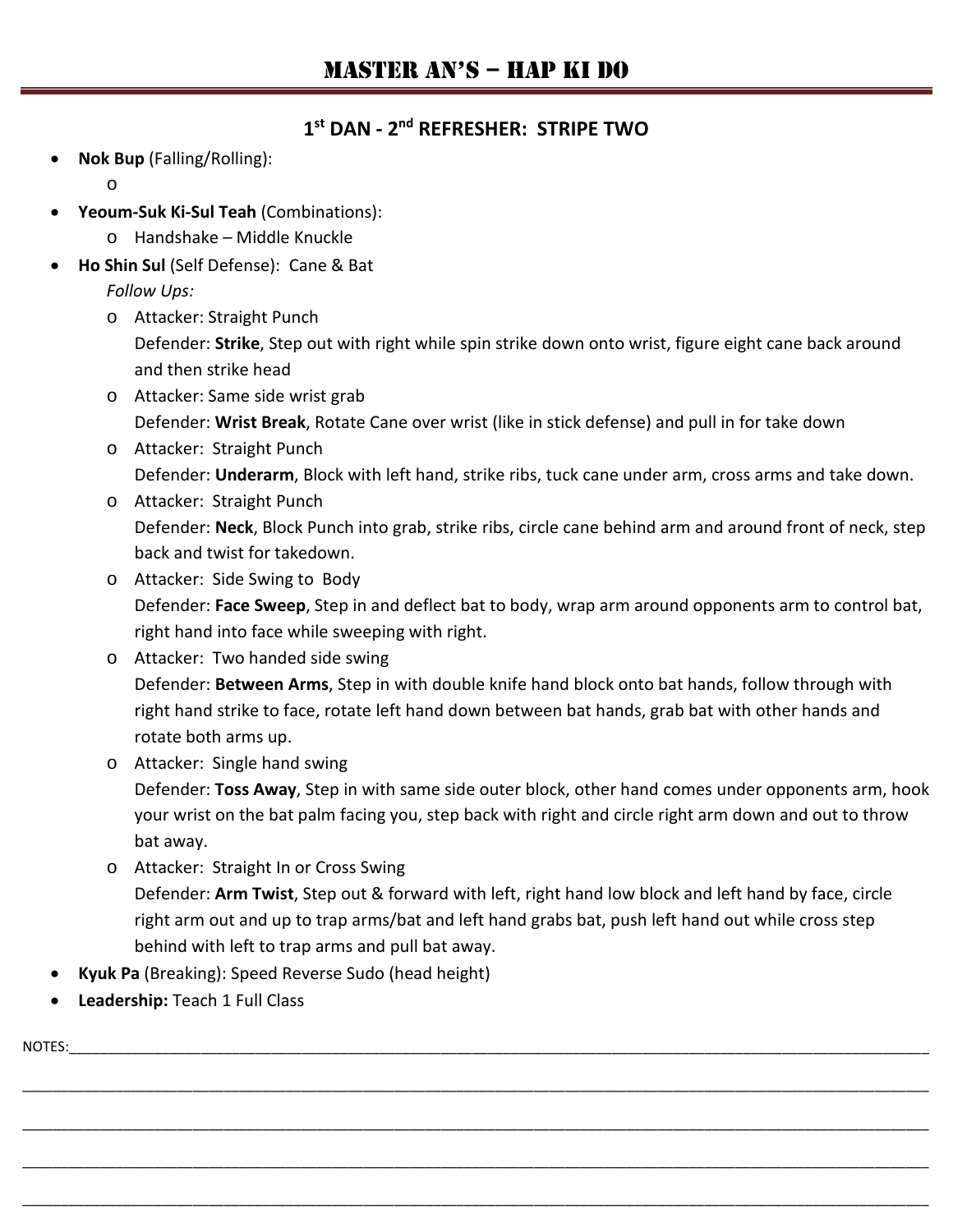#### **1st DAN - 3rd REFRESHER: STRIPE THREE**

• **Nok Bup** (Falling/Rolling):

o

- **Yeoum-Suk Ki-Sul Teah** (Combinations):
	- o Handshake Supporting Elbow Push
- **Ho Shin Sul** (Self Defense): Belt & Gun

*Follow Ups:* Slap to side of head

o Attacker: Offensive Multiple Attackers

Defender: **Whipping**, Strike down on wrist, Whip to head, Wrap abound leg, Wrap around wrist

o Attacker: Punch

Defender: **Throat Strike**, Cross-hand block, slide belt up arm and strike throat, wrap around back of head, drop to knee and throw.

o Attacker: Straight Punch

Defender: **Wrist Wrap**, Side step out and cross-hand block and scoop belt over arm and circle one hand under to re-grab belt on other side, step under and behind to tighten lock, lock by wrapping around neck.

- o Attacker: Weapon Strike or Punch Defender: **Choke**, Belt in right hand and rest laying across left shoulder, side step and block with left hand up, push down and cross step behind, bring right arm around neck and cross in back for choke.
- o Attacker: Gun at head front Defender: **Grab & Groin**, Grab barrel with one hand, grab wrist with other hand, pull wrist in and barrel up and follow up with a kick to the groin, finish with slap to side of head.
- o Attacker: Gun in back

Defender: **Spin Out**, Determine which side of body gun is on, spin towards opposite side while stepping back with elbow block, circle in close and bring arm close to you, grab barrel and peel away.

#### o Attacker: Side of Head

Defender: **Forearm**, Circle inward with hands up, grab with one hand and forearm strike with other arm to break elbow or strike head, re-grab with both hands, and finish with head butt.

o Attacker: Side of Body

Defender: **Hammer Fist**, Circle outward while grabbing barrel with closest hand and spinning hammer fist to head with other hand, circle back in while pointing barrel up and away and knife hand to opponents wrist to release gun.

o Attacker: Front of Body Defender: **Push Through**, Same side hand grabs barrel, twist muzzle to outside, step forward and strike with other hand, reach under with right hand and grab butt of gun and peal gun out and run away.

\_\_\_\_\_\_\_\_\_\_\_\_\_\_\_\_\_\_\_\_\_\_\_\_\_\_\_\_\_\_\_\_\_\_\_\_\_\_\_\_\_\_\_\_\_\_\_\_\_\_\_\_\_\_\_\_\_\_\_\_\_\_\_\_\_\_\_\_\_\_\_\_\_\_\_\_\_\_\_\_\_\_\_\_\_\_\_\_\_\_\_\_\_\_\_\_\_\_\_\_\_\_\_\_\_\_\_\_\_\_\_\_\_\_\_\_\_

\_\_\_\_\_\_\_\_\_\_\_\_\_\_\_\_\_\_\_\_\_\_\_\_\_\_\_\_\_\_\_\_\_\_\_\_\_\_\_\_\_\_\_\_\_\_\_\_\_\_\_\_\_\_\_\_\_\_\_\_\_\_\_\_\_\_\_\_\_\_\_\_\_\_\_\_\_\_\_\_\_\_\_\_\_\_\_\_\_\_\_\_\_\_\_\_\_\_\_\_\_\_\_\_\_\_\_\_\_\_\_\_\_\_\_\_\_

- **Kyuk Pa** (Breaking): Oxjaw
- **Leadership:** Teach 1 Full Class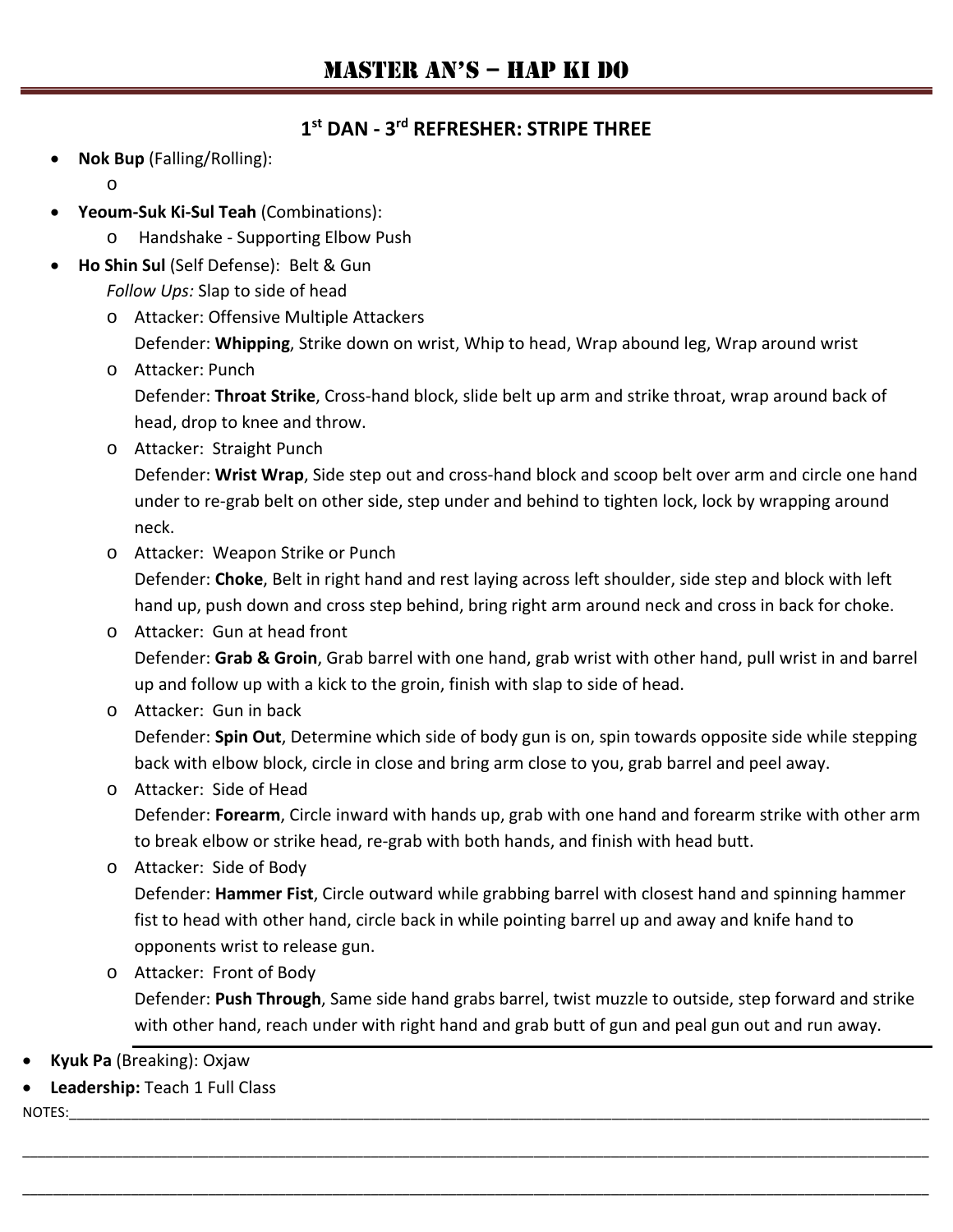# **BLACK BELT: SECOND DAN**

#### **TESTING REQUIREMENTS:**

- Part One Testing: Perform all required techniques (from 1<sup>st</sup> Dan to current)
- Multiple Attacker Creative Scene: 60 90 Seconds  $\bullet$ 
	- o Requirements: One technique from each category, 2 rolls, 3 throws, 1 multigrab, 1 of each weapon
	- o Notes:
		- Make light contact with every strike/kick: showing control
		- " Simple clean powerful techniques: control your partner's movement, they shouldn't have to move for you.
		- $\mathbf{u}$ Simple disabling or locking Follow-Ups
- Circle Attack Madness: 90 seconds
- 13 Pressure Points  $\bullet$
- 13 Vital Points  $\bullet$
- Kyuk Pa (Breaking):
	- o Power Hand & Power Foot (2 boards)
	- o 2 Brick Break (practice your technique)
- Dun Jun Breathing

NOTES: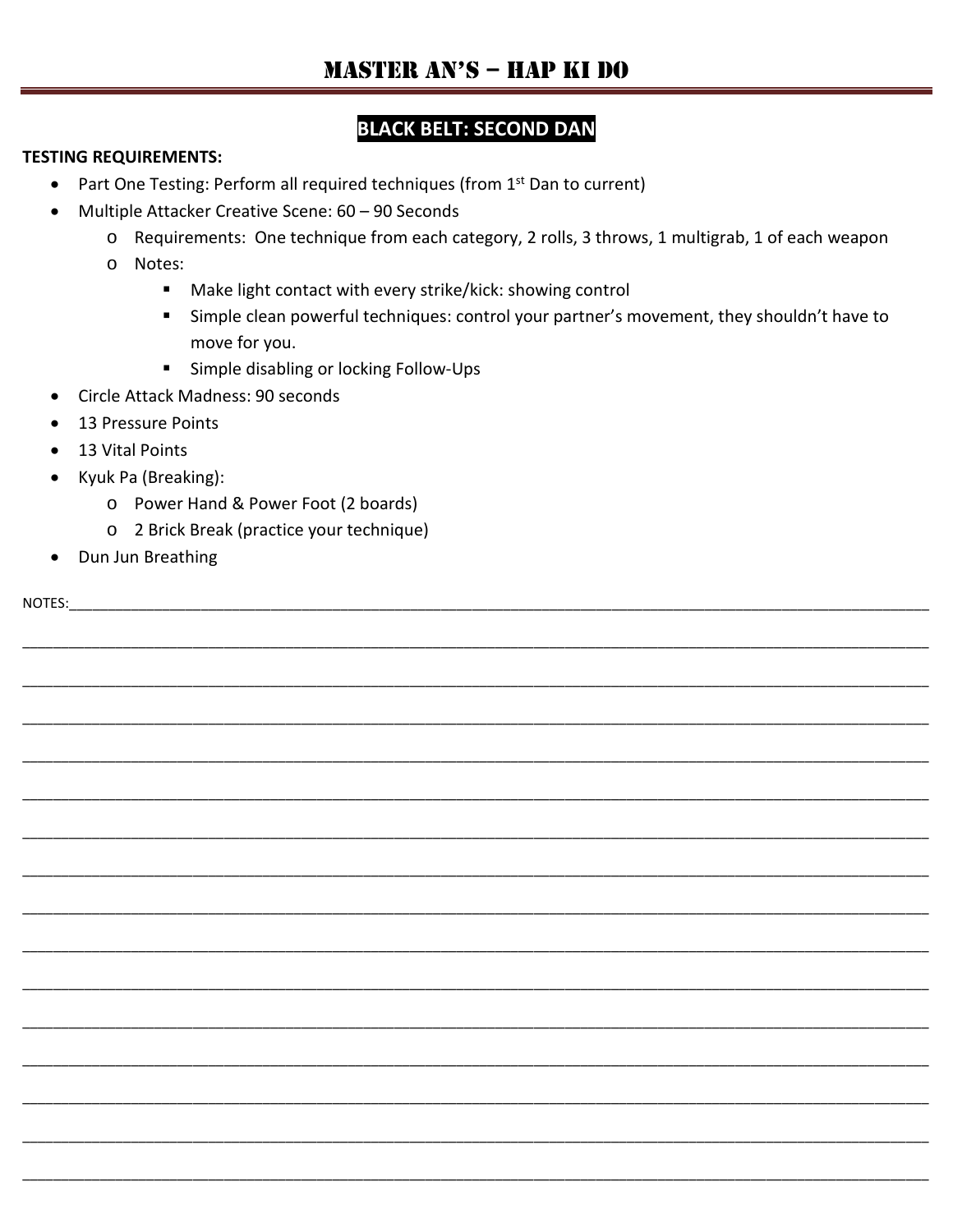#### **2nd DAN - 1st REFRESHER: STRIPE ONE**

• **Nok Bup** (Falling/Rolling):

o

- **Yeoum-Suk Ki-Sul Teah** (Combinations):
	- o From Face Down Shoulder to Shin Takedown
- **Ho Shin Sul** (Self Defense): Head-Hair Defense / Kick Defense

*Follow Ups:*

o Attacker: Grab front of hair

Defender: **Palm to Chin**, Step in and roll forearm into elbow, step forward and palm strike up under opponents chin. Follow up with step behind leg and knife hand to front shoulder takedown.

- o Attacker: Grab rear of hair Defender: **Wrap Around**, Cover with one hand, step back and wrap around opponents arm with other. Follow up with takedown.
- o Attacker: Grab front of hair Defender: **Middle Knuckle to Armpit**, Cover with right hand, step in with middle knuckle strike to armpit, knife hand behind triceps and roll forward, lock hand by turning it out and follow up with strike to break elbow.
- o Attacker: Grab front of hair Defender: **Spin Under,** Grab wrists with thumbs on top, side step inward and rotate elbow up to hyperextend the opponents elbow,
- o Attacker: Front Snap Kick Defender: **Block & Sweep**, Diagonal step out with left & low block with right, sweep with right arm across chest and right leg behind leg
- o Attacker: Side Kick Defender: **X-Block & Twist**, Step back with low x-block (left on top), grab foot and heel, twist foot and lock with knife-foot on ground leg
- o Attacker: Front Snap Kick Defender: **Shoulder Lock**, Diagonal step with right & low block with left arm, right arm between body and arm, knife-hand on back of shoulder to lock and finish with knee strike.
- o Attacker: Front Snap Kick Defender: **Hair & Chop**, Diagonal step with left & low block with right arm, grab top of hair with left arm, pull down and yuk sudo to neck.

\_\_\_\_\_\_\_\_\_\_\_\_\_\_\_\_\_\_\_\_\_\_\_\_\_\_\_\_\_\_\_\_\_\_\_\_\_\_\_\_\_\_\_\_\_\_\_\_\_\_\_\_\_\_\_\_\_\_\_\_\_\_\_\_\_\_\_\_\_\_\_\_\_\_\_\_\_\_\_\_\_\_\_\_\_\_\_\_\_\_\_\_\_\_\_\_\_\_\_\_\_\_\_\_\_\_\_\_\_\_\_\_\_\_\_\_\_

\_\_\_\_\_\_\_\_\_\_\_\_\_\_\_\_\_\_\_\_\_\_\_\_\_\_\_\_\_\_\_\_\_\_\_\_\_\_\_\_\_\_\_\_\_\_\_\_\_\_\_\_\_\_\_\_\_\_\_\_\_\_\_\_\_\_\_\_\_\_\_\_\_\_\_\_\_\_\_\_\_\_\_\_\_\_\_\_\_\_\_\_\_\_\_\_\_\_\_\_\_\_\_\_\_\_\_\_\_\_\_\_\_\_\_\_\_

\_\_\_\_\_\_\_\_\_\_\_\_\_\_\_\_\_\_\_\_\_\_\_\_\_\_\_\_\_\_\_\_\_\_\_\_\_\_\_\_\_\_\_\_\_\_\_\_\_\_\_\_\_\_\_\_\_\_\_\_\_\_\_\_\_\_\_\_\_\_\_\_\_\_\_\_\_\_\_\_\_\_\_\_\_\_\_\_\_\_\_\_\_\_\_\_\_\_\_\_\_\_\_\_\_\_\_\_\_\_\_\_\_\_\_\_\_

\_\_\_\_\_\_\_\_\_\_\_\_\_\_\_\_\_\_\_\_\_\_\_\_\_\_\_\_\_\_\_\_\_\_\_\_\_\_\_\_\_\_\_\_\_\_\_\_\_\_\_\_\_\_\_\_\_\_\_\_\_\_\_\_\_\_\_\_\_\_\_\_\_\_\_\_\_\_\_\_\_\_\_\_\_\_\_\_\_\_\_\_\_\_\_\_\_\_\_\_\_\_\_\_\_\_\_\_\_\_\_\_\_\_\_\_\_

• Kyuk Pa (Breaking): Front, Side, Rear Kicks (3 boards, same leg without putting it down)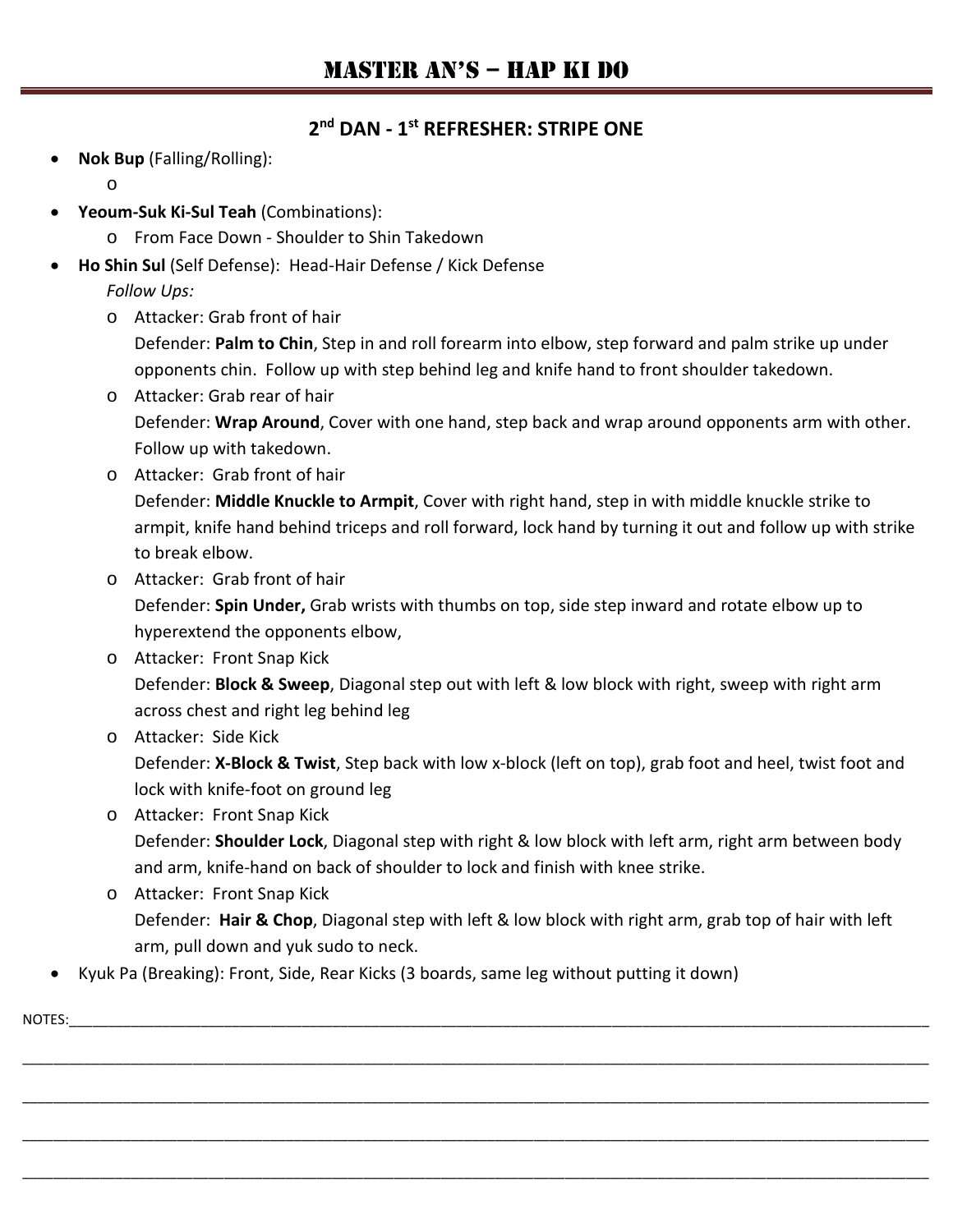#### **2nd DAN - 2nd REFRESHER: STRIPE TWO**

• **Nok Bup** (Falling/Rolling):

o

- **Yeoum-Suk Ki-Sul Teah** (Combinations):
	- o Sitting Double Shin Takedown
- **Ho Shin Sul** (Self Defense): Wrist Defense & From Behind

*Follow Ups:*

o Attacker: Same Side Grab

Defender: **Inside Twist & Rip**, turn left hand palm facing you, right hand grab like outside lead, place left hand palm on the back of opponents fingers, same-side step forward as you push and twist both hand towards opponents center

- o Attacker: Cross-Hand Grab Defender: **Cross Citizen's Arrest**, flick right hand out and grab wrist, at same time left step in while striking thumb knuckle on inside elbow, rotate hand up to lock in citizen's arrest.
- o Attacker: Cross-Hand Grab Defender: **Elbow to face**, rotate right hand inward and grab wrist, step in with right leg and left hand pull in arm w/ pressure point inside elbow and right elbow strike to face.
- o Attacker: Two hands grabbing one Defender: **Turn Out & Downward groin strike**, rotate right hand inside, as you kneel forward with right knee up, downward strike groin with right hand and grab opponents right leg with your left hand sending them backward. Finish with leg twist and rolling on their back grabbing under chin and leg to lock.
- o Attacker: Bear hug from rear arms trapped Defender: **Leg Pull**, Step out, bend down grab opponents leg, pull up on leg to drop opponent, sit on leg and pull back for leg bar.
- o Attacker: Two hands grabbing elbows from behind Defender: **Elbow Break**, Step back with head down inward toward opponent, bring head up on back side of arm and mountain block strike to break opponents elbow.
- o Attacker: Two hands grabbing shoulders from behind Defender: **Outside Lead,** Step back/inward with right, left hand grab wrist on right shoulder, strike lower leg with right hand, swing up and strike head as you finish with outside lead.
- o Attacker: Two hands grabbing shoulders from behind Defender: **Back Throw**, Cross step left to the outside, duck head down in-between and under opponent's arms, step and place right foot behind opponent and back drop throw.

\_\_\_\_\_\_\_\_\_\_\_\_\_\_\_\_\_\_\_\_\_\_\_\_\_\_\_\_\_\_\_\_\_\_\_\_\_\_\_\_\_\_\_\_\_\_\_\_\_\_\_\_\_\_\_\_\_\_\_\_\_\_\_\_\_\_\_\_\_\_\_\_\_\_\_\_\_\_\_\_\_\_\_\_\_\_\_\_\_\_\_\_\_\_\_\_\_\_\_\_\_\_\_\_\_\_\_\_\_\_\_\_\_\_\_\_\_

\_\_\_\_\_\_\_\_\_\_\_\_\_\_\_\_\_\_\_\_\_\_\_\_\_\_\_\_\_\_\_\_\_\_\_\_\_\_\_\_\_\_\_\_\_\_\_\_\_\_\_\_\_\_\_\_\_\_\_\_\_\_\_\_\_\_\_\_\_\_\_\_\_\_\_\_\_\_\_\_\_\_\_\_\_\_\_\_\_\_\_\_\_\_\_\_\_\_\_\_\_\_\_\_\_\_\_\_\_\_\_\_\_\_\_\_\_

\_\_\_\_\_\_\_\_\_\_\_\_\_\_\_\_\_\_\_\_\_\_\_\_\_\_\_\_\_\_\_\_\_\_\_\_\_\_\_\_\_\_\_\_\_\_\_\_\_\_\_\_\_\_\_\_\_\_\_\_\_\_\_\_\_\_\_\_\_\_\_\_\_\_\_\_\_\_\_\_\_\_\_\_\_\_\_\_\_\_\_\_\_\_\_\_\_\_\_\_\_\_\_\_\_\_\_\_\_\_\_\_\_\_\_\_\_

• **Kyuk Pa** (Breaking): Downward Palm Heal Strike (imitate strike to bridge of nose)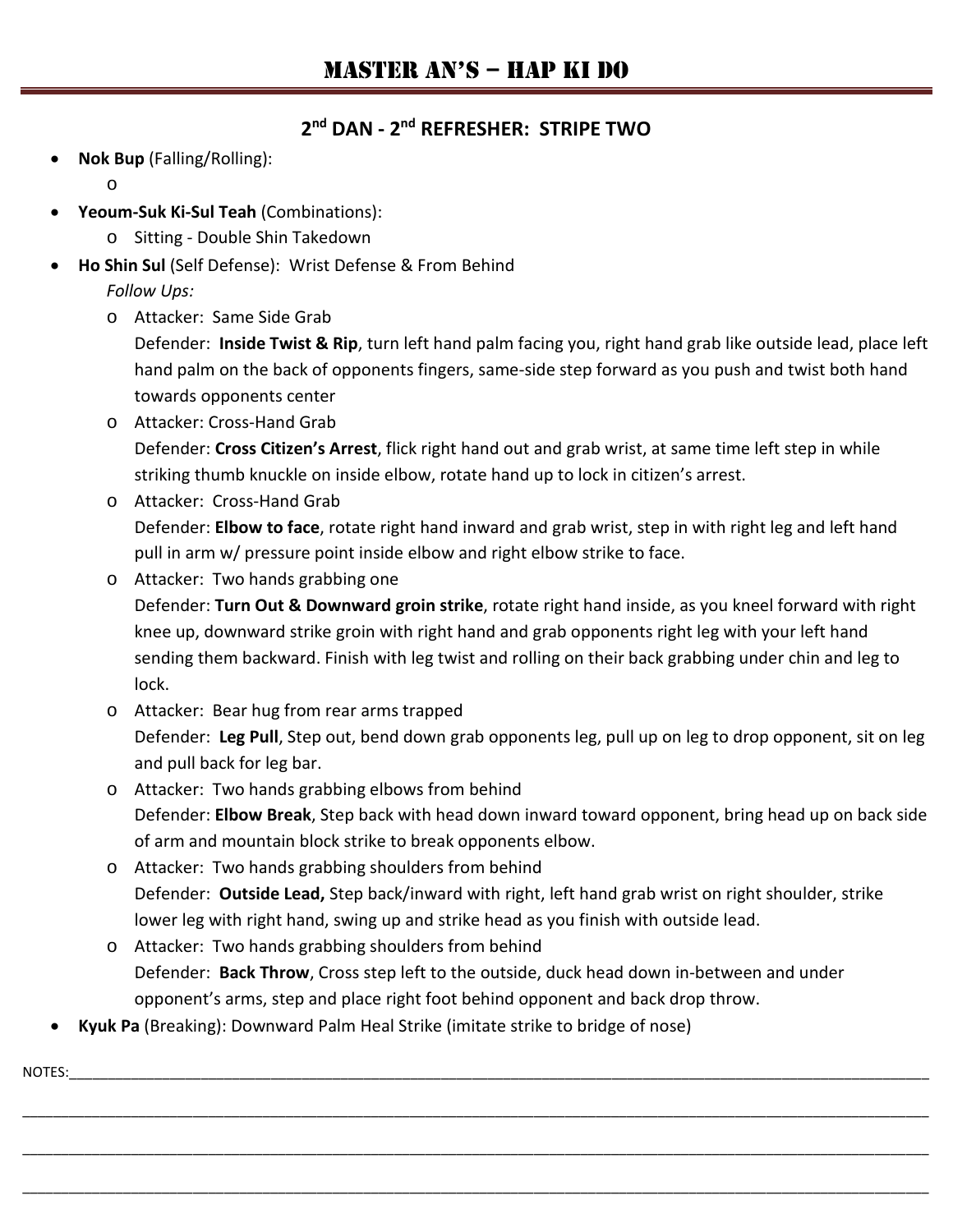#### **2nd DAN - 3rd REFRESHER: STRIPE THREE**

• **Nok Bup** (Falling/Rolling):

o

- **Yeoum-Suk Ki-Sul Teah** (Combinations):
	- o Laying On Side Heel to Knee Takedown
- **Ho Shin Sul** (Self Defense): Redirections & In-close Knife

*Follow Ups:*

o Attacker: Straight punch

Defender: **Under Chin**, outward circle block with right hand while spin step inward behind leg, left hand shoots under chin and while thrusting up, put left leg behind and drop.

- o Attacker: Reaching in for chest grab Defender: **Spin Drop**, step backward and double outside circle block while stepping to the outside of punch, grab wrist into x-strike and cross step behind to maintain spin and airplane opponent to the ground.
- o Attacker: Hook punch

Defender: **Forearm Drop**, two hands up to block while stepping forward with left, grab arm with both hands, forearm under chin, right step behind opponent and twist out while pushing chin up with forearm to drop opponent.

o Attacker: Straight punch

Defender: **Knife-hand to Shoulder w/ Sweep**, outward circle block with right hand while stepping with left leg in-front of opponent's legs, left knife-hand behind shoulder as you pull right arm in towards your hip and sweep back with leg at the same time.

- o Attacker: Across the throat Defender: **Arm Lock**, step pivot away from blade, at same time grab knife arm with left hand and break arm with over arm lock. FU: Take knife away and slash at opponent.
- o Attacker: Left neck

Defender: **Outside Lead**, step pivot away from blade, at same time grab knife wrist with right hand and take opponent down to ground with outside lead. FU: Lock opponents arm and stomp on face.

o Attacker: Stomach

Defender: **Elbow Break**, shoot your hips straight back as you grab knife wrist with both hands, continue pulling attacker towards you as you step back with right foot, keep arms low and rotate hips to break elbow with your forearm.

o Attacker: Spine

Defender: **Knee Strike**, right leg step out and pivot towards opponent, at same time circle left arm up and grab opponents knife arm, grab behind head and knee strike, then finish by locking arm up against your body and take down.

\_\_\_\_\_\_\_\_\_\_\_\_\_\_\_\_\_\_\_\_\_\_\_\_\_\_\_\_\_\_\_\_\_\_\_\_\_\_\_\_\_\_\_\_\_\_\_\_\_\_\_\_\_\_\_\_\_\_\_\_\_\_\_\_\_\_\_\_\_\_\_\_\_\_\_\_\_\_\_\_\_\_\_\_\_\_\_\_\_\_\_\_\_\_\_\_\_\_\_\_\_\_\_\_\_\_\_\_\_\_\_\_\_\_\_\_\_

\_\_\_\_\_\_\_\_\_\_\_\_\_\_\_\_\_\_\_\_\_\_\_\_\_\_\_\_\_\_\_\_\_\_\_\_\_\_\_\_\_\_\_\_\_\_\_\_\_\_\_\_\_\_\_\_\_\_\_\_\_\_\_\_\_\_\_\_\_\_\_\_\_\_\_\_\_\_\_\_\_\_\_\_\_\_\_\_\_\_\_\_\_\_\_\_\_\_\_\_\_\_\_\_\_\_\_\_\_\_\_\_\_\_\_\_\_

• **Kyuk Pa** (Breaking): Two boards – Shuffle side kick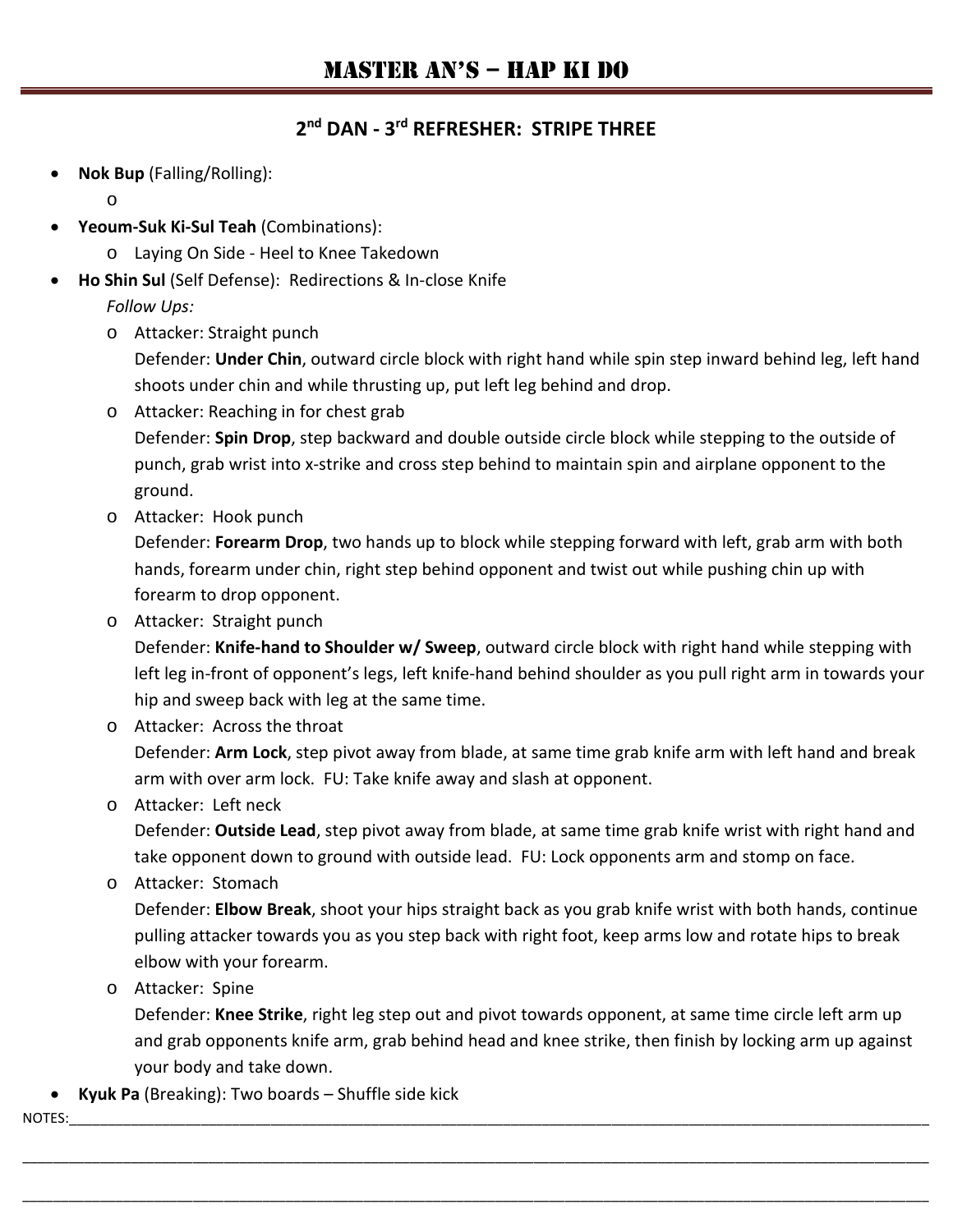\_\_\_\_\_\_\_\_\_\_\_\_\_\_\_\_\_\_\_\_\_\_\_\_\_\_\_\_\_\_\_\_\_\_\_\_\_\_\_\_\_\_\_\_\_\_\_\_\_\_\_\_\_\_\_\_\_\_\_\_\_\_\_\_\_\_\_\_\_\_\_\_\_\_\_\_\_\_\_\_\_\_\_\_\_\_\_\_\_\_\_\_\_\_\_\_\_\_\_\_\_\_\_\_\_\_\_\_\_\_\_\_\_\_\_\_\_

\_\_\_\_\_\_\_\_\_\_\_\_\_\_\_\_\_\_\_\_\_\_\_\_\_\_\_\_\_\_\_\_\_\_\_\_\_\_\_\_\_\_\_\_\_\_\_\_\_\_\_\_\_\_\_\_\_\_\_\_\_\_\_\_\_\_\_\_\_\_\_\_\_\_\_\_\_\_\_\_\_\_\_\_\_\_\_\_\_\_\_\_\_\_\_\_\_\_\_\_\_\_\_\_\_\_\_\_\_\_\_\_\_\_\_\_\_

#### **2nd DAN - 4th REFRESHER: STRIPE FOUR**

• **Nok Bup** (Falling/Rolling):

o

- **Yeoum-Suk Ki-Sul Teah** (Combinations):
	- o Backhand-slap / Eagle Claw
- **Ho Shin Sul** (Self Defense): Situations & Throwing Defense

*Follow Ups:*

o Attacker: Front Bear Hug (your arms out)

Defender: **Chin Twist**, strike back of head with fist, grab hair and twist chin.

o Attacker: Full Nelson

Defender: **Body Drop**, layer hands together on forehead, shoot hips to one side and step behind opponent, grab both legs and extend your leg straight out, fall back landing on opponent and pushing both arms out as you make contact with the ground to release hold. FU: Elbow to face & strike groin.

- o Attacker: Guillotine Choke Defender: **Multi Strike**, with outside arm, reach up and grab opponents hand to breathe, with other hand ridge-hand strike to groin, upward elbow under shin, C-strike to throat, grab behind head pull in and knee strike, hold arm and leg sweep for finish.
- o Attacker: Front Bear Hug (your arms in) Defender: **Throw**, push opponents hips away from you as you shoot your hips back, reach arm around waist and step in for throwing stance, pick up and waist throw.
- o Attacker: Grab Collar and Upper Arm Defender: **V block - Hair Grab**, Shoot hips back and right arm block on hip, reach up with left behind head and grab hair, step behind opponent with right leg and pull head back to sweep opponent.
- o Attacker: Grab Collar and Upper Arm Defender: **X-block to Hip**, Shoot hips back and cross block on opponents hips to stop throw, step under arm to position behind opponent, choke from behind with trapped arm.
- o Attacker: Double Leg Tackle Defender: **Forearm Block**, As the opponent shoots forward, shoot leg back and block with forearm across side of neck, circle out then hard knee strike to thigh as you push head into ground, finish with multiple strikes.
- o Attacker: Under Arm Throw Defender: **Heel Sweep,** As the opponent steps in for a throw, side step as you grab shoulder, extend leg behind opponent and sit to sweep opponent to floor.

\_\_\_\_\_\_\_\_\_\_\_\_\_\_\_\_\_\_\_\_\_\_\_\_\_\_\_\_\_\_\_\_\_\_\_\_\_\_\_\_\_\_\_\_\_\_\_\_\_\_\_\_\_\_\_\_\_\_\_\_\_\_\_\_\_\_\_\_\_\_\_\_\_\_\_\_\_\_\_\_\_\_\_\_\_\_\_\_\_\_\_\_\_\_\_\_\_\_\_\_\_\_\_\_\_\_\_\_\_\_\_\_\_\_\_\_\_

\_\_\_\_\_\_\_\_\_\_\_\_\_\_\_\_\_\_\_\_\_\_\_\_\_\_\_\_\_\_\_\_\_\_\_\_\_\_\_\_\_\_\_\_\_\_\_\_\_\_\_\_\_\_\_\_\_\_\_\_\_\_\_\_\_\_\_\_\_\_\_\_\_\_\_\_\_\_\_\_\_\_\_\_\_\_\_\_\_\_\_\_\_\_\_\_\_\_\_\_\_\_\_\_\_\_\_\_\_\_\_\_\_\_\_\_\_

• **Kyuk Pa** (Breaking): Double Back Fist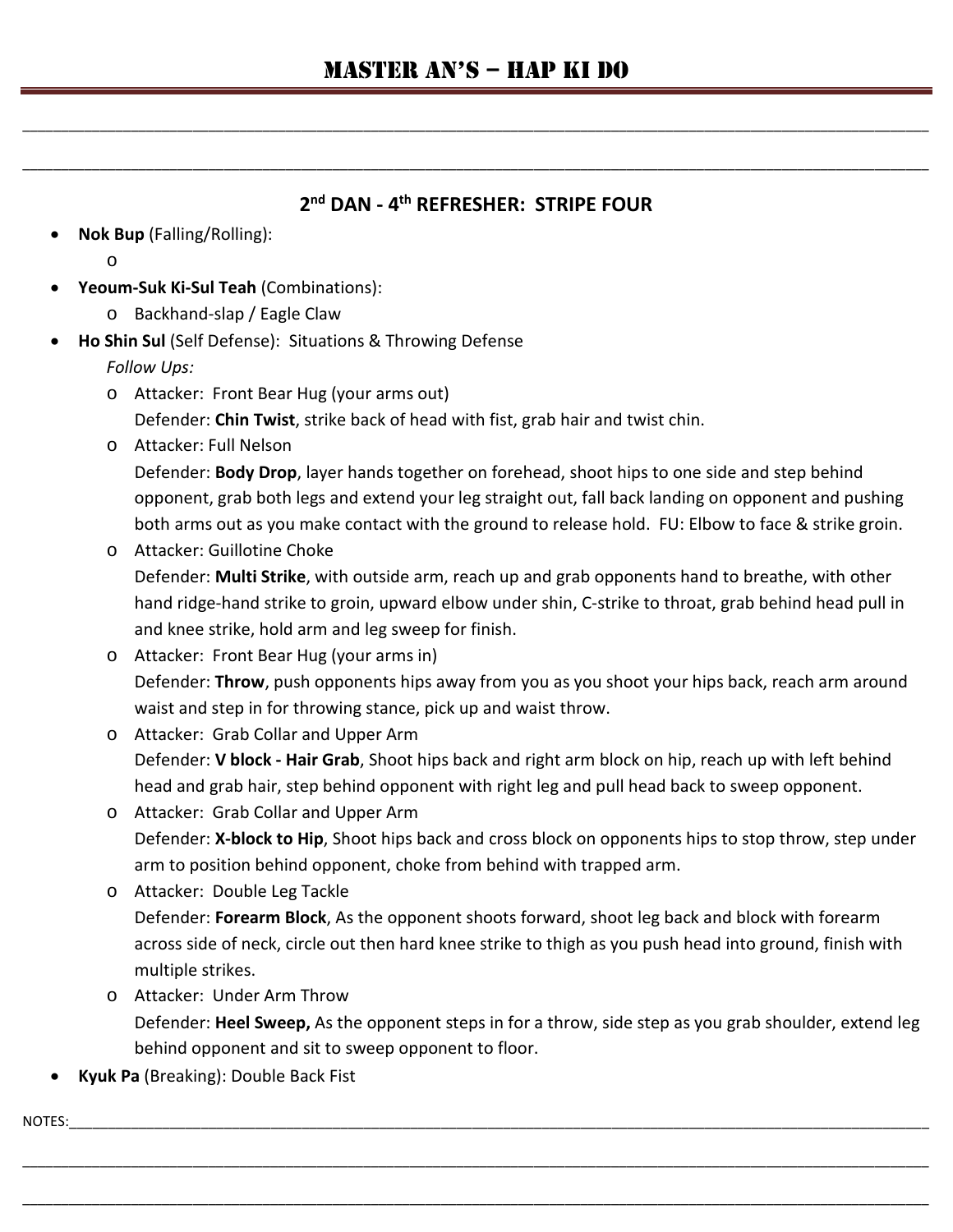# **BLACK BELT: THIRD DAN**

#### **TESTING REQUIREMENTS:**

- Part One Testing: Perform all required techniques (from 2<sup>nd</sup> Dan to current)
- Multiple Attacker Creative Scene: 60 90 Seconds  $\bullet$ 
	- o Requirements: One technique from each category, 2 rolls, 3 throws, 1 multigrab, 1 of each weapon
	- o Notes:
		- Make light contact with every strike/kick: showing control
		- " Simple clean powerful techniques: control your partner's movement; they shouldn't have to move for you.
		- $\mathbf{u}$ Simple disabling or locking Follow-Ups
- Circle Attack Madness: 90 seconds
- 13 Pressure Points  $\bullet$
- 13 Vital Points  $\bullet$
- Kyuk Pa (Breaking):
	- o Power Hand & Power Foot (2 boards)
	- o 3 Brick Break (practice your technique)
- Dun Jun Breathing

NOTES: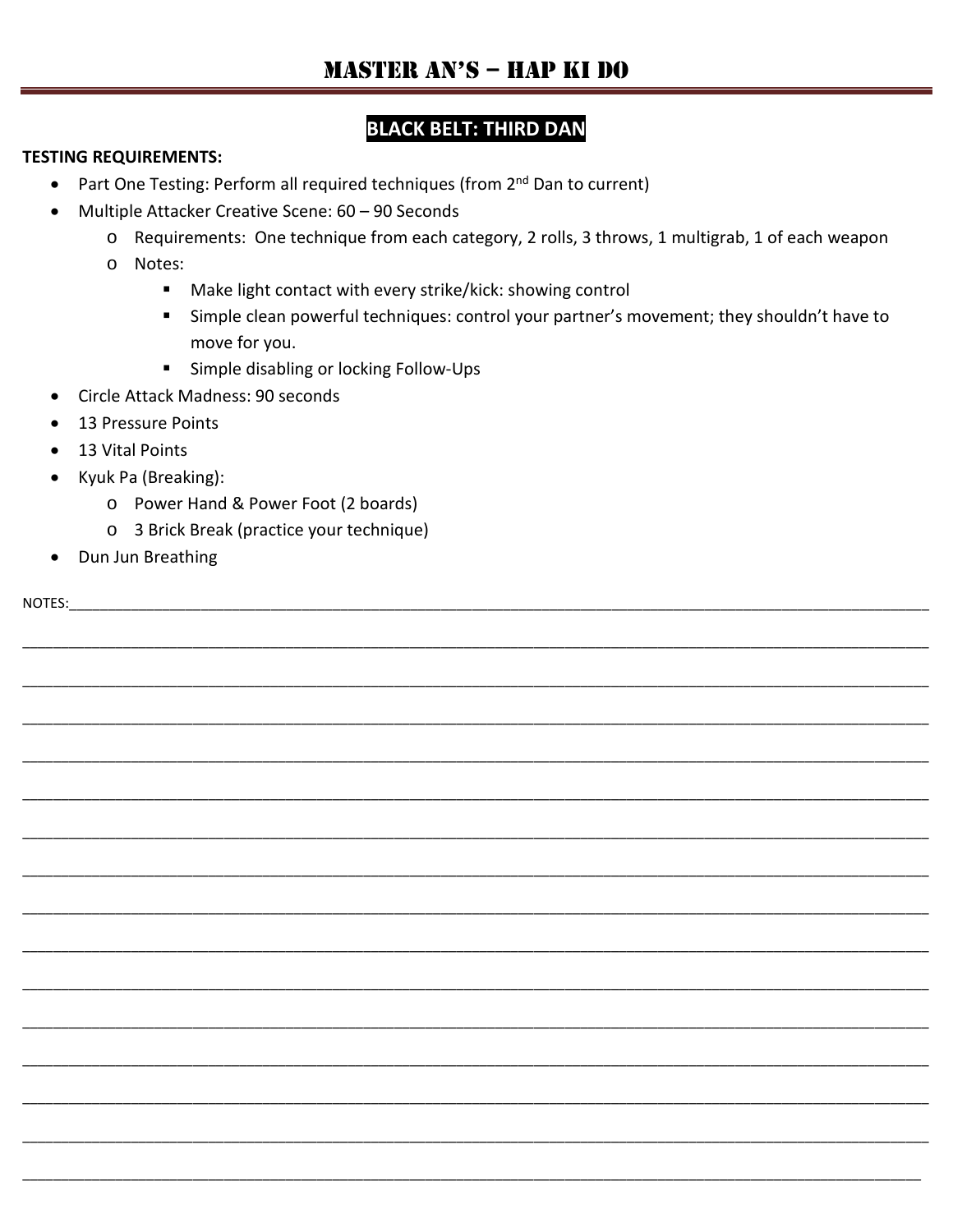#### **3rd DAN - 1st REFRESHER: STRIPE ONE**

• **Nok Bup** (Falling/Rolling):

o

• **Yeoum-Suk Ki-Sul Teah** (Combinations):

o

• **Ho Shin Sul** (Self Defense): Multiple Attackers

*Follow Ups:*

o Attacker:

Defender:

o Attacker:

Defender:

o Attacker:

Defender:

- o Attacker: Defender:
- o Attacker: Defender:
- o Attacker: Defender:
- o Attacker: Defender:
- o Attacker: Defender:
- Kyuk Pa (Breaking):

NOTES:\_\_\_\_\_\_\_\_\_\_\_\_\_\_\_\_\_\_\_\_\_\_\_\_\_\_\_\_\_\_\_\_\_\_\_\_\_\_\_\_\_\_\_\_\_\_\_\_\_\_\_\_\_\_\_\_\_\_\_\_\_\_\_\_\_\_\_\_\_\_\_\_\_\_\_\_\_\_\_\_\_\_\_\_\_\_\_\_\_\_\_\_\_\_\_\_\_\_\_\_\_\_\_\_\_\_\_\_\_\_\_

# **3rd DAN - 2nd REFRESHER: STRIPE TWO**

\_\_\_\_\_\_\_\_\_\_\_\_\_\_\_\_\_\_\_\_\_\_\_\_\_\_\_\_\_\_\_\_\_\_\_\_\_\_\_\_\_\_\_\_\_\_\_\_\_\_\_\_\_\_\_\_\_\_\_\_\_\_\_\_\_\_\_\_\_\_\_\_\_\_\_\_\_\_\_\_\_\_\_\_\_\_\_\_\_\_\_\_\_\_\_\_\_\_\_\_\_\_\_\_\_\_\_\_\_\_\_\_\_\_\_\_\_

\_\_\_\_\_\_\_\_\_\_\_\_\_\_\_\_\_\_\_\_\_\_\_\_\_\_\_\_\_\_\_\_\_\_\_\_\_\_\_\_\_\_\_\_\_\_\_\_\_\_\_\_\_\_\_\_\_\_\_\_\_\_\_\_\_\_\_\_\_\_\_\_\_\_\_\_\_\_\_\_\_\_\_\_\_\_\_\_\_\_\_\_\_\_\_\_\_\_\_\_\_\_\_\_\_\_\_\_\_\_\_\_\_\_\_\_\_

\_\_\_\_\_\_\_\_\_\_\_\_\_\_\_\_\_\_\_\_\_\_\_\_\_\_\_\_\_\_\_\_\_\_\_\_\_\_\_\_\_\_\_\_\_\_\_\_\_\_\_\_\_\_\_\_\_\_\_\_\_\_\_\_\_\_\_\_\_\_\_\_\_\_\_\_\_\_\_\_\_\_\_\_\_\_\_\_\_\_\_\_\_\_\_\_\_\_\_\_\_\_\_\_\_\_\_\_\_\_\_\_\_\_\_\_\_

\_\_\_\_\_\_\_\_\_\_\_\_\_\_\_\_\_\_\_\_\_\_\_\_\_\_\_\_\_\_\_\_\_\_\_\_\_\_\_\_\_\_\_\_\_\_\_\_\_\_\_\_\_\_\_\_\_\_\_\_\_\_\_\_\_\_\_\_\_\_\_\_\_\_\_\_\_\_\_\_\_\_\_\_\_\_\_\_\_\_\_\_\_\_\_\_\_\_\_\_\_\_\_\_\_\_\_\_\_\_\_\_\_\_\_\_\_

\_\_\_\_\_\_\_\_\_\_\_\_\_\_\_\_\_\_\_\_\_\_\_\_\_\_\_\_\_\_\_\_\_\_\_\_\_\_\_\_\_\_\_\_\_\_\_\_\_\_\_\_\_\_\_\_\_\_\_\_\_\_\_\_\_\_\_\_\_\_\_\_\_\_\_\_\_\_\_\_\_\_\_\_\_\_\_\_\_\_\_\_\_\_\_\_\_\_\_\_\_\_\_\_\_\_\_\_\_\_\_\_\_\_\_\_\_

• **Nok Bup** (Falling/Rolling):

o

• **Yeoum-Suk Ki-Sul Teah** (Combinations):

o

• **Ho Shin Sul** (Self Defense): Kick Defense *Follow Ups:*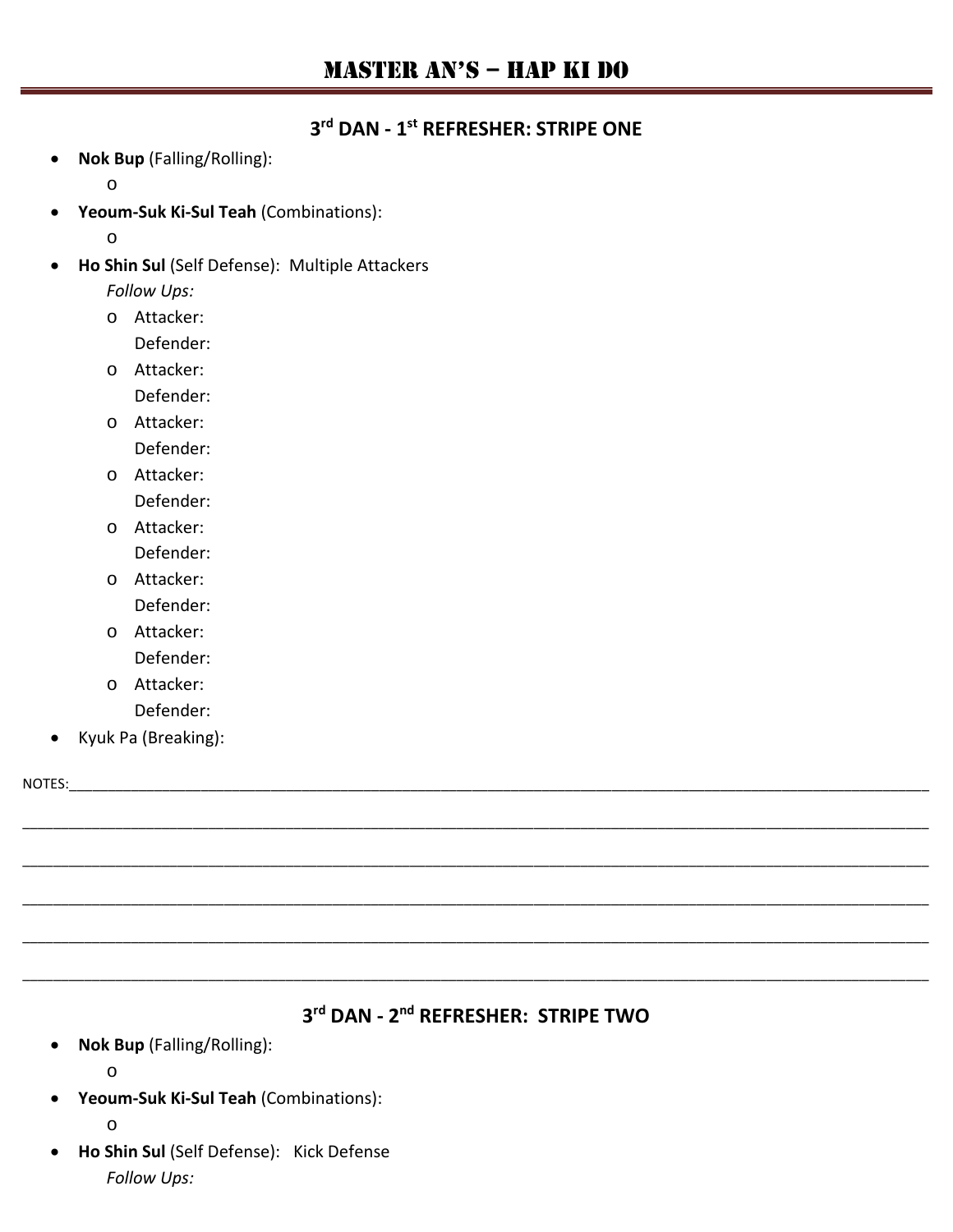- o Attacker: Shuffle Side Kick Defender: **Sweep**, low outward circle block with right, shuffle in and right arm across neck and sweep opponent backward.
- o Attacker: Shuffle Roundhouse Defender: **Groin**, small x-block with wrists and grab leg, pull opponent leg past you as you shuffle front snap kick to groin and sudo to side of neck as you drop front kicking leg.
- o Attacker: Shuffle Roundhouse Defender: **Knee Break**, Catch leg with left arm, step in with right, twist at the hips and forearm strike to knee as you pull back on leg with left arm.
- o Attacker: Shuffle Roundhouse Defender: **Elbow to Face**, catch leg with left arm down and right arm over top of leg, hold leg with right arm and towards your back into opponent and deliver spinning elbow to head, counter spin back and lock ankle.
- o Attacker: Shuffle Sidekick Defender: **Crescent**, deflect opponents kick with low outward circle block, then shuffle in with front leg outside crescent kick to back of head.

\_\_\_\_\_\_\_\_\_\_\_\_\_\_\_\_\_\_\_\_\_\_\_\_\_\_\_\_\_\_\_\_\_\_\_\_\_\_\_\_\_\_\_\_\_\_\_\_\_\_\_\_\_\_\_\_\_\_\_\_\_\_\_\_\_\_\_\_\_\_\_\_\_\_\_\_\_\_\_\_\_\_\_\_\_\_\_\_\_\_\_\_\_\_\_\_\_\_\_\_\_\_\_\_\_\_\_\_\_\_\_\_\_\_\_\_\_

\_\_\_\_\_\_\_\_\_\_\_\_\_\_\_\_\_\_\_\_\_\_\_\_\_\_\_\_\_\_\_\_\_\_\_\_\_\_\_\_\_\_\_\_\_\_\_\_\_\_\_\_\_\_\_\_\_\_\_\_\_\_\_\_\_\_\_\_\_\_\_\_\_\_\_\_\_\_\_\_\_\_\_\_\_\_\_\_\_\_\_\_\_\_\_\_\_\_\_\_\_\_\_\_\_\_\_\_\_\_\_\_\_\_\_\_\_

\_\_\_\_\_\_\_\_\_\_\_\_\_\_\_\_\_\_\_\_\_\_\_\_\_\_\_\_\_\_\_\_\_\_\_\_\_\_\_\_\_\_\_\_\_\_\_\_\_\_\_\_\_\_\_\_\_\_\_\_\_\_\_\_\_\_\_\_\_\_\_\_\_\_\_\_\_\_\_\_\_\_\_\_\_\_\_\_\_\_\_\_\_\_\_\_\_\_\_\_\_\_\_\_\_\_\_\_\_\_\_\_\_\_\_\_\_

\_\_\_\_\_\_\_\_\_\_\_\_\_\_\_\_\_\_\_\_\_\_\_\_\_\_\_\_\_\_\_\_\_\_\_\_\_\_\_\_\_\_\_\_\_\_\_\_\_\_\_\_\_\_\_\_\_\_\_\_\_\_\_\_\_\_\_\_\_\_\_\_\_\_\_\_\_\_\_\_\_\_\_\_\_\_\_\_\_\_\_\_\_\_\_\_\_\_\_\_\_\_\_\_\_\_\_\_\_\_\_\_\_\_\_\_\_

\_\_\_\_\_\_\_\_\_\_\_\_\_\_\_\_\_\_\_\_\_\_\_\_\_\_\_\_\_\_\_\_\_\_\_\_\_\_\_\_\_\_\_\_\_\_\_\_\_\_\_\_\_\_\_\_\_\_\_\_\_\_\_\_\_\_\_\_\_\_\_\_\_\_\_\_\_\_\_\_\_\_\_\_\_\_\_\_\_\_\_\_\_\_\_\_\_\_\_\_\_\_\_\_\_\_\_\_\_\_\_\_\_\_\_\_\_

\_\_\_\_\_\_\_\_\_\_\_\_\_\_\_\_\_\_\_\_\_\_\_\_\_\_\_\_\_\_\_\_\_\_\_\_\_\_\_\_\_\_\_\_\_\_\_\_\_\_\_\_\_\_\_\_\_\_\_\_\_\_\_\_\_\_\_\_\_\_\_\_\_\_\_\_\_\_\_\_\_\_\_\_\_\_\_\_\_\_\_\_\_\_\_\_\_\_\_\_\_\_\_\_\_\_\_\_\_\_\_\_\_\_\_\_\_

\_\_\_\_\_\_\_\_\_\_\_\_\_\_\_\_\_\_\_\_\_\_\_\_\_\_\_\_\_\_\_\_\_\_\_\_\_\_\_\_\_\_\_\_\_\_\_\_\_\_\_\_\_\_\_\_\_\_\_\_\_\_\_\_\_\_\_\_\_\_\_\_\_\_\_\_\_\_\_\_\_\_\_\_\_\_\_\_\_\_\_\_\_\_\_\_\_\_\_\_\_\_\_\_\_\_\_\_\_\_\_\_\_\_\_\_\_

o Attacker:

Defender:

- o Attacker: Defender:
- o Attacker: Defender:
- o Attacker:
	- Defender:
- **Kyuk Pa** (Breaking):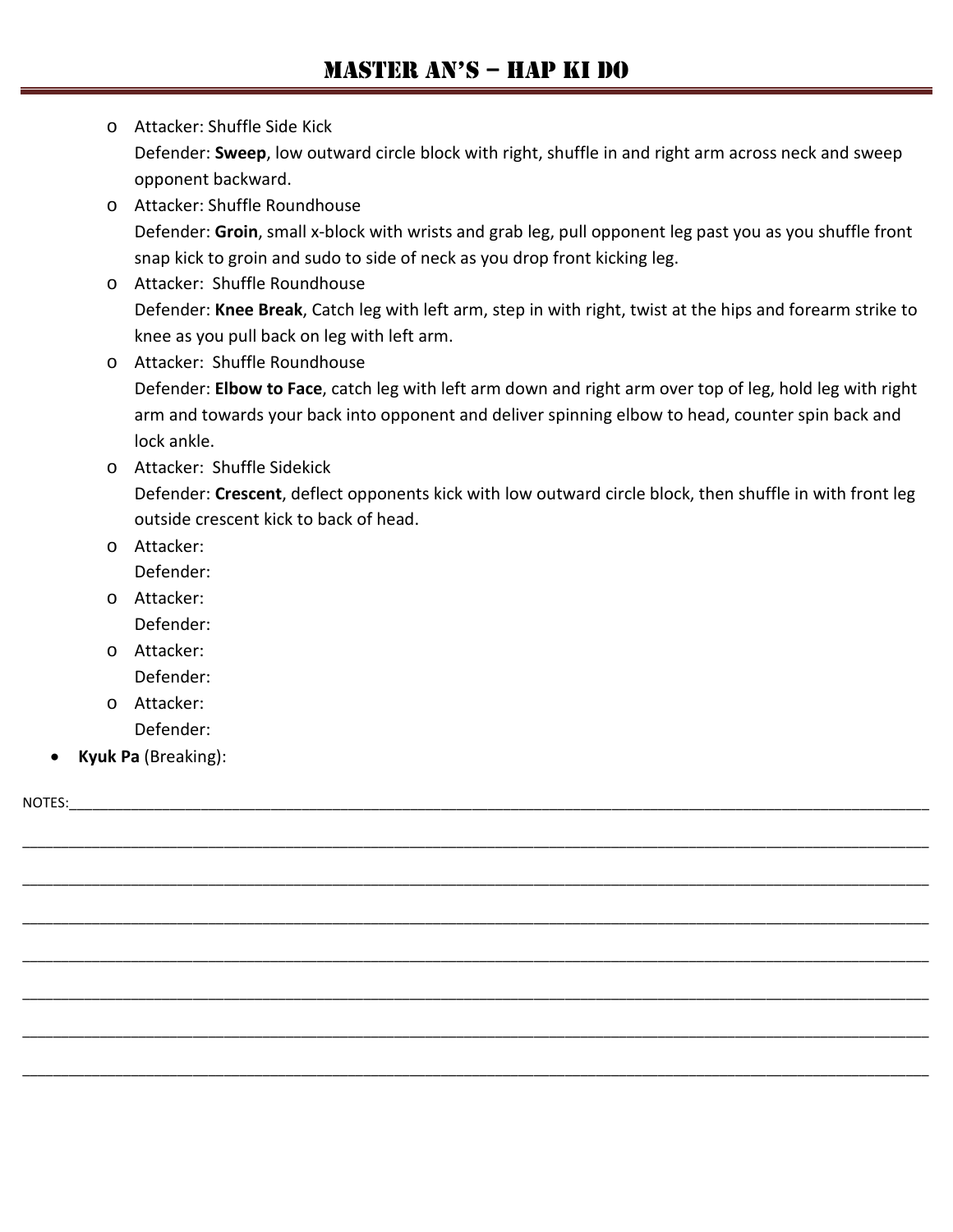## 3rd DAN - 3rd REFRESHER: STRIPE THREE

Nok Bup (Falling/Rolling):  $\bullet$ 

 $\circ$ 

Yeoum-Suk Ki-Sul Teah (Combinations):  $\bullet$ 

 $\circ$ 

Ho Shin Sul (Self Defense):  $\bullet$ 

Follow Ups:

o Attacker:

Defender:

o Attacker:

Defender:

o Attacker:

Defender:

- o Attacker: Defender:
- o Attacker: Defender:
- o Attacker: Defender:
- o Attacker: Defender:
- o Attacker: Defender:
- Kyuk Pa (Breaking):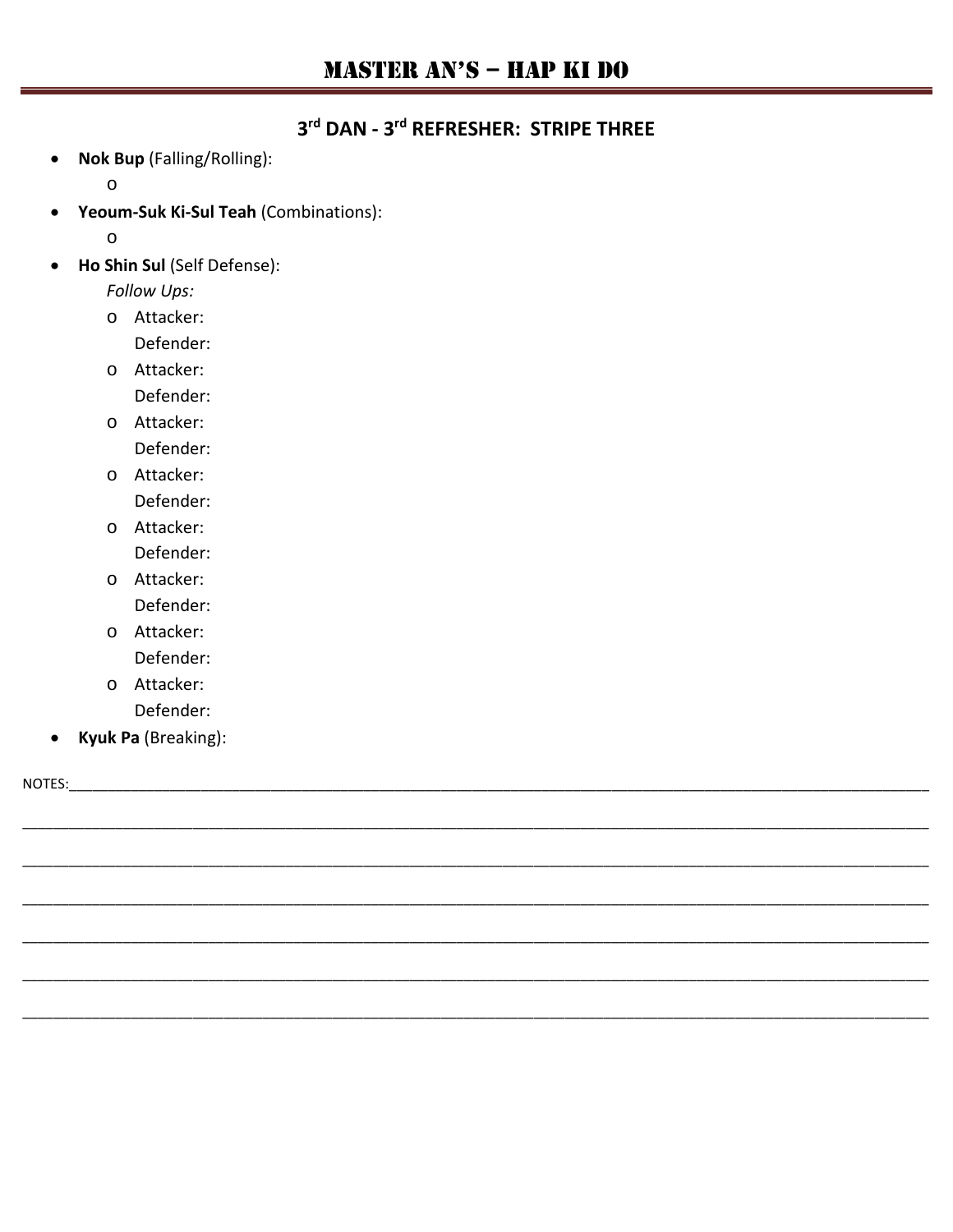#### **3rd DAN - 4th REFRESHER: STRIPE FOUR**

• **Nok Bup** (Falling/Rolling):

o

• **Yeoum-Suk Ki-Sul Teah** (Combinations):

o

• **Ho Shin Sul** (Self Defense):

*Follow Ups:*

- o Attacker: Straight Punch
	- Defender: same side inside middle block with grab, right hand goes under and over into wrap around
- o Attacker: 2 hands grabbing 2 rear Defender: Turn out to the right, after full turn grab like knife defense and outside lead.
- o Attacker: same side wrist grab Defender: exaggerated over arm lock while dropping to one knee in front of opponent and throwing over your waist
- o Attacker: Facing grab collar behind neck Defender: Palm strike push to solar plexus while head dip under arm, grab hand, then roll forearm on tricep with right for take down
- o Attacker: Rear bear hug arms trapped Defender: push back and arms out in front and up, grab opposite hand and side step out, lock arm behind back
- o Attacker: Rear bear hug arms free Defender: Peel top hand back, side step under and out, then behind arm lock.
- o Attacker: Rear bear hug arms free Defender: Both hands cover, hip check backwards while push thumbs down to rotate and straighten between legs. Pinch knees together to jam fingers, then arms out and step under with finish.
- o Attacker: Two hands grabbing elbows rear Defender: Fake pivot to one side, then pivot to the other side, grab hand, and spin under into arm bar behind opponent.

\_\_\_\_\_\_\_\_\_\_\_\_\_\_\_\_\_\_\_\_\_\_\_\_\_\_\_\_\_\_\_\_\_\_\_\_\_\_\_\_\_\_\_\_\_\_\_\_\_\_\_\_\_\_\_\_\_\_\_\_\_\_\_\_\_\_\_\_\_\_\_\_\_\_\_\_\_\_\_\_\_\_\_\_\_\_\_\_\_\_\_\_\_\_\_\_\_\_\_\_\_\_\_\_\_\_\_\_\_\_\_\_\_\_\_\_\_

\_\_\_\_\_\_\_\_\_\_\_\_\_\_\_\_\_\_\_\_\_\_\_\_\_\_\_\_\_\_\_\_\_\_\_\_\_\_\_\_\_\_\_\_\_\_\_\_\_\_\_\_\_\_\_\_\_\_\_\_\_\_\_\_\_\_\_\_\_\_\_\_\_\_\_\_\_\_\_\_\_\_\_\_\_\_\_\_\_\_\_\_\_\_\_\_\_\_\_\_\_\_\_\_\_\_\_\_\_\_\_\_\_\_\_\_\_

\_\_\_\_\_\_\_\_\_\_\_\_\_\_\_\_\_\_\_\_\_\_\_\_\_\_\_\_\_\_\_\_\_\_\_\_\_\_\_\_\_\_\_\_\_\_\_\_\_\_\_\_\_\_\_\_\_\_\_\_\_\_\_\_\_\_\_\_\_\_\_\_\_\_\_\_\_\_\_\_\_\_\_\_\_\_\_\_\_\_\_\_\_\_\_\_\_\_\_\_\_\_\_\_\_\_\_\_\_\_\_\_\_\_\_\_\_

\_\_\_\_\_\_\_\_\_\_\_\_\_\_\_\_\_\_\_\_\_\_\_\_\_\_\_\_\_\_\_\_\_\_\_\_\_\_\_\_\_\_\_\_\_\_\_\_\_\_\_\_\_\_\_\_\_\_\_\_\_\_\_\_\_\_\_\_\_\_\_\_\_\_\_\_\_\_\_\_\_\_\_\_\_\_\_\_\_\_\_\_\_\_\_\_\_\_\_\_\_\_\_\_\_\_\_\_\_\_\_\_\_\_\_\_\_

\_\_\_\_\_\_\_\_\_\_\_\_\_\_\_\_\_\_\_\_\_\_\_\_\_\_\_\_\_\_\_\_\_\_\_\_\_\_\_\_\_\_\_\_\_\_\_\_\_\_\_\_\_\_\_\_\_\_\_\_\_\_\_\_\_\_\_\_\_\_\_\_\_\_\_\_\_\_\_\_\_\_\_\_\_\_\_\_\_\_\_\_\_\_\_\_\_\_\_\_\_\_\_\_\_\_\_\_\_\_\_\_\_\_\_\_\_

• **Kyuk Pa** (Breaking):